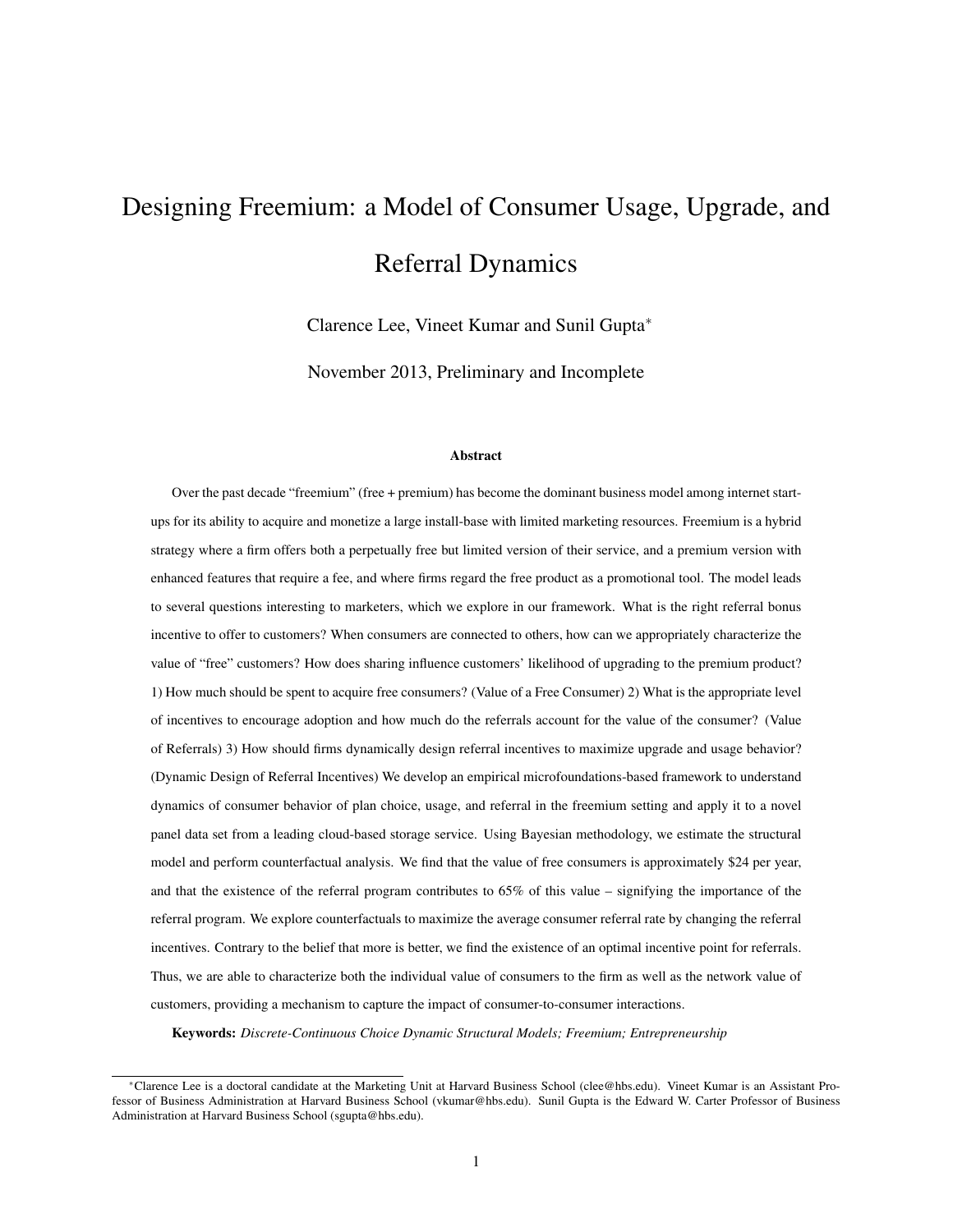# 1 Introduction

Over the past decade, several software companies have increasingly turned to the subscription model for revenue generation. Firms often offer a limited but *perpetually free* version of their software in order to rapidly develop a large consumer install-base, with the expectation that users will upgrade to the paid premium version. This business model – referred to by industry as "freemium," a hybrid of free and premium – has been successfully adopted in Silicon Valley, and largely popularized among the newer generation of start-ups. According to the New York Times, freemium is one of the most prevalent business models among Web start-ups because relying on advertising as the sole stream of revenue might not be sufficient or sustainable.<sup>[1](#page-1-0)</sup> To date, over 80% of the top grossing iOS apps have adopted the freemium model, with the largest freemium start-ups having acquired over hundreds of millions in venture funding.[2](#page-1-1)[3](#page-1-2) The success of this business model has been further validated by many of the largest companies across multiple digital sectors, from online social networking sites such as LinkedIn, to music services such as Pandora and Spotify. Even media companies such as the New York Times (and its online pay wall) and mobile payment companies like Paypal utilize freemium. In the offline context, some consumer banks can also be characterized as using this model, with free checking accounts along with premium relationship accounts comprising the differentiated product offerings.

Freemium is often adopted because of its ability to attract a large number of users to its free version, i.e. as a customer acquisition strategy. Start-up technology companies facing capital constraints often choose this strategy over investing in advertising or using a sales force to obtain new customers. When coupled with a powerful consumerto-consumer referral invite program, its effectiveness in acquisition is often magnified since a free product is easier to recommend. As a result, companies using this strategy see that a large percentage, often as high as 90% or more, of their consumer base are free users who do not contribute directly to the firm's revenues. While attracting a large user base is vital for establishing company value, firms must generate revenue for sustainability. Hence, the challenge requires balancing dual tasks: growing the consumer base by offering a free service and maintaining premium services to incentivize upgrades in order to stay profitable [\(Needleman and Loten, 2012\)](#page-41-0).

The freemium business model raises several important questions in marketing that we investigate in this study, which uses a data set from a leading online file synchronization, backup and sharing service as its focus. Our research questions in this context include the following:

1. Referrals: What is the right referral bonus incentive to offer to consumers? Should the firm limit the number of referrals? Are referral bonuses complements or substitutes to upgrade decision? Should the referral bonus increase or decrease over time? Should the firm set consumer expectations by announcing a change in referral

<span id="page-1-0"></span><sup>&</sup>lt;sup>1</sup>"Ad Revenue on the Web? No Sure Bet," The New York Times, May 25, 2009. http://www.nytimes.com/2009/05/25/technology/start-ups/25startup.html.

<span id="page-1-1"></span><sup>&</sup>lt;sup>2</sup> "Freemium apps continue to flourish in 2012." IntoMobile, December 22, 2011.

http://www.intomobile.com/2011/12/22/freemium-apps-continue-flourishing-2012/.

<span id="page-1-2"></span> $3$ TechCrunch Crunchbase for Evernote, Pandora, 37 Signals, Spiceworks, and Dropbox, accessed June 5, 2013. http://www.crunchbase.com/company/.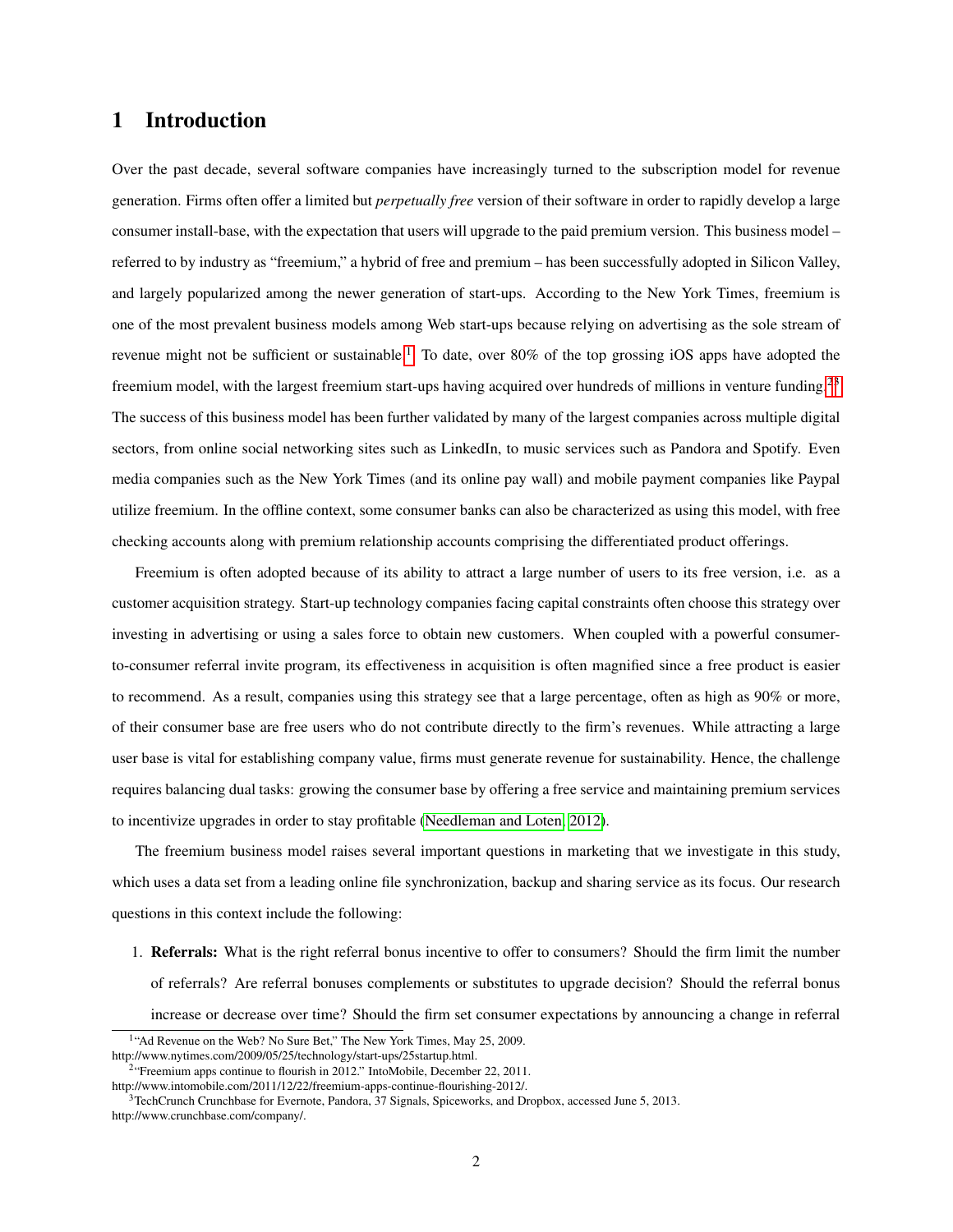bonus?

- 2. Customer Value: While free customers do not provide any direct revenue to the company, they have potential to generate revenue by either upgrading in the future, or by referring new customers who may upgrade. How can we then value these "free" customers? Given the interconnected network of consumers, how can we characterize customer network value? Who are the most valuable customers and what is their network value?
- 3. Shared Product Use: How does sharing influence customers' likelihood of upgrading to the premium product? Should the firm subsidize shared activities to incentivize consumers to increase their marginal use, leading to positive externalities on other consumers, or should the firm attempt to extract correspondingly more value from sharing activities? How does this relate to the cost of shared activities?

We use a unique panel data set of consumer activities to examine these questions relating to the freemium setting. There are multiple sources of value consumers obtain from the service. First, their files in their accounts are synchronized immediately across all connected devices, including computers, mobile phones and tablets. Second, the files are backed up in the firm's online storage repositories, and accessible from any Internet-connected computer using a web interface. In the course of using the service, consumers add, delete and share files and also refer other consumers to the service; however, the primary revenue generating activity is when consumers upgrade from a free to a premium account, allowing for more storage capacity.

We develop a framework to characterize the dynamic behaviors of consumers in this setting, accounting for their motivations to undertake these various activities in their accounts. Consumers using the free version of the product in each period choose whether to upgrade to an annual or monthly plan that provides them an increased storage quota. In addition to this decision, they also have the choice of referring a friend, and obtain a referral bonus quota if the friend becomes a customer of the firm by subscribing to either the free or premium service. Consumers can also choose to delete files to maintain the limited space in their account, freeing up storage for future use. Thus, in the model consumers obtain a *flow utility* from the amount of storage current used, as well as decision or *action utilities* corresponding to the addition, deletion or sharing of files, and face a potential disutility related to the decision to upgrade their service by paying a price. Note that the benefits of upgrading accrue over time, since the action increases the constraint on storage from the free quota (2 GB) to the premium quota (50 GB). In this setting, intertemporal dynamics and trade-offs play a very significant role, since the consumer has to predict future usage (and available storage) in determining the tradeoff of current decisions on upgrading, deleting or referring friends weighted against the costs of those decisions. Thus, we model consumers to be forward-looking, in order to trade off the cost of upgrading to a premium plan with the cost of finding and determining older files to delete, when newer content needs to be synchronized over time, as well as the likelihood that they would hit the limit of the free product. Consumers refer friends to the service, and while they receive a referral bonus when the friend joins, the referring consumer is not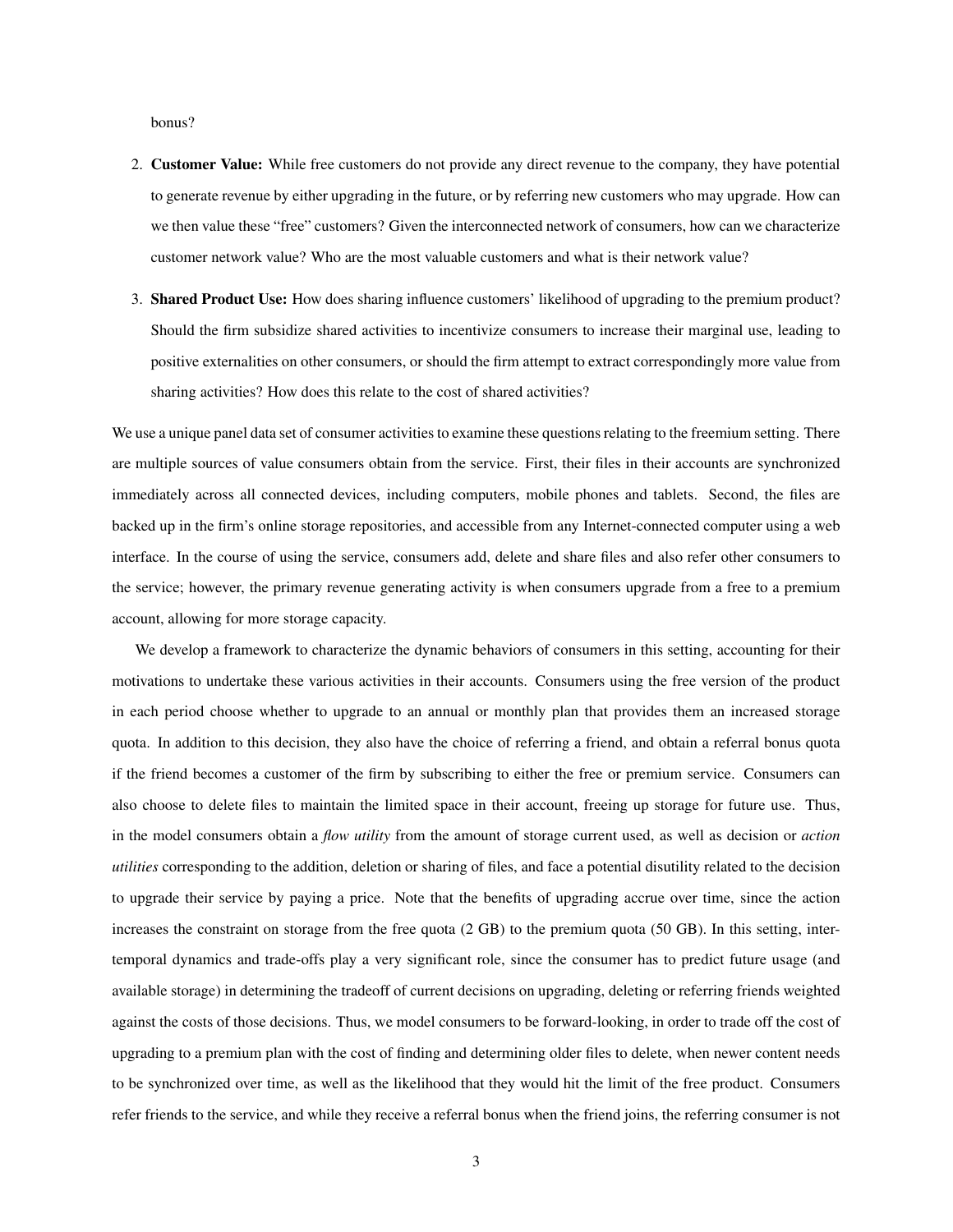able to control the timing of joining, and thus forms an expectation over how many of her referred friends might join during each usage period. Our microfoundations-based model thus incorporates discrete and continuous choices for consumer upgrade, usage, and referral behaviors.[4](#page-3-0)

The estimation of our dynamic structural model involves several computational challenges, given that the state space has both continuous (amount of usage) and discrete (type of plan, referrals accepted by friends) dimensions. In addition, whereas upgrading and referral behavior are discrete choices, the amount of files to delete to create free storage space is a continuous decision, complicating the modeling and estimation process. We find that our likelihood function is highly irregular and jagged, making it important to use a robust method to obtain the global maximum. We use a conjunction of different approaches to overcome these computational and estimation-related challenges. First, we use a Bayesian methodology, using a modified version of the Imai-Jain-Ching (IJC) algorithm [\(Imai et al., 2009\)](#page-41-1) that helps deal with the complex, highly irregular likelihood function. Second, we make extensive use of quadrature approaches to computing integrals for the likelihood to improve accuracy and computational time. Finally, to deal with the constrained continuous decision, we use analytical inversion to obtain the exact value of the unobservable shock corresponding to the decision using a stochastic Euler-equation based approach. In contrast, the grid inversion technique used by [Timmins](#page-42-0) [\(2002\)](#page-42-0) is not only more computationally demanding, but depends significantly on the accuracy of the discretization, and its use in a setting with highly non-monotonic likelihood like ours could be problematic.

We find that consumers on average obtain significant flow utility from having an amount of storage to synchronize and back up their files, which is expected since it is the primary value of the service. They also have a high and convex cost of deleting files, likely from being able to pick appropriate files that are no longer needed in order to maintain sufficient free storage capacity for future usage. Consumers also have a negative utility, or a cost of referring friends to the service, and weigh that against the probability that the referral will be accepted as well as the firm's offered amount of increase in baseline quota from the referral bonus incentive.

With these estimates, we then simulate counterfactuals that help deconstruct the consumer value to consumer personal usage and referral behavior, and in turn, we examine the impact of changing various design policies on consumer value. We find that the lower-bound estimate of the value of a free consumer is approximately \$2. 35% of this value is attributed to the purely personal usage aspect of the service, and 27% of the value can be attributed to purely referral aspect of consumers. A more unexpected finding lies in early evidence of a referral-personal usage synergistic effect, in which the existence of a referral program actually encourages consumers to store more files on average, and thereby increases the probability that a consumer will upgrade at any given period. This aspect is attributed to 38% of the free consumer value.

<span id="page-3-0"></span><sup>&</sup>lt;sup>4</sup>While we currently account for the value from personal usage and WOM referral, we can establish a lower-bound value of the consumer value, and will extend these results to incorporate the tradeoffs associated with social sharing in this work.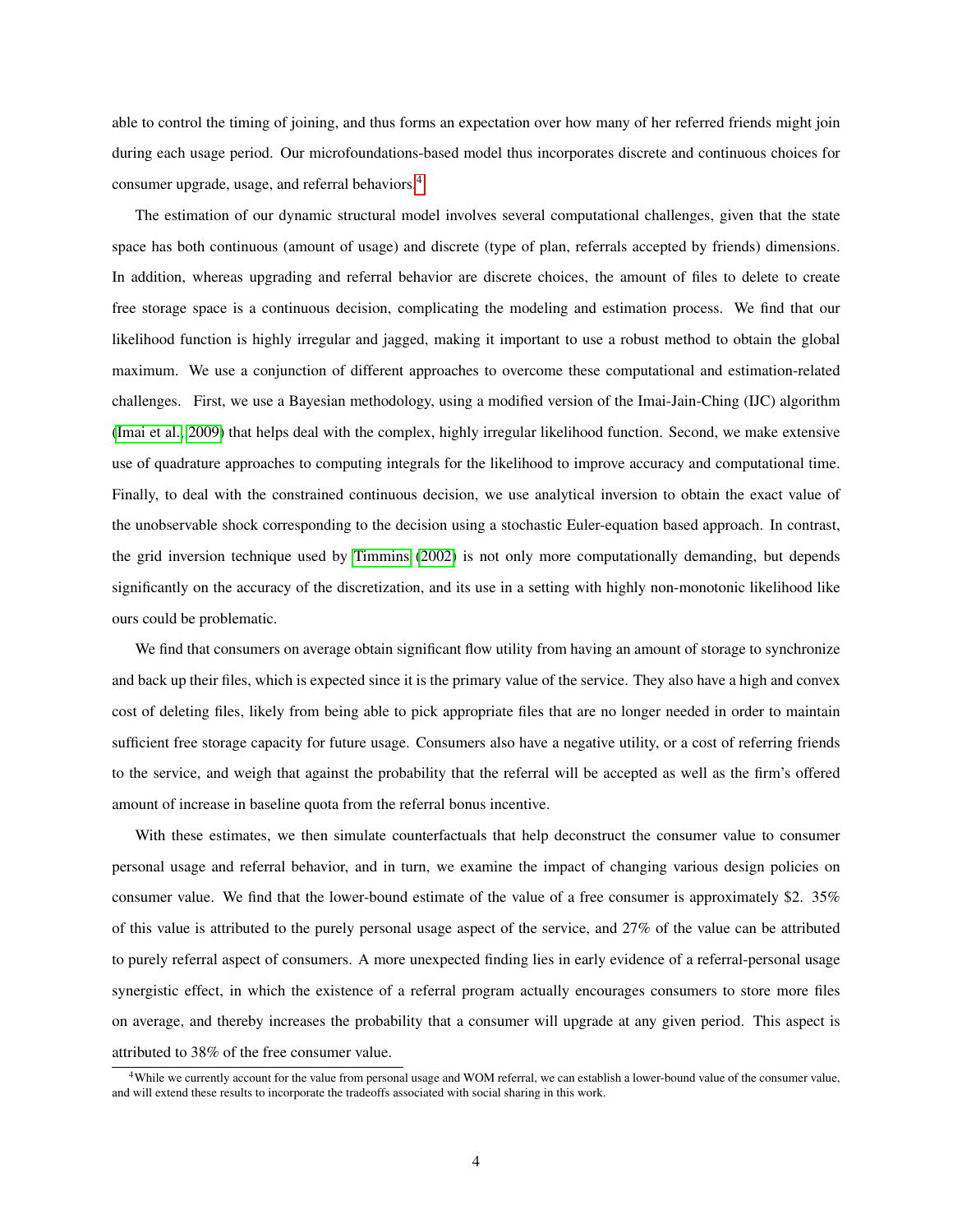Examining the impact of changing referral incentives is crucial because it can change the speed of product adoption, and therefore help the firm rapidly reach a critical mass of install-base. Even without considering the cost of supporting free consumers, we find that giving away too much referral incentive may actually decrease the overall output of referrals. If a consumer can receive the same amount of bonus space for one referral, which is sufficient for use, then what motivation is there to send out another two or three? Furthermore, even if an optimal referral amount exists, the firm is not limited to statically changing the incentives for perpetuity. If the firm's object is to maximize growth, but can only support enough referral bonus for a limited amount of time, should the firm choose a ramp-up or ramp-down strategy in terms of releasing the bonus incentive? Should the firm announce the bonus ahead of time, encouraging consumers to be anticipate the change? These are important questions without clear intuition but can be answered with counterfactual simulations. We find that the shape of the consumer response of referral incentives is an inverted-U, implying that the firm should neither offer too small of an incentive (MB) because consumers may not find it worthwhile to refer anyone, nor too large of an incentive, because it may limit consumers' motivation to send out higher numbers of referral invites. We find the optimal static incentive amount to be approximately 500MB, which is double the amount observed in our data.

From, a managerial perspective our findings have several implications. The existence of a large proportion of free consumers makes it difficult to assess firm value and future potential for a start-up entrepreneurial firm: the firm observes zero cash flow from free consumers, making it impossible to accurately project the future stream of cash flow for a majority of the consumer base. Without an accurate understanding of consumer value, it is difficult to price the product. Additionally, firms are often reluctant to drastically change the price of premium plans in fear of initiating backlash from existing consumers. Therefore, at best, firms can run small-scale pricing experiments on a limited subset of its consumers in a static setting in order to inform price change. However, because the profitability of these services depend heavily on repeated consumer visits and usage of features, without a model of consumer behavior, it is difficult to predict how consumers will respond in usage behaviors in order to compensate for the change in price. To further complicate the question of pricing, the existence of referrals and social features actually links the behavior of consumers together, therefore making it even more difficult to account for these factors in a pure experimental setting.

Taking a narrow view of the consumer can be highly inaccurate. Past research has shown that it is more expensive to acquire a new consumer than to maintain a current one. Firms that assign negligible worth to free consumers risk losing an important opportunity to maximize benefit from the self-perpetuating consumer base inherent to the freemium model, especially because it takes a long time for a free consumer to upgrade to the premium product. The value of the free consumers can be derived from three possible areas. The first area is their personal usage level. The more that a consumer uses the service, the more likely they will upgrade over time. This is the central assumption that many firms make when they utilize the freemium model, hoping that free consumers will eventually convert into premium consumers. Secondly, for services where social features exist, the social usage of these features can also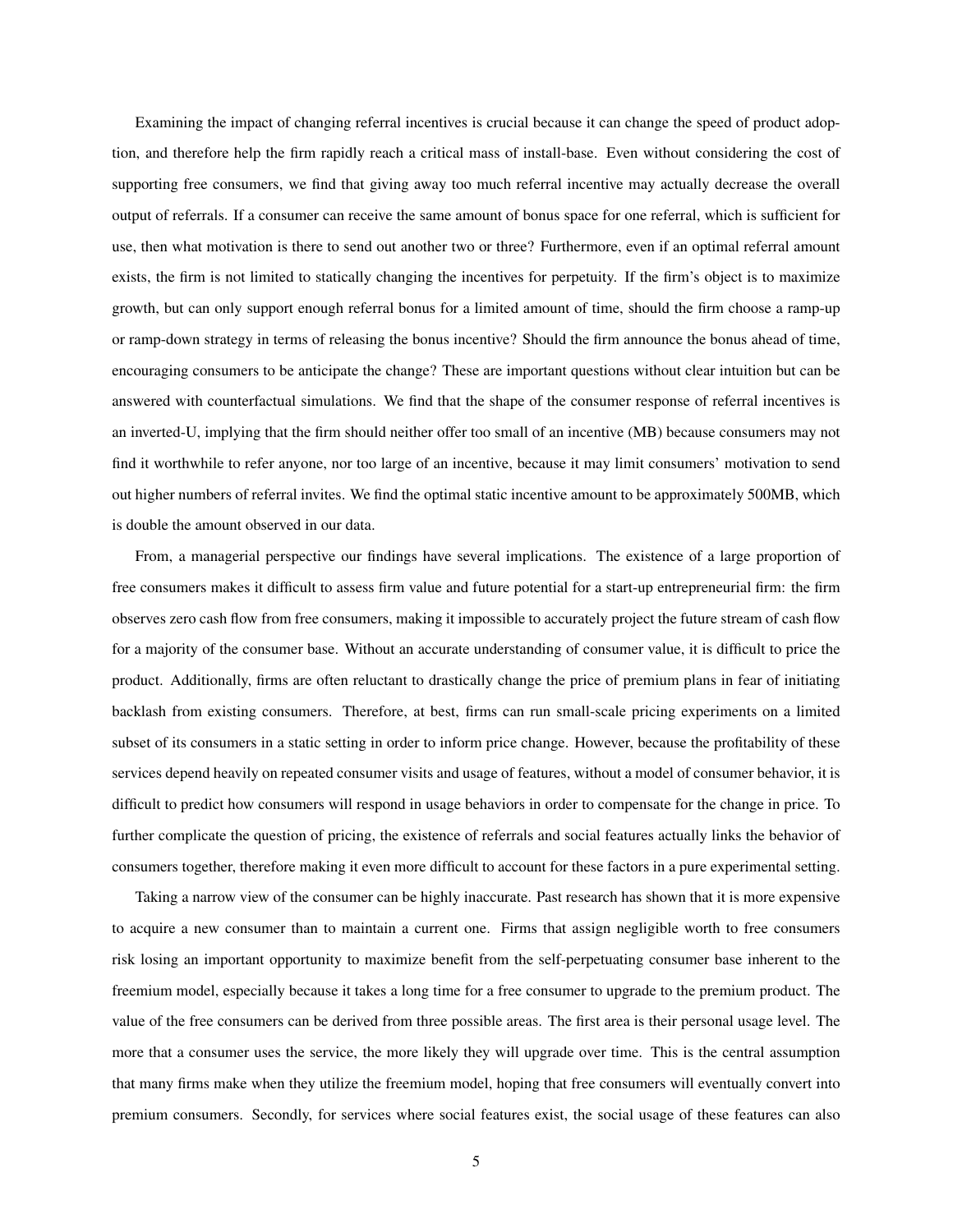contribute to consumer value. If two free consumers are sharing with each other over time, the social act of sharing actually contributes to the probability that both consumers will eventually convert to premium consumers. Lastly, free consumers add value via Word-of-Mouth (WOM) referrals. More specifically, in the context where a referral program exists, free consumers bring in other consumers, and over time, other consumers may eventually convert to premium consumers. We provide a method to calculate the customer network value (CNV) of these free consumers, and the firm can account for and use this information in designing products more appropriately for their customers.

Our work has several limitations that can be explored for future research. First, we currently model consumer behavior conditional on adoption of the service. This can be allayed in the future by modeling the consumer's choice of adopting the service. In addition, the data set is from a period where this firm had minimal competition, so we do not model an outside option – allowing consumers to only choose between free and premium plans. It will be interesting to examine the competitive effects of this in the future. On the social usage front, sharing often begins when consumers form links with each other by sending share folder invites. We neither model that process nor distinguish with whom the consumers are sharing. Our specification examines only the magnitude of total inbound social usage and is agnostic to the type of individuals with whom consumers share files.

## Related Literature

Our work intersects multiple domains of literature from a substantive viewpoint: *consumer-to-consumer referrals*, *product sampling*, *product line design and customer lifetime value*. In terms of referral incentives, past works have recognized the importance of managing referral programs [\(Buttle, 1998;](#page-40-0) [Silverman, 1997\)](#page-41-2). [Biyalogorsky et al.](#page-40-1) [\(2001\)](#page-40-1) explored the design of optimal referrals, and [Ryu and Feick](#page-41-3) [\(2007\)](#page-41-3), through experiments, showed that for strong brands, it is good to reward both the sender and the receiver of the referral in order to maximize referral rates, which is true of the referral program of our context.

Another related literature is product sampling. Prior studies on digital goods focused on the fact that they are experience goods, and contended that consumers require time to learn the value of these goods and services [\(Jain](#page-41-4) [et al., 1995;](#page-41-4) [Heiman and Muller, 1996;](#page-40-2) [Lehmann and Esteban-Bravo, 2006;](#page-41-5) [Heiman et al., 2001;](#page-40-3) [Chellappa and](#page-40-4) [Shivendu, 2005\)](#page-40-4). Therefore, firms can influence the propensity of a consumer to adopt a service by providing free trials. Our context, however, differs temporally. In lieu of offering a limited-time free trial, the freemium model offers a perpetually free product, which can end up serving as a close substitute. Therefore the issue of cannibalization of the premium product is of significant concern. A growing body of literature is emerging that tackles these issues in the form of theoretical models that explore the economics of freemium [\(Niculescu and Wu, 2013\)](#page-41-6), but given that the dynamic long-term effects are of first-order importance, the paucity of empirical (and even theoretical, with a few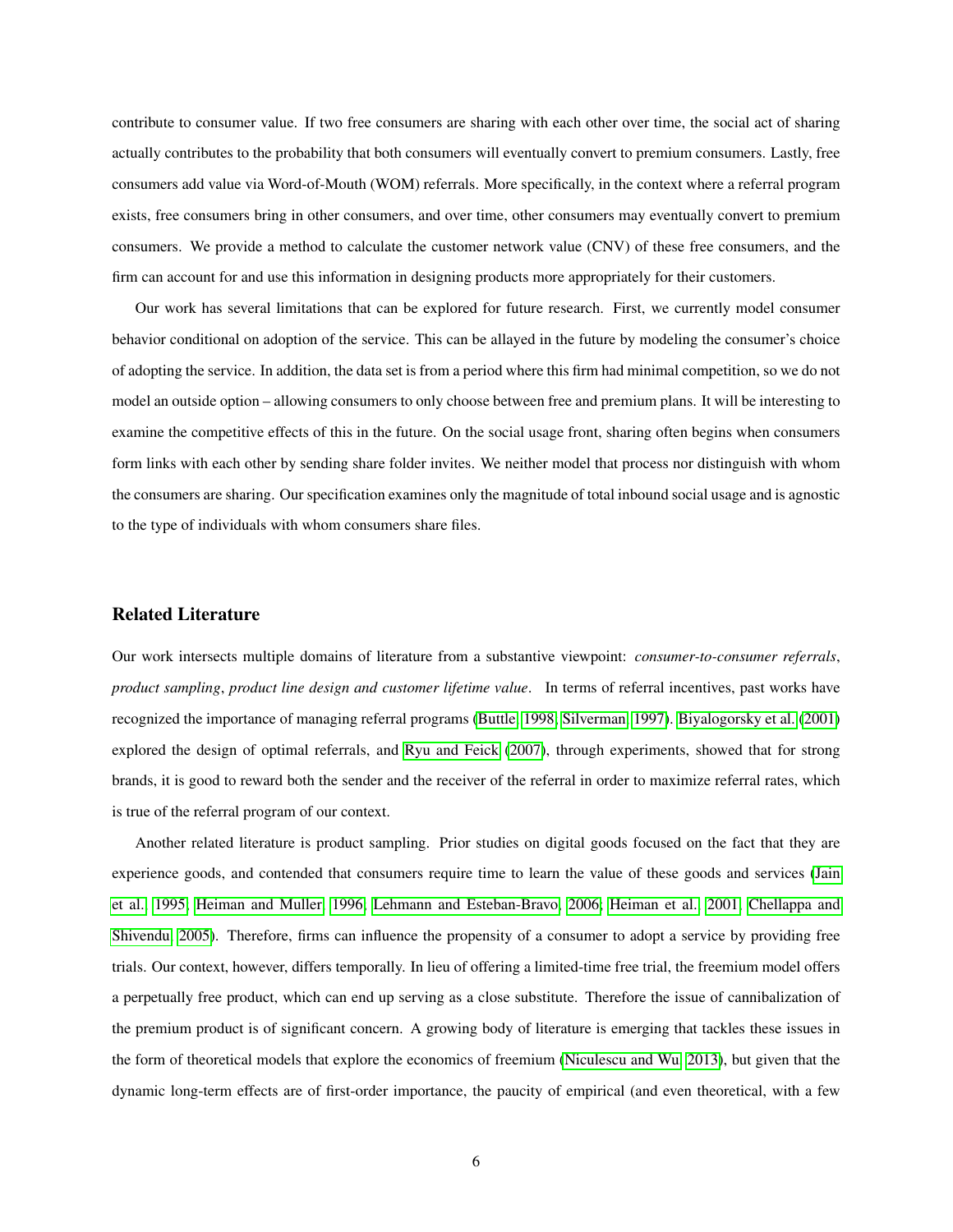exceptions) research is striking.

In the CLV literature [\(Berger and Nasr, 1998;](#page-40-5) [Gupta et al., 2006a;](#page-40-6) [Fader et al., 2005;](#page-40-7) [Schweidel et al., 2011\)](#page-41-7), firms consider consumers based on a recurring stream of revenues, leading to a "lifetime" value associated with each consumer. Firms can then determine their acquisition and retention strategy based on these value estimates. The value of free customers has also been examined by [Gupta et al.](#page-40-8) [\(2006b\)](#page-40-8), who evaluate the average of aggregate value of buyers (to sellers and the two-sided platform) in an eBay-like online market place context, where the primary driver of the value of the free consumer comes from the nature of the two-sided platform, and the marketplace obtains fees from sales of goods that buyers bid and purchase from sellers.

From a methodological perspective, our work follows the stream of dynamic discrete-choice structural models [\(Miller, 1984;](#page-41-8) [Rust, 1987;](#page-41-9) [Wolpin, 1987\)](#page-42-1). To our knowledge, while there are other models of discrete and continuous choice models [\(Hanemann, 1984;](#page-40-9) [Song and Chintagunta, 2007\)](#page-41-10), we are one of the first studies in Marketing to incorporate multiple discrete and continuous actions in a dynamic structural model and to estimate it using a technique that recovers the value function. While [Bajari et al.](#page-40-10) [\(2007\)](#page-40-10) and [Ryan](#page-41-11) [\(2012\)](#page-41-11) use BBL to estimate a dynamic structural model with both discrete and continuous actions, their estimation procedure fails to recover the value function of consumers. In addition, we present an analytic solution to the continuous action using the Euler Equation and Envelope Condition in order to ease the computational burden by avoiding having to numerically maximize over all possible continuous actions per discrete-choice action. Several authors have examined constrained continuous choices, most notably [Timmins](#page-42-0) [\(2002\)](#page-42-0), who uses discretization in conjunction with grid inversion to obtain the unobservable shock corresponding to the continuous choice. The closest work to ours in terms of discrete-continuous actions and analytic solution is [Michelangeli](#page-41-12) [\(2008\)](#page-41-12). However, the author's work differs in two aspects: 1) the model is a finite-horizon dynamic programming model, and the approach is not readily applied to our infinite-horizon context, and 2) the author uses measurement errors associated with the continuous action, and therefore also limits the ability to conduct a wide range of counterfactuals. Because a major focus of our approach lies in the ability to conduct many counterfactual simulations, our model includes the ability to incorporate discrete and continuous actions with structural errors and to recover the value function.

Next, we detail the institutional context and the relevant features of the service. In section three, we describe the details of the data set that we use, as well as model-free evidence that supports our initial conjectures of the value of free consumers. In section four and five, we describe the model and the estimation procedure. In section six, we present the estimation results and the findings of various counterfactual analyses. Lastly, we conclude with a discussion of the managerial implication and limitations of this research.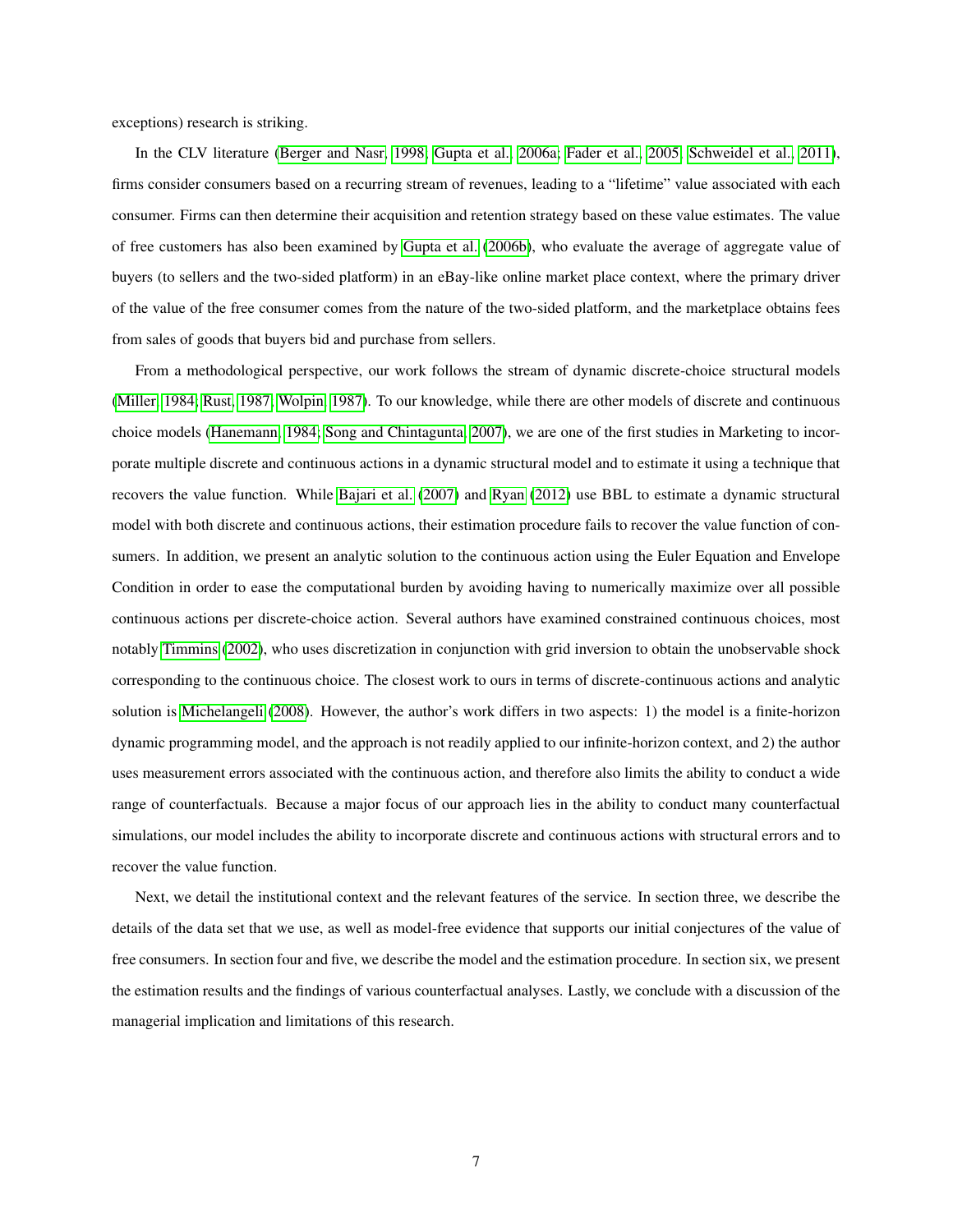# 2 Institutional Setting

The freemium company that provided the consumer data is a leading online storage company that stores consumer files in the cloud that synchronize across multiple devices (e.g. laptop, desktop, and mobile phone). The company was founded in the 2000s and currently has hundreds of millions of users world-wide. Later in 2012, major competitors (such as Apple) entered the space by introducing similar versions of the service.<sup>[5](#page-7-0)</sup> During the time period of our data, the cloud storage industry was fragmented amongst smaller providers. However, our focal firm quickly emerged as an important player in the consumer storage and syncing industry, while many potential competitors acted primarily as security and backup services. Therefore, for our purpose, we regard the firm as a monopoly growing a captive user base.

The value proposition of the service is for consumers to store and sync files in the cloud and to share files with other users. Consumers do this by installing an application on their desktop. This application appears as a special folder on the consumer's desktop. Consumers can then add files to their account by simply dragging files into the folder, as one would do with any normal folder. Once the files are added to this folder, a copy of the files are then transferred onto the firm's servers and can be accessed through all of the devices that a consumer has the service software installed, or via an online interface (similar to the workings of a web-mail interface). While a consumer can access their files through different means (e.g. desktop, mobile devices, or web interface), the primary method that consumers use to access the service at the time of our observation is via their desktop, and therefore we focus on this point of usage in our analysis.

Once the files are stored in the account, they take up space that counts towards an account quota. When signing up, all consumers are presented with the choice of three different plans: Free, Premium-Tier-1 and Premium-Tier-2. Free is the basic plan where the consumer receives 2GB of quota; Premium-Tier-1 and Premium-Tier-2 are the premium plans where consumers would receive 50 and 100GB of storage, respectively. These premium plans work on a subscription basis, with the options of payment plans of monthly or yearly. The pricing and payment plan scheme is listed in Table [1.](#page-7-1) A majority of the upgraded consumers choose the Free and Premium-Tier-1 plans, and therefore we focus our analysis on these two plans, referring to the Premium-Tier-1 plan as the premium plan hereafter.

| Plan           | Monthly       | Yearly                            | <b>Referral Incentive</b> |
|----------------|---------------|-----------------------------------|---------------------------|
| Free           | -             | <b>Contract Contract Contract</b> | 250MB/Referral Accepted   |
| Premium-Tier-1 | \$9.99/Month  | \$99/Year                         | 500MB/Referral Accepted   |
| Premium-Tier-2 | \$19.99/Month | \$199/Year                        | 500MB/Referral Accepted   |

<span id="page-7-1"></span>Table 1: Price/Referral Incentive by Payment Plans

When a consumer runs out of space, any files that a consumer adds into the service will no longer be uploaded to the server. Most importantly, all file synchronization stops, and since this is the primary value proposition of the

<span id="page-7-0"></span><sup>&</sup>lt;sup>5</sup>All of these other competing services also use the freemium model.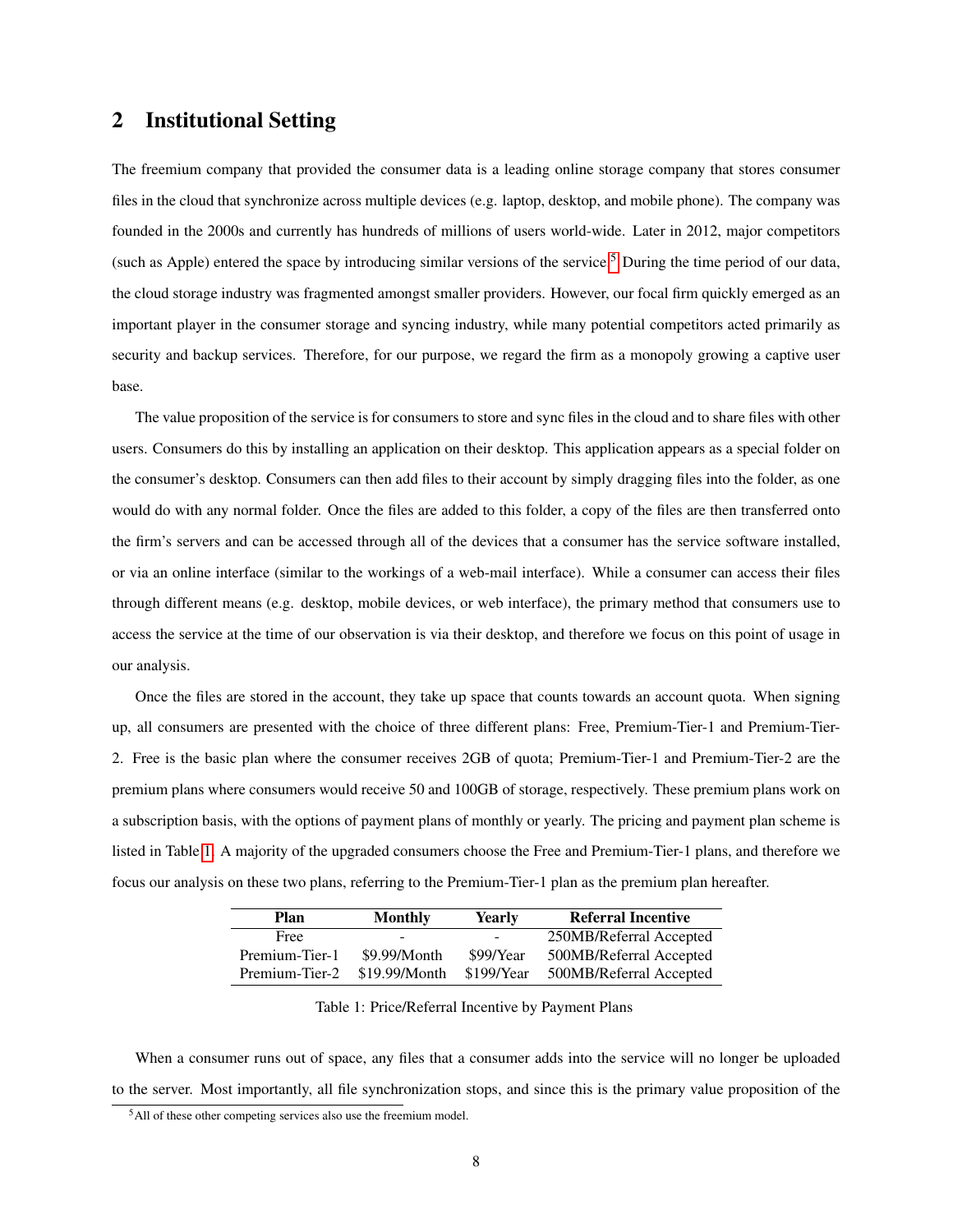service, the software is rendered virtually useless to the consumer. This is costly to the consumer, because then a consumer must take the time out to decide which files are not important, and move files out of their full accounts. And even after doing so, it will take time for the account to return to its functionality, as additional time is required for the local folders to resynchronize with the cloud account, proportional to the amount of files removed. Therefore, from conversations with consumers, most users tend to leave "cushion space" in their account. We observe this behavior in a majority of the consumers in the data.

To make space available in the data, a consumer has several choices to make. She can either a) delete files from her account, b) send referral invites to other consumers to join the service, or 3) choose a plan with higher quota. To delete files from her account, a consumer moves or deletes files from their account folder. This change is then synchronized onto the firm's servers.

A consumer can also earn additional storage space through the referral invite program. In order to use the referral program, a consumer can send out a unique link to other consumers who have yet to join; this unique link includes an identification number that links the invites back to the original sender. There is no limit on the number of referral invites that one can send out, but for the referral to count towards their quota bonus, the friends must join using the attached, unique link. In addition, the referral invite works "both ways", in that a consumer joining through the original invite also receives an additional 250MB of space. Hence, senders have the incentive to always include a link with their word-of-mouth, and receivers have the incentive to join via the links.<sup>[6](#page-8-0)</sup> Therefore, while there may be some cases that consumers will not be identified as "referred" consumers in our data and bias our results of the effect of WOM and the usage behavior of non-referred consumers, this problem may be at a minimum. A consumer accepts the referral invite by signing up for the service. Once this is done, the original sender receives credit for the invite acceptance and earns the additional space. The level of additional space one receives depends on the plan that one has chosen, as shown in Table [1.](#page-7-1) While this is a very effective way for consumers to gain space, a consumer can only receive credit for a maximum of 32 acceptances.[7](#page-8-1)

Another key feature is for consumers to share files with existing consumers. For instance, if Alice wishes to share files with Bob, Alice would 1) create a sub-folder within their account, 2) send a share folder invite to Bob, and 3) place files into the shared folder. Once Bob accepts the share folder invite, whatever files exists in the share folder is then automatically synchronized across both Alice and Bob's accounts and will also count towards the quota on both

<span id="page-8-0"></span> $6$ One might be concerned that this incentive system may encourage consumers who are already planning to join to actively seek out invites from other consumers. If this were the case, then these "willing" consumers may already have a favorable disposition towards the service, and are more likely to behave favorable towards the service (i.e. use the service heavily, send out more invites, more likely to upgrade to a plan later on). We acknowledge that this will bias our results upward and one way to possibly check for the existence of this behavior is to conduct surveys on existing consumer population.

<span id="page-8-1"></span> $<sup>7</sup>$ As with any reward system, we have to be aware of of consumers trying to gain more space by "gaming" the system, mainly by creating clone</sup> accounts using additional email addresses. The firm is aware of this, and spends significant resources exactly to correct these gaming behavior in consumers by not rewarding false referrals. For instance, they can verify the source of two very different emails from the same consumer by verifying if these clone accounts install the software on the same device using machine footprints such as MAC addresses. Because of the efforts from the company in correcting gaming behavior, we assume that the integrity of our data is not comprised by this behavior.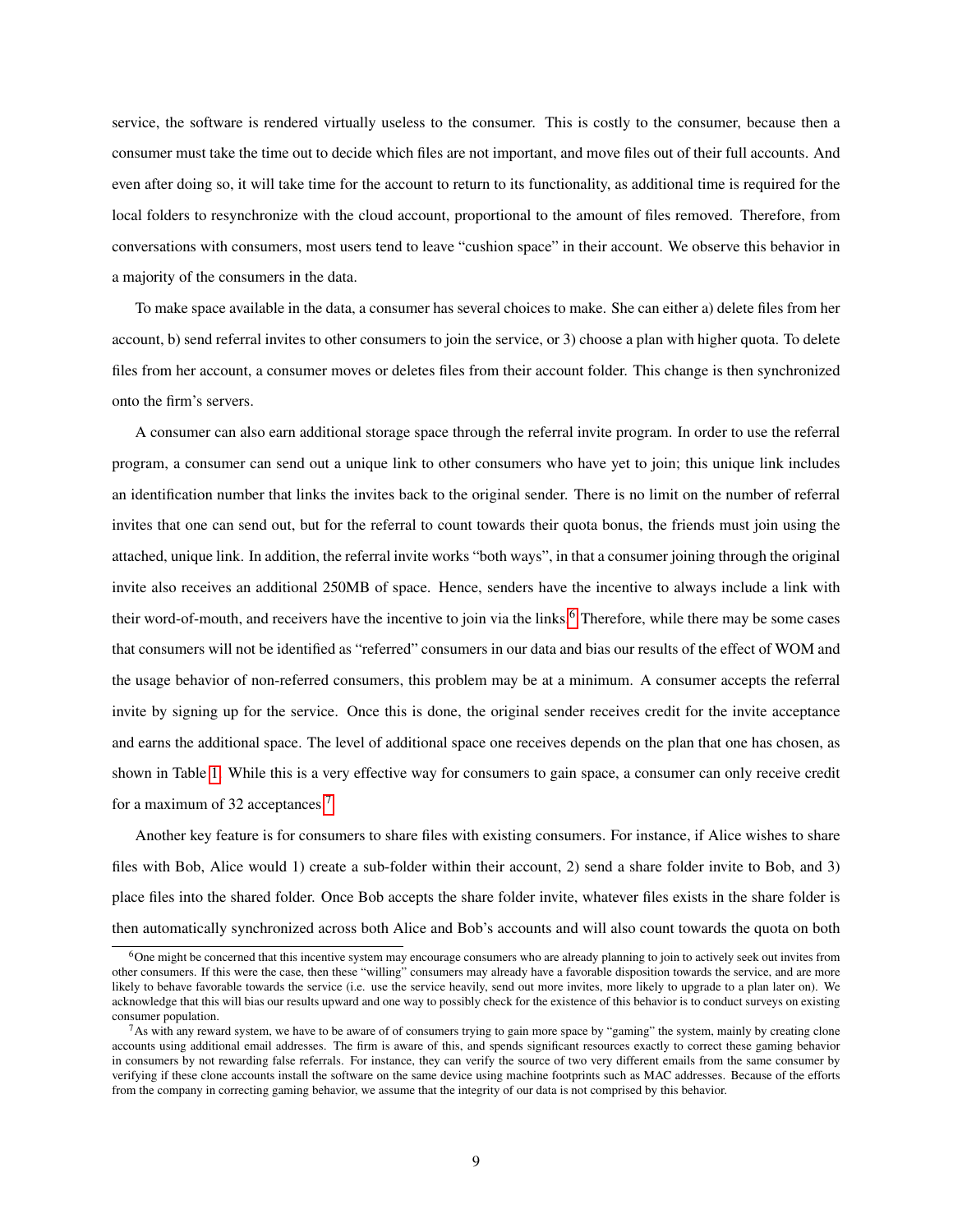consumer's account. While it is possible for consumers to share files with consumers who have not adopted using a special "Public" folder, a majority of the sharing is through this aforementioned private share folder feature, and therefore we focus the social usage extension on this. While our model currently does not account for this, we discuss how to account for consumer social usage in section [4.8,](#page-23-0) the model extension for social usage.

Up to this point, we have focused primarily on the service from the consumer's perspective. It is now helpful to describe the firm's strategy decisions relating to the product: price and length of subscription plans, size of plan quotas, and size of referral incentives. Before the company's public launch, the firm ran pricing experiments on small subsets of its consumers in order to set the current pricing and timing plans. These experiments assumed that the consumer's behavior is static over time, and does not change during the observed period of data. Running counterfactuals off existing data is especially helpful in a setting like this to help inform the product design process. With the incorporation of customer heterogeneity, our methodology allows for them to rank order consumers according to the CLV, and then retroactively study the usage data for the most heavily used features of the most valuable consumers. Then, they can allocate company resources to make certain features easier to use (i.e. easier to share, easier to delete). The data-centric design philosophy is fairly popular among Silicon Valley start-ups, especially with online-gaming firms. Companies like Zynga have teams of data analysts to guide their game design decisions.

## 3 Data

The goals of this section are to show the characteristics of our data set and to describe the model free evidence that will help us identify the structural model that will be described in the next section. We obtained a sample of 1,363 anonymous consumers who joined during in the first two years of the firm's using a second-degree snowball sampling methodology. We underwent the following procedures to acquire the total sample of consumers:

- 1. Randomly sample a seed set of 50 people who have joined in the random sample seed window (Seed Group).
- 2. Add consumers who are connected (shared files or invited by) to Seed Group (1st Degree Group).
- 3. Add consumers who are connected to 1st Degree Group (2nd Degree Group).

The random sample seed window includes the first two years after the launch of the service. We then obtain all of these consumers' user activities from their join date until December 31, 2011. Our panel data includes the detailed click-stream data of these consumers over the four year period, which we aggregated into a weekly level. We observe a suite of consumer behaviors that are relevant to our problem.[8](#page-9-0) These activities include:

• Total number of files stored and the amount of storage.

<span id="page-9-0"></span><sup>&</sup>lt;sup>8</sup>In order to protect the confidential nature of the data, usage statistics such as addition, deletion and storage have been normalized to the maximum observed number in the series in Table [2.](#page-10-0)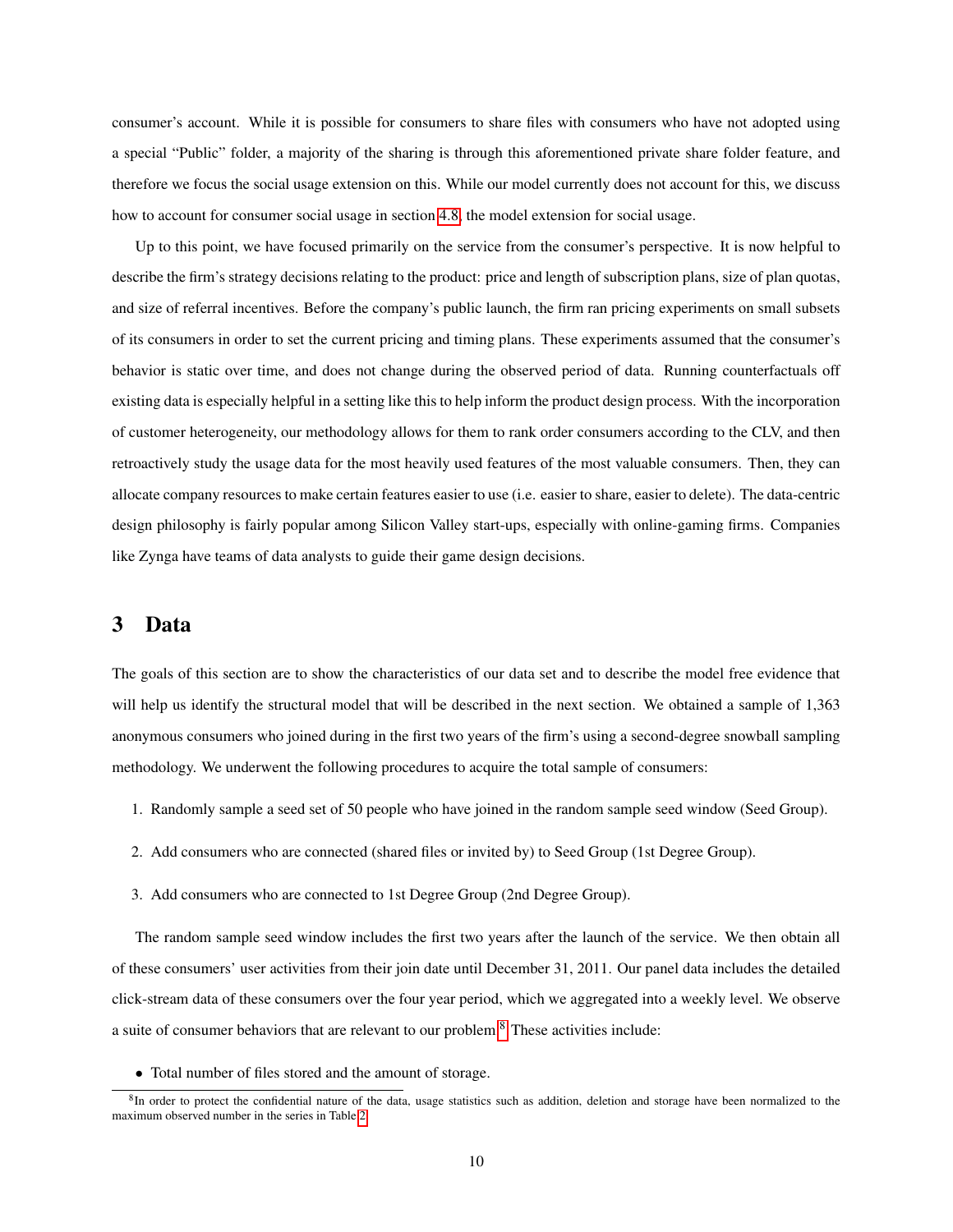- Amount of files deleted.
- Total amount of storage added.
- Number of referral invites that are sent to consumers who have not already joined the service.
- Number of referrals accepted each week.
- Plan choice and payment plan when upgrading.

While we cannot disclose the exact percentage of premium to total consumers, many freemium companies observe premium-to-total consumer ratios ranging from the single digits to over ten percent.

| <b>Statistic</b>                      | <b>Mean Across Sample</b> | <b>SD</b> | <b>MIN</b> | <b>MAX</b> |
|---------------------------------------|---------------------------|-----------|------------|------------|
| Number of Consumers                   | 1.349                     |           |            |            |
| Total # of Observations               | 155,279                   |           |            |            |
| Time Periods                          | 115.107                   | 18.527    | 93         | 206        |
| Average Addition                      | 0.0167                    | 0.0557    | $\Omega$   |            |
| <b>Average Deletion</b>               | 0.0131                    | 0.0502    | $\Omega$   |            |
| Average Storage                       | 0.0121                    | 0.0542    | $\Omega$   |            |
| Average Referral Sent                 | 8.503                     | 48.76     | $\Omega$   | 966        |
| Average Referral Accepted             | 1.831                     | 7.626     | $\Omega$   | 155        |
| Average Referral Rate (Sent/Accepted) | 0.169                     | 0.321     | $\Omega$   |            |

<span id="page-10-0"></span>Table 2: Summary Statistics of Consumers

## 3.1 Model-Free Data Patterns

In this section we examine the data patterns of consumer behavior with the goal of clarifying the key data features that our model needs to characterize and inspire the major design choices of our model. Ultimately, we observe two patterns in the data that justify the value of a free consumer. First, consumers upgrade themselves over time as they become closer to reaching quota. This is the first value of the free customer. Second, even if free consumers never upgrade themselves, they may recruit an additional consumer whom may eventually upgrade.

#### 3.1.1 Free Customers Upgrade Over Time From Personal Usage

First, we first examine the ratio of free to premium consumers over time. The left panel of Figure [1](#page-11-0) shows that the growth of free consumers greatly outpaces the growth of the premium consumers. This indicates that free consumers cannot be overlooked. There are more consumers who begin as free consumers and convert to premium than there are consumers who join as premium consumers from the beginning.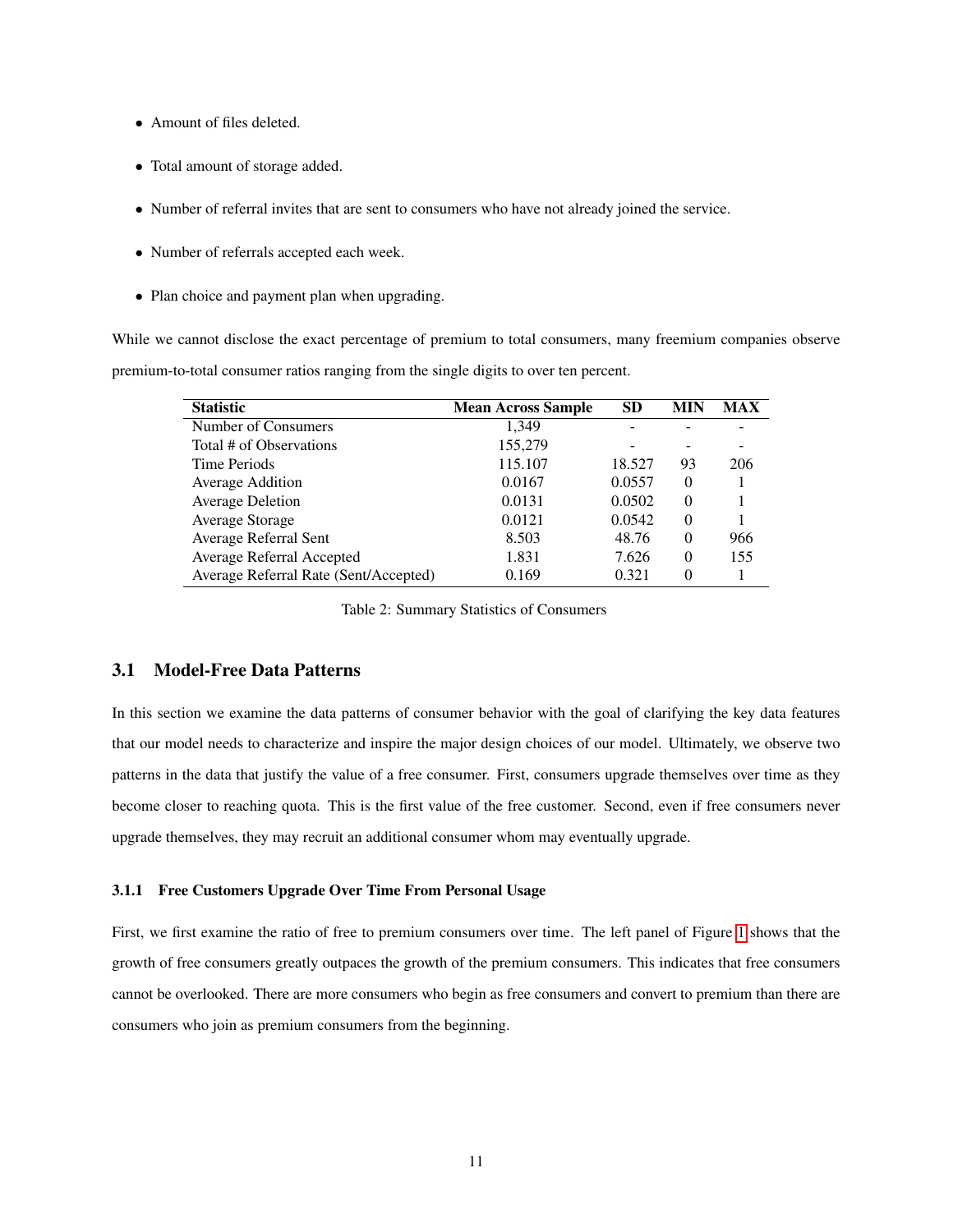

<span id="page-11-0"></span>Figure 1: Upgrade Patterns

The middle panel confirms that a majority of consumers upgrade after using the service for several weeks. There are only two consumers out of the entire group of premium consumers in our sample who upgrade within the first six weeks of joining the service. The graph on the right shows the growth of the aggregate consumers storage within their first 90 weeks. This graph is from the perspective of the consumers, in that we see the average storage used per consumer grow over time. This suggests that consumers begin using the service as free consumers and later upgrade to a premium plan once they store enough files.

The customer mix, i.e. the fraction of consumers who choose the premium product is a critically important variable in the freemium business model. We detail the dynamic variation of the consumer mix in Figure [2.](#page-12-0) We observe a nonmonotonic inverted-U-shaped pattern for the fraction of premium users, suggesting that the firm would have to be patient for customer acquisition to be converted to revenues. If the company incurs costs for each "free" customer, then it might well see diminishing profitability when the fraction of premium customers drops over time.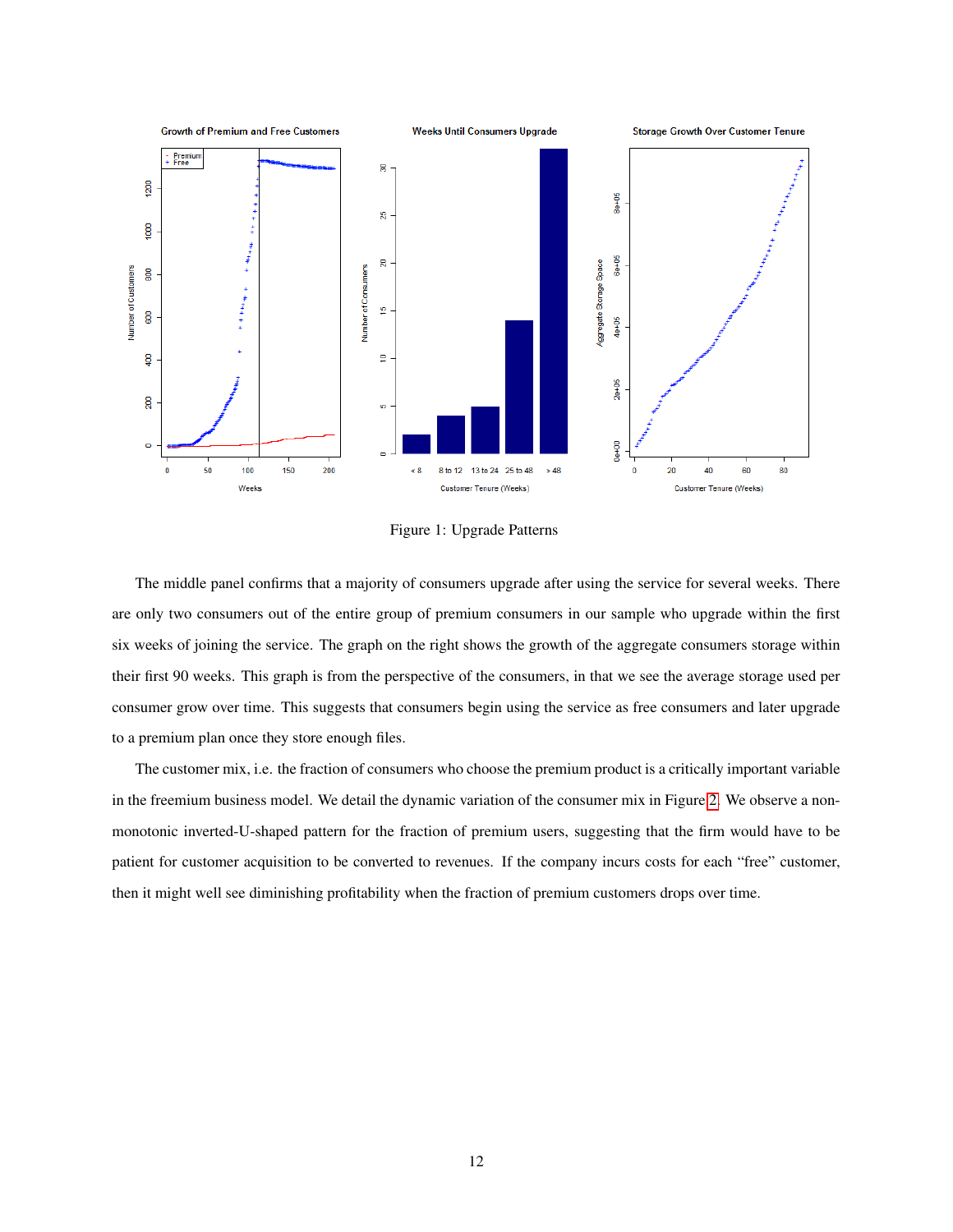**Proportion of Premium Users Over Time**



<span id="page-12-0"></span>Figure 2: Dynamics of Customer Mix over Time

## 3.1.2 Free Customers Bring in Premium Customers Through Referral Invites

We now examine the consumer referral behavior and whether referral invites recruit consumers who later convert to premium consumers. The goal of referrals is to bring in new consumers, with the hope that these consumers will upgrade to premium. Informal interviews with management indicate that 1) the referral program is effective at acquiring new consumers and 2) the growth of referral parallels with the number of new consumers. The latter reflects the viral nature of referral invites, as the number of consumers has the potential to grow exponentially with a viral coefficient greater than 1.

First, the top left panel in Figure [3](#page-13-0) shows the ratio of consumers who joined directly versus those who joined through referrals. From this graph we observe that referral consumers reach almost 40% of the number of consumers who joined directly, and the proportion is increasing over time. This confirms the company's belief that the referral program is quite effective. Furthermore, in the top right graph we juxtapose the total number of referrals sent alongside the number of referred consumers. We see that the number of referred consumers begins small, and that the slope of growth increases dramatically from weeks 60 to 114.<sup>[9](#page-12-1)</sup> This further endorses the significant impact of the referrals. Interestingly, it takes only a few referrals to obtain a large influx of new consumers, suggesting that even small increases in referral rates can have cascading effects.

<span id="page-12-1"></span><sup>9</sup>The number of new consumers stops at week 114 because that is the cut-off point in any new consumers our sampling scheme.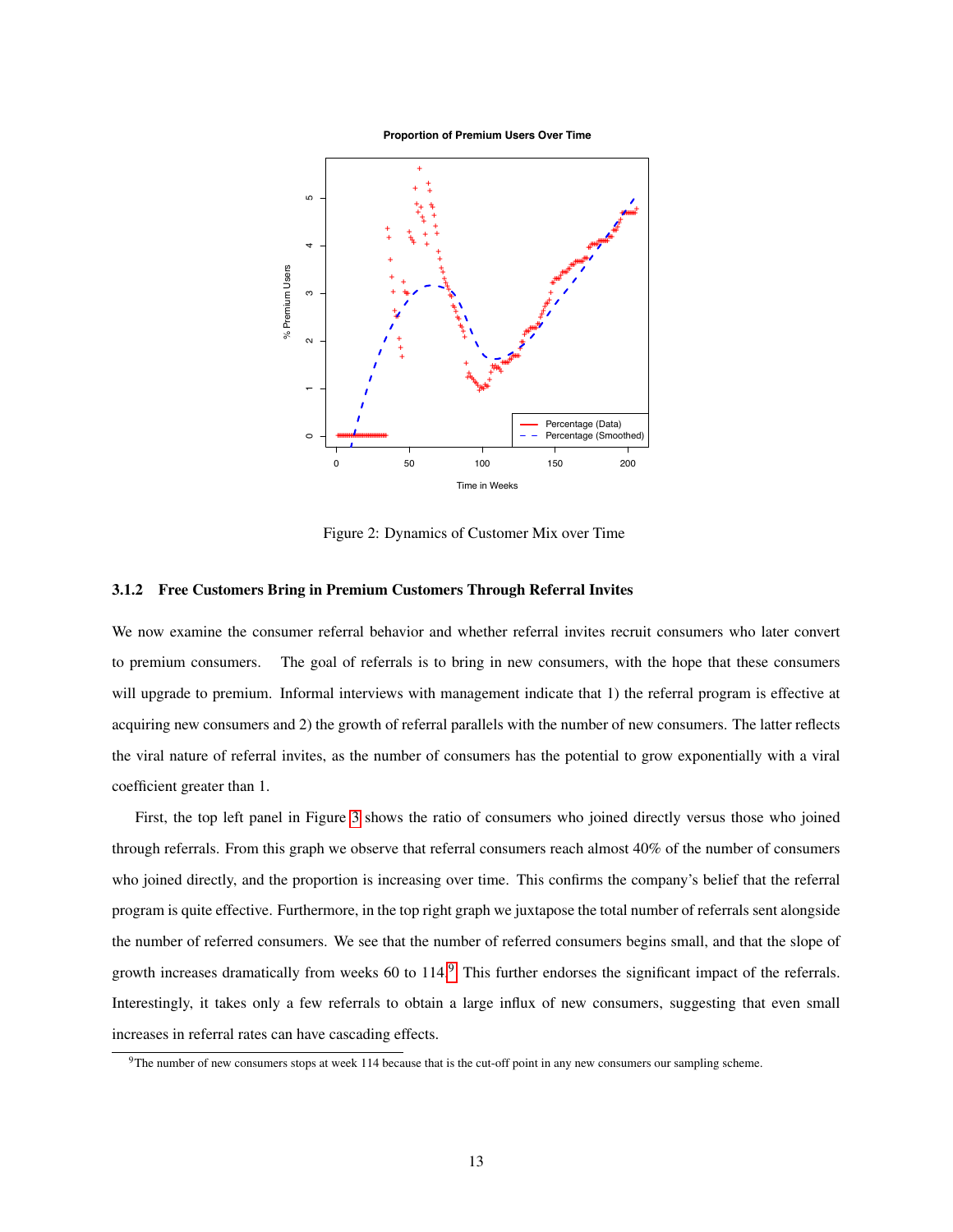

<span id="page-13-0"></span>Figure 3: Referral Data Patterns

Along the theme of viral growth, in the bottom left panel we see that the average number of referrals sent by referred consumers is greater than the number of consumers who joined directly. This is added confirmation of the potency of the referral program, and evidence of the rapid snowball effect of the original referral sent by the consumer who joined directly. The bottom right panel, perhaps the most interesting of the four, shows that the total number of referral invites sent by consumers before they upgrade greatly outnumbers the total invites sent by consumers who have upgraded to a premium plan. This confirms our intuition that the success of a referral program will depend on a large number of free consumers willing to send out invites.

Lastly, in Figure [4,](#page-13-1) we plot the aggregate growth of premium consumers alongside the growth of the premium consumers who are referred by other consumers. Overall, the referred consumers account for over twenty percent of all premium consumers, indicating that there is a significant value to the referral program.



<span id="page-13-1"></span>Figure 4: Breakdown of Premium Customers Who Joined Directly vs. Referred.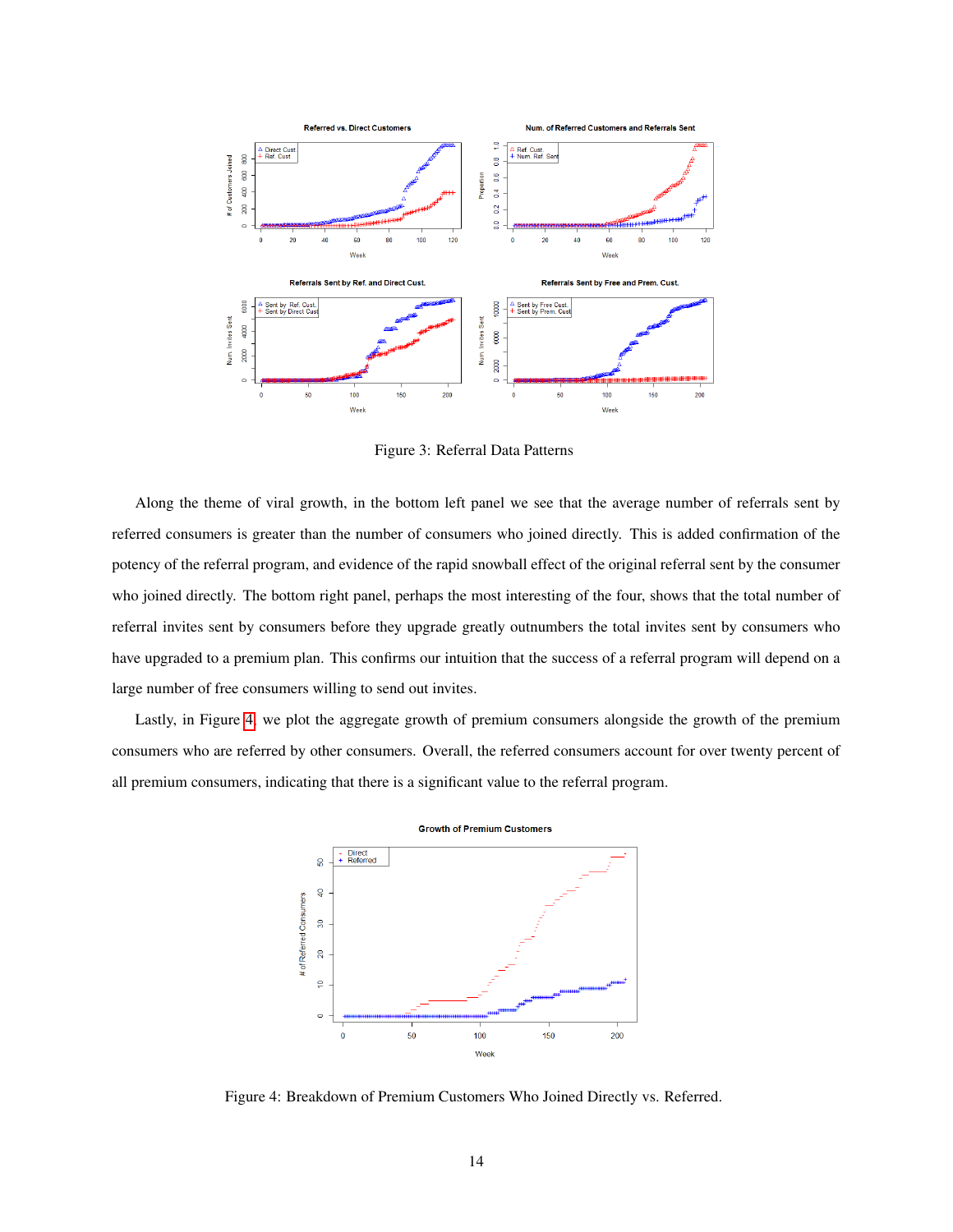# 4 Model

The freemium business model is defined as a firm offering at least two differentiated variations of their service, one version with limited features but perpetually free, and the other versions with enhanced features at the cost of a subscription fee. The free and premium plans are identical in terms of quality, and the products differ only in terms of the additional premium features offered (e.g. increased storage capacity).

## 4.1 Motivation for Structural Modeling and Sources of Dynamics

A majority of users of freemium services are non-paying consumers who are initially enticed by the free plan. The most valuable asset of free consumers remains in their potential—the potential to upgrade, the potential to refer friends to join the service. Understanding the factors that influence such consumer behavior over time is key to the success of freemium. A structural model that characterizes the dynamic response of consumer behavior is therefore critical for the following reasons. First, we need to account for three different consumer choices – referral, plan-choice and deletion – in an integrated model of consumer behavior. Customers send out referral invites to share their enthusiasm for the product with friends and to earn additional free space. However, their motivation to upgrade or delete can be diminished by the extra space earned from referrals. In addition, consumer deletion behavior inherently differs according to their chosen plans. Those who have chosen the free plan may have to delete more in order to maintain enough space to store files, and those who have chosen the upgraded plan do not have to delete much due to the wealth of new space. The three decisions are endogenous, and we need a methodology that can account for this.

Second, we need a structural model because we wish to conduct counterfactual experiments to simulate the value of the free consumer and to observe the effects of changing firm policies on consumer behavior. With atheoretical models, the outcomes of changes in certain product design variables, such as price, free quota size, and referral incentives, cannot be readily characterized as there are often no variations in these variables during the observed data period. A model based on microfoundations of consumer behavior uses theory about consumer behavior to recover primitives of consumer preferences, which are likely to be invariant to changes in these product design and other policy variables. These preference parameters can then be used to evaluate how consumers would make choices in a counterfactual scenario, enabling us to provide recommendations that are under managerial interest.

A fundamental process we need to account for in our model is the inter-temporal tradeoff in upgrade, referral, and deletion behavior. The source of dynamic behavior comes from a combination of three factors: a) uncertainty in file addition, b) uncertainty in ease of upgrade, deletion and referral, and c) substantial penalty of a full account.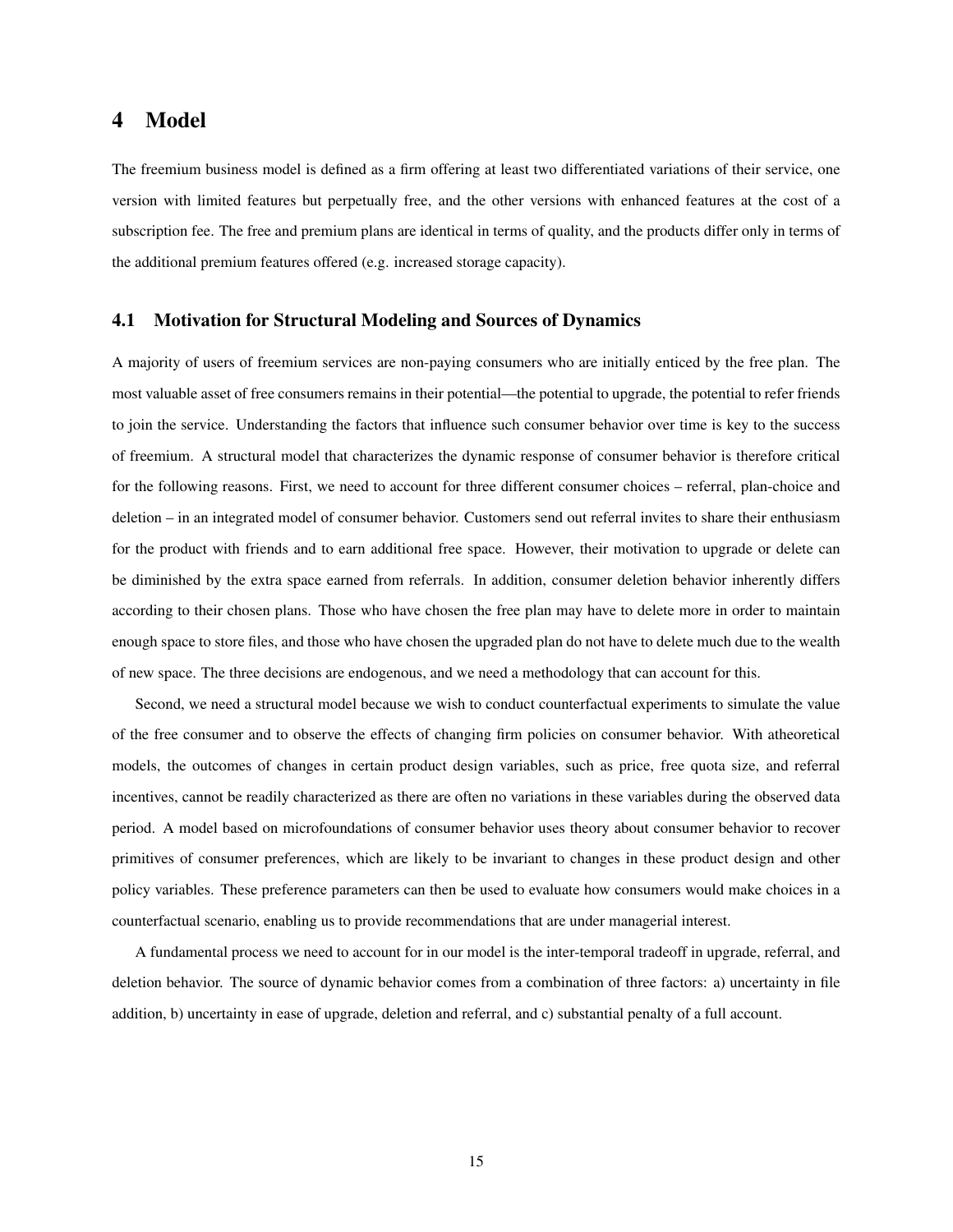#### 4.1.1 Uncertainty in File Addition

First, consumers face uncertainty when anticipating the number of additional files needed for storage each period, as some weeks require less than others. In order to store files, a consumer requires space, and therefore must select a plan that fits the amount of data she will receive in the current period. When faced with the space constraint, a consumer can either upgrade to a higher-space plan, gain additional space from referring others to join, or delete files to make space.

## 4.1.2 Uncertainty in Ease of Upgrade, Deletion and Referral Decisions

The upgrade decision is complicated by dynamic factors that facilitate or complicate the decision to upgrade to a premium plan from week to week. We see these examples of weekly unobserved factors from our discussion with current consumers. One such example is a consumer waiting for budget approval so he can pay for the premium plan. For all of the weeks prior to the budget approval, it is "harder" for the consumer to upgrade. However, once the budget is approved, even if a customer's usage is not close to quota, he upgrades. Another example is a consumer who anticipates leaving for an upcoming trip. It is easier for consumers to upgrade while in front of a computer, compared to when they are away during vacation.

If a consumer chooses not to upgrade, she has the choice to gain more space from deleting files. However, in the same manner as upgrades, consumers also faces an uncertainty in the ease of deletion. Users of the service have expressed that certain weeks are easier to delete while other weeks are harder (i.e. deadlines at work or exams at school), and we observe this lumped deletion pattern in the data. This causes the user to continually make the trade-off of whether to upgrade today in order to save the streams of deletions that she has to make in the future. Therefore at a certain point it may be optimal for a consumer to upgrade in order to outweigh the cost of continually deleting in the future.

A consumer faces two forms of uncertainty with regard to referrals. The first is the ease of referral from week to week. Second is the uncertainty of when the invitation will be accepted. Therefore, a consumer cannot simply send out invites the week that she runs out of space, and must consider in advance how likely her invites will be accepted and if her usage will be sufficiently below quota by the time the additional free space is acquired.

#### 4.1.3 Substantial Penalty of a Full Account

Lastly, a final source of dynamics is the need to anticipate periods of increased use. The consequences of a full folder in a customer's account include termination of file syncing and subsequent freezing of the account, which renders the service essentially useless. Therefore, our model should account for the fact that the consumer incurs a substantial cost due to the sudden drop in the entire value proposition of the service.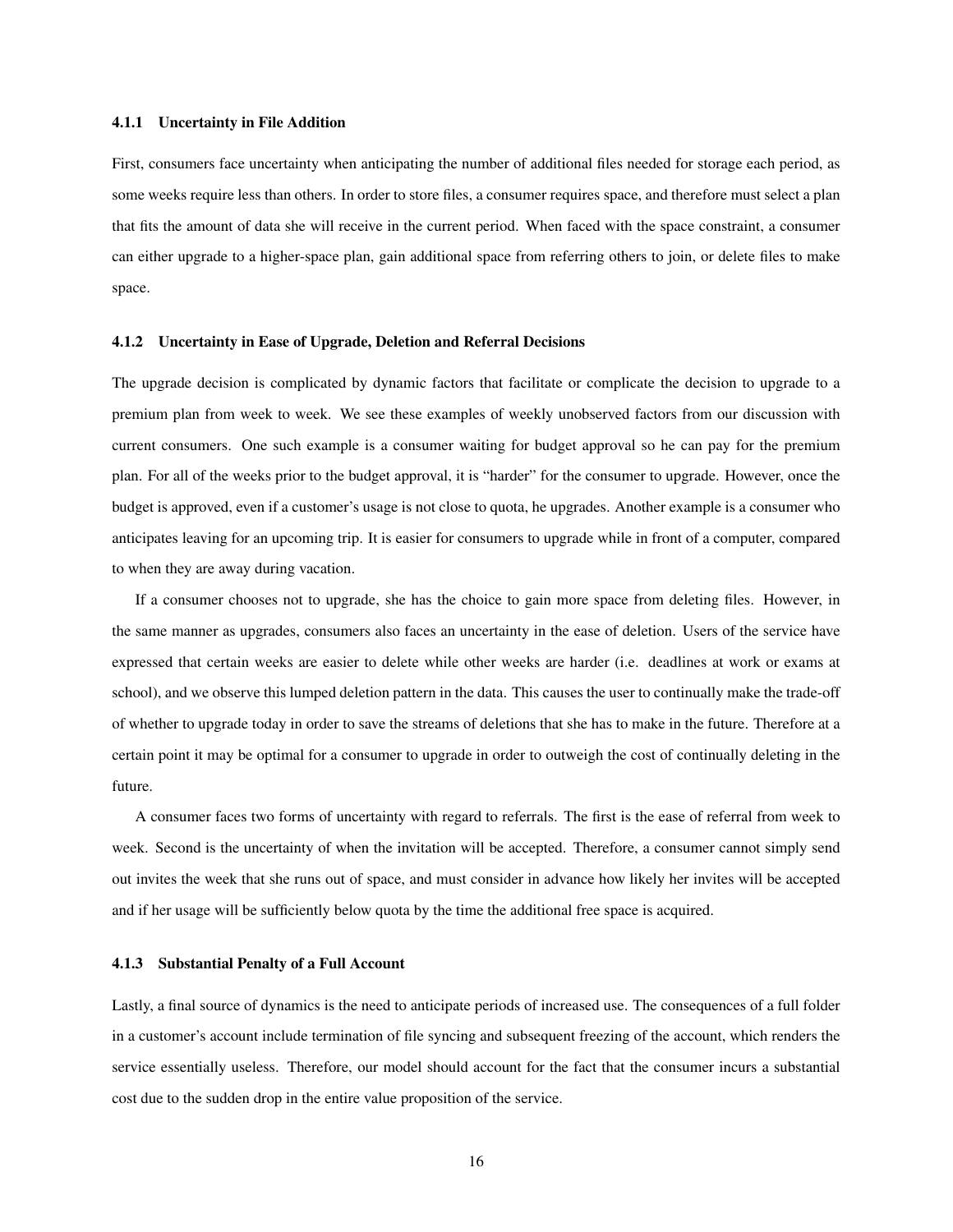## 4.2 Consumer Decisions

The main value proposition of the service is to help consumers store and sync files in cloud storage (for now we have yet to incorporate social usage). To do this, consumers need storage space in their accounts. The size of this account depends on the different plans that consumers choose. At the time of the data set, the company offered two different plan sizes relevant to our research: 1) 2 GB for free and 2) 50 GB for \$9.99/month

In each time period *t* (week), a consumer  $i \in \{1,...,N\}$  chooses three decisions to maximize her utility: 1) whether to upgrade to a premium plan or remain a free consumer, 2) how many consumers to send referral invites, and 3) how many MB's of files to delete from her personal folder. The time line of events can be summarized in Figure [5](#page-16-0) and is elaborated below.



<span id="page-16-0"></span>Figure 5: Time Line of Events

At each week *t*, a consumer *i*:

- 1. Observes exogenous shock *ait*, the amount of files needed to be added.
- 2. Observes discrete-choice upgrade/referral shock  $\varepsilon_i(y_i, r_i)$  and chooses decisions  $y_i$  and  $r_i$  simultaneously.
- 3. Observes continuous-choice deletion shock  $v_{it}$  and chooses decision  $d_{it}$ .
- 4. *r<sup>a</sup>* realizes at the end of the week based on the total number of outstanding invitations  $(R_{it} R_{it}^a)$ .
- 5. Update state variables  $x_{it}$ ,  $z_{it}$ ,  $R_{it}$ ,  $R_{it}^{a}$ .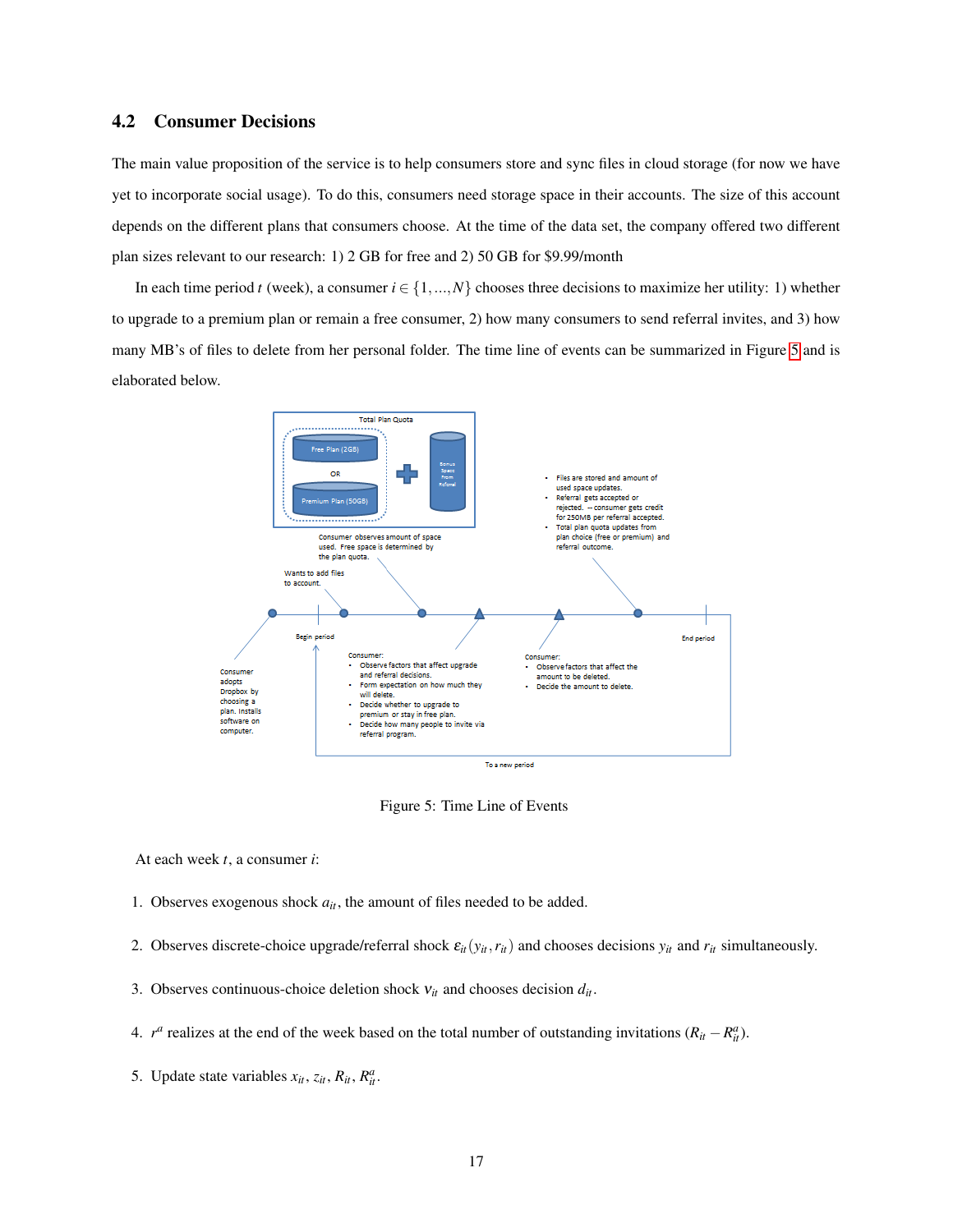At the beginning of the period  $t$ , a consumer observes  $a_{it}$ , the amount of files (MB) that needs to be added to her personal folder. We start the period with the exogenous addition because it is a natural departure point for the consumer process. Addition of files is the fundamental value proposition of the service and all other consumer decisions depend on the amount of files that need to be added. Then, the consumer makes the joint decision of plan choice  $(y_{it})$  and the number of referral invitations to send ( $r$ <sup>*it*</sup>). For the upgrade option, we specifically look at three options:

> $y_{it} =$  $\sqrt{ }$  $\int$  $\overline{\mathcal{L}}$ 2, if customer upgrades with the yearly payment option, 1, if customer upgrades with the monthly payment option, 0, if customer does not upgrade.

For options  $y = \{1, 2\}$ , a consumer upgrades from a free to a premium plan and pays a price  $P^m$  and  $P^y$ , respectively. We model both the plan price and the plan length because they are both policies that can be changed by the company and therefore are subjects of interest in the counterfactual simulations.

Simultaneously, a consumer determines the number of referral invitations to send to other consumers who have yet to sign up. This is modeled as a discrete count variable bounded by *R max*:

$$
r_{it} \in \{0, 1, ..., R^{max}\}.
$$

Then, a consumer observes the continuous-choice specific deletion shock ν. This is interpreted as the weekly unobserved factors that make deletion easier or harder. For instance, one week a consumer may find it harder to delete from her folders because she is traveling for work, so ν would be a low value. Another week could be spring cleaning, which makes it easier for a consumer to delete unnecessary files, rendering  $v$  high.

After these decisions and shocks are realized, the consumer then realizes the value of  $r<sup>a</sup>$ , the number of accepted referrals in the current period.  $r^a$  follows a binomial distribution, with the parameters: 1)  $p^a$ , the empirical acceptance probability in the population, and 2)  $R_{it} - R_{it}^a$  the number of outstanding referral invites, where  $R_{it}$  is the cumulative number of referral invites sent, and  $R_{it}^a$  is the cumulative accepted referral invites. Lastly, the four state variables  $x_i$ ,  $z_{it}$ ,  $R_{it}$ , and  $R_{it}^a$  are updated at the end of the period. *x* is the cumulative amount of space used in a consumer's account, and *z* is the number of premium plan weeks left in their account. By default, *z* is 0 for all consumers who are in the free plan.

## 4.3 Period Utility Function

Now we describe how each part of the time line component contributes to a consumer's period utility. Note that the consumer's decision making process is not solely based on this utility, but is based on inter-temporal trade-offs as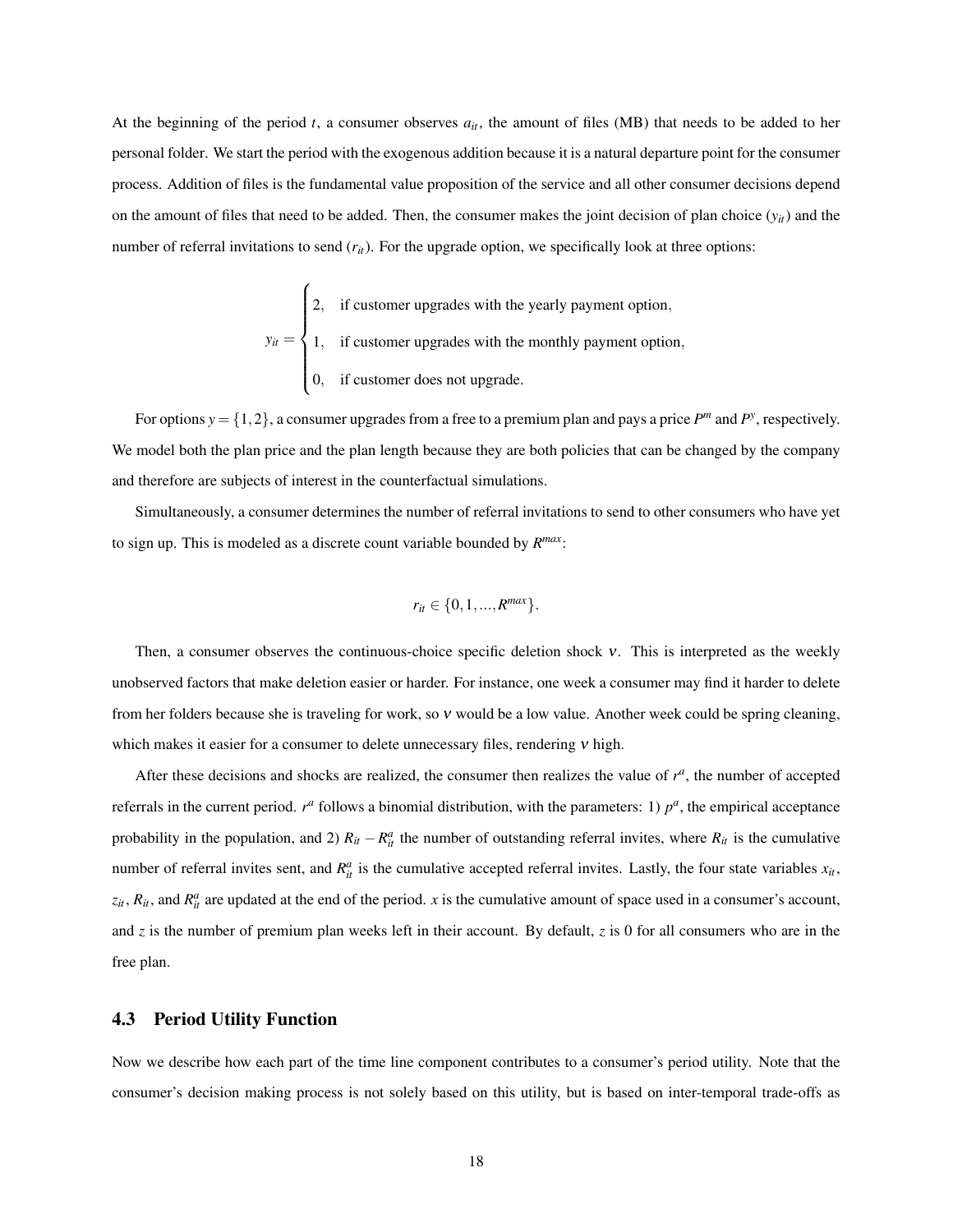described in [§4.6.](#page-21-0) We suppress the *i* subscript for expositional clarity, even though the model is at an individual level. At each time period *t* , a consumer gains utility from having files stored in their account and from having folders that are free of files they no longer need. In addition, they incur a cost for the effort to delete files, to pay to upgrade to a premium account, and to send out referral invites to their friends. We express the components in the following equation:

<span id="page-18-1"></span>Storage Utility Deletion Utility Referral Utility  
\n
$$
u(\mathbf{D_t}, \mathbf{S_t}, \varepsilon_t, v; \Theta) = \overbrace{\theta x_t}^{\theta x_t} + \overbrace{d_t v_t + \alpha d_t^2}^{\text{Deletion Utility}} + \overbrace{\rho r_t^2}^{\text{Referral Utility}} + \overbrace{c_t v_t, r_t}^{\text{OPE}} + \left(\frac{\alpha^p P^m 1[v_t = 1] + \alpha^p P^v 1[v_t = 2]}{\text{Upgrade Utility}}}^{\text{Storage Utility}} + \varepsilon_t (y_t, r_t)
$$
\n(1)

where  $D_t$  is the vector of decision variables such that  $D_t = (y_t, r_t, d_t)$ ,  $S_t$  is the vector of observable state variables such that  $S_t = (x_t, z_t, R_t, R_t^a)$ .  $\varepsilon_t$  is the vector of discrete-choice private shocks related to the joint upgrade and referral decision, where  $\varepsilon_t = (\varepsilon_t(y=0, r=0), ..., \varepsilon_t(y=2, r=r^{max}))$ .  $\Theta$  is the vector of structural parameters to be estimated such that  $\Theta = (\theta, \alpha, \alpha^p, \rho)$ . The storage utility term, a *flow utility*, contributes to a consumer's utility each period that files are stored in the account.[10](#page-18-0) The deletion, referral and upgrade utility terms, all *action utilities*, only contribute to a consumer's utility when the actions are taken each period. Below we examine each of these components of the consumer's utility.

#### Utility from Using the Service (Storage Utility)

At each period, a consumer receives utility from using the service.  $x_t$  denotes the cumulative MB used for personal folder storage. While one can assume various functional forms on this benefit, we assume a linear benefit specification on  $x_t$  for parsimony, since we wish to simply capture the relationship that consumers gain more utility from having more files in their folder.

#### Utility from Deletion

The utility specification must satisfy three aspects:

- 1. Consumer incurs a cost of deleting files.
- 2. A consumer can only delete as much as there are files in the folder.

<span id="page-18-0"></span><sup>&</sup>lt;sup>10</sup>The flow utility here is similar to a consumer receiving flow utility in each period after purchasing a durable good (e.g. a car or television).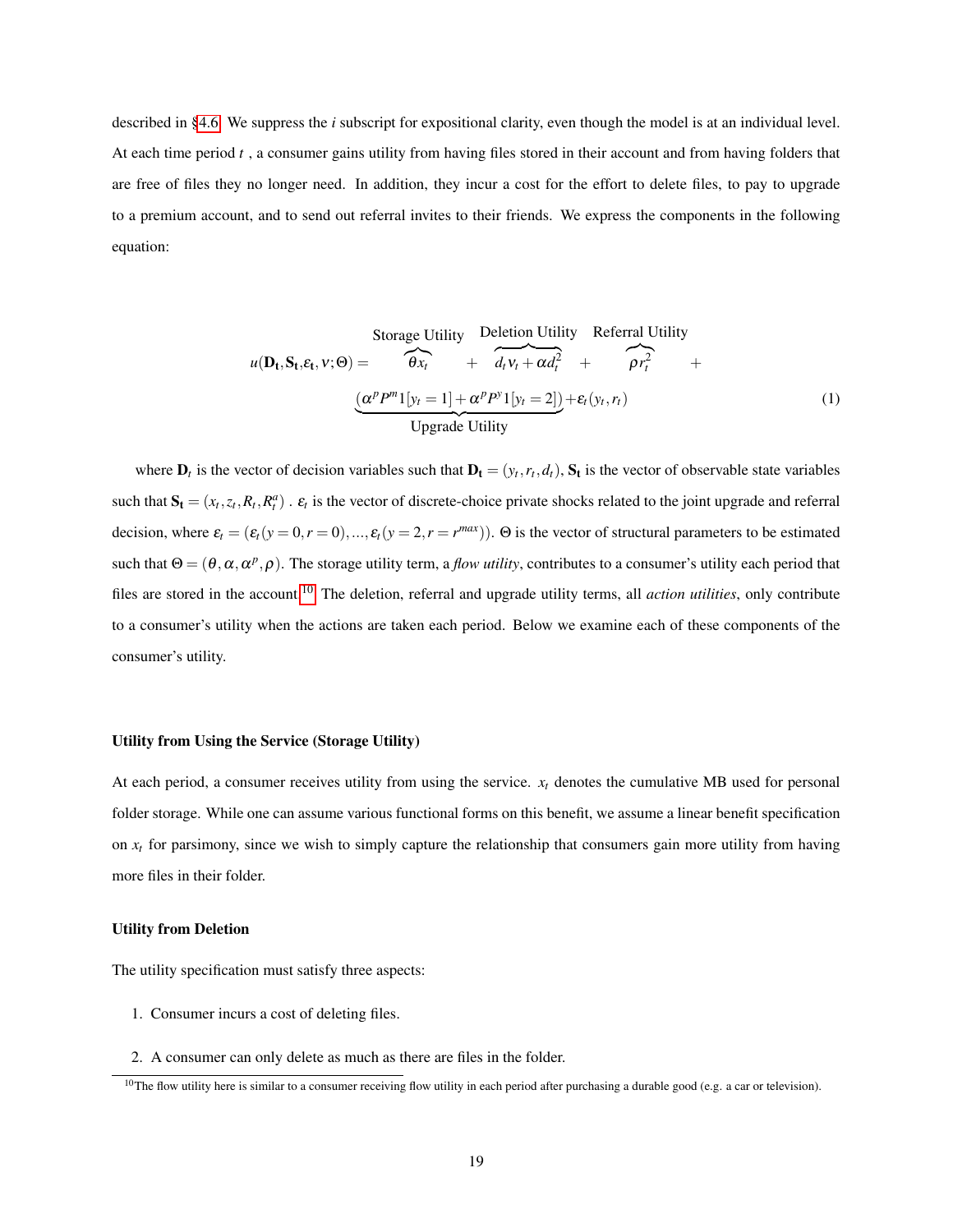3. A consumer is forced to delete the amount of files that causes the account to exceed plan quota.

We employ a flexible quadratic utility form for deletion to capture the potential convex cost to deletion. The maximum amount that a consumer can delete at any period is capped by  $x_t + a_t$ , the amount of files in a consumer's account at time *t*. The constraints on how much a consumer can delete is enforced implicitly in the constraint correspondence in the value function specified in the dynamics section below.

#### Utility from Referring Other Customers

The utility from referring other consumers must reflect three aspects:

- 1. For each accepted referral, the consumer gains the referral bonus quota *m* MB's of space.
- 2. A consumer faces an uncertainty about the acceptance of each referral.
- 3. The consumer incurs a transactional and reputational cost for inviting another consumer.

*rt* is the number of referral invites that a consumer sends at time *t*. The benefit of an accepted referral is reflected in the state variable  $Q_{it}$ . The uncertainty that customer faces with regard to how many referrals will be accepted in each period is captured via the binomial distributed shock  $r^a$ , with parameters  $n = R_t$  and  $p = p_r$ , that the customer realizes at the end of each period. Lastly,  $\rho$  is the coefficient of the convex transactional cost that a customer incurs for sending out an additional invite. The convex cost reflects the fact that it becomes increasingly difficult for customers to think of an additional friend to invite in any given week.

## 4.4 Alternate Configurations of Decision Timing

While decision timing is unlikely to significantly alter the results of a dynamic infinite horizon model, we still discuss the implications of other possible orders of the consumer decisions. First we consider the placement of the deletion decision. There are two possibilities: 1) place the deletion decision before the upgrade/referral decisions or 2) model all three decisions simultaneously. First, if we were to place deletion first, we would be assuming that customers have the same deletion behavior regardless of whether they opt for status quo or they gain more space from upgrading/referring. Given the institutional context, this is inconsistent with their understanding of actual consumer deletion behavior – a key reason why customers refer or upgrade is because they want more storage space. Therefore, customers do not need to delete as much in a premium plan than a free plan.

In addition, we consider the ordering of placing the  $r<sup>a</sup>$  variable after all of the major decisions. The reason for this is that a majority of the realized acceptances, as observed in the data, do not come immediately after the invitations are sent out. Therefore, it is important to capture this uncertainty in referral acceptance that customers face when they make the upgrade, referral and deletion decisions. There are two other places we can place this variable: 1) at the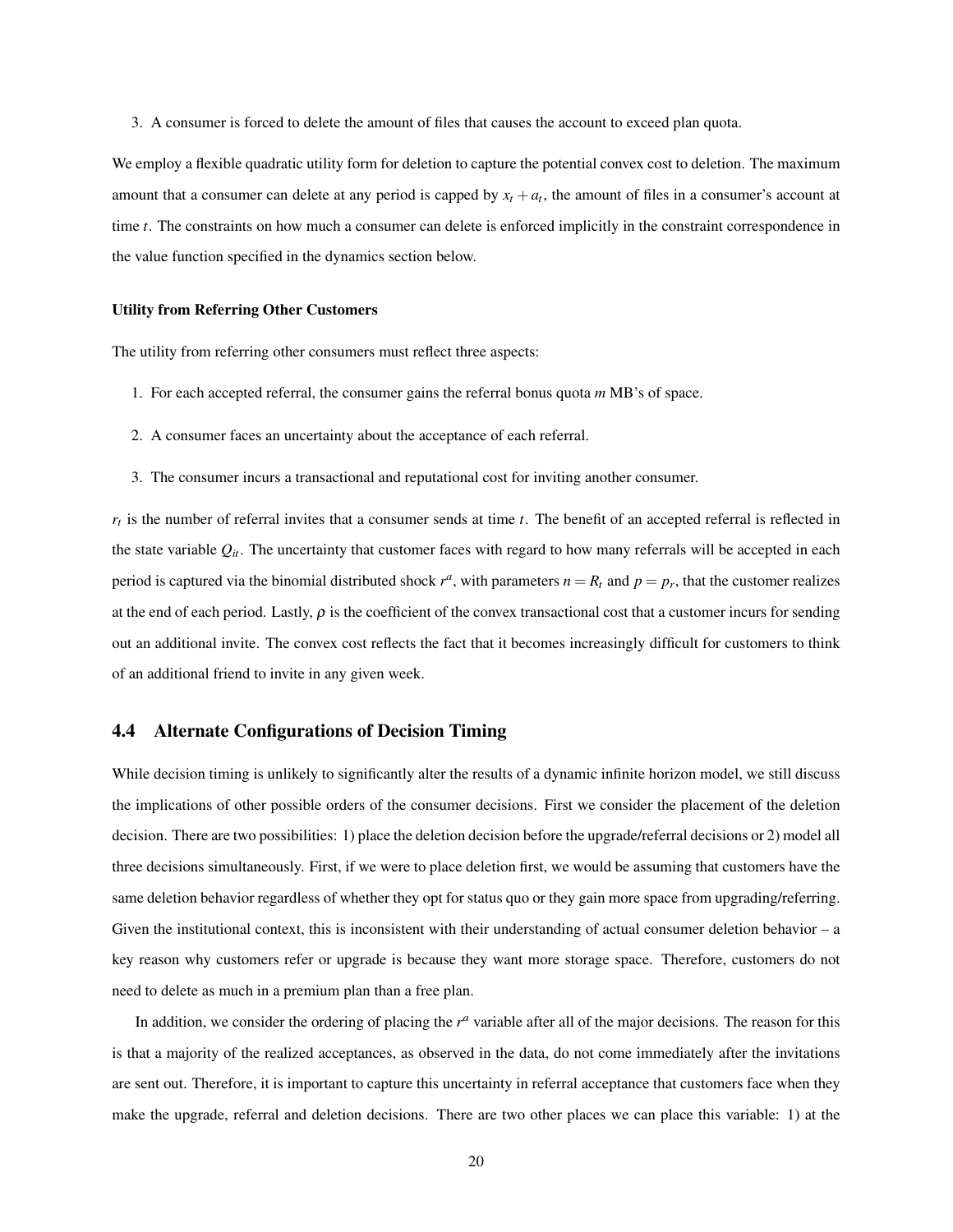beginning of the period, or 2) between the upgrade/referral decision and deletion decision. In the first case, since we have a dynamic model, we end up with the same Bellman equation as if we had placed the realization in the end. As a result, the implications of the model stay the same. If we were to place *r <sup>a</sup>* between the upgrade/referral and deletion decision, then we would specifically assume that the referrals per period must be realized before a customer makes the deletion decision. This is a strong assumption, since it assumes that the uncertainty in referral acceptance has no effect on a customer's deletion decision. Aside from being a stronger assumption than what is currently assumed, this also makes the solution of the value function more complex. As a result, we settled on our current specification of the time line as a fairly reasonable assumption.

#### 4.5 State Evolution

The state variable  $x_t$  keeps track of the total amount of files in MB's that is stored in a consumer's account. This is updated via the linear law of motion  $x_{t+1} = x_t + a_t - d_t$ , which is simply the sum of the amount of files observed at the beginning of the period and the observed addition amount, subtracted by the amount deleted in the particular period.

The state variable  $z_t$  keeps track of the number of periods until the consumer's next payment.  $z_t$  is set to 52 if the consumer chooses plan 2, and it is set to 4 if he chooses plan 1. *z<sup>t</sup>* decreases by 1 each period. The state evolution for *zt* is specified as:

$$
z_{t} = \begin{cases} 0, & z_{t-1} = 0 \land y_{t} = 0 \\ 52, & z_{t-1} = 0 \land y_{t} = 2 \\ 4, & z_{t-1} = 0 \land y_{t} = 1 \\ z_{t-1} - 1, & z_{t-1} > 0 \end{cases}
$$

Only a portion of the referral invites are actually accepted, and we keep track of the total number of successful invites as  $R_t^a$ .  $R^{max}$  is the empirical number of maximum per-period invitations in the data. Whenever an invite is accepted, a consumer gains an additional *m* MB's of space to their quota. More specifically, we define the variable  $Q_{it}$  as a function of the total number of successful invites  $(R_{it}^a)$ , the baseline amount of space  $(Q^{free})$ , referral bonus capacity (*m*), and incremental amount of space provided by the premium plan (*Q premium*):

$$
Q_{it} = Q^{free} + mR_{it-1}^a + \mathbf{1}[z_{it} \ge 1 \ \lor \ y_{it} = 1 \ \lor y_{it} = 2]Q^{premium}
$$

The following Table summarizes the state variables and the corresponding laws of motion.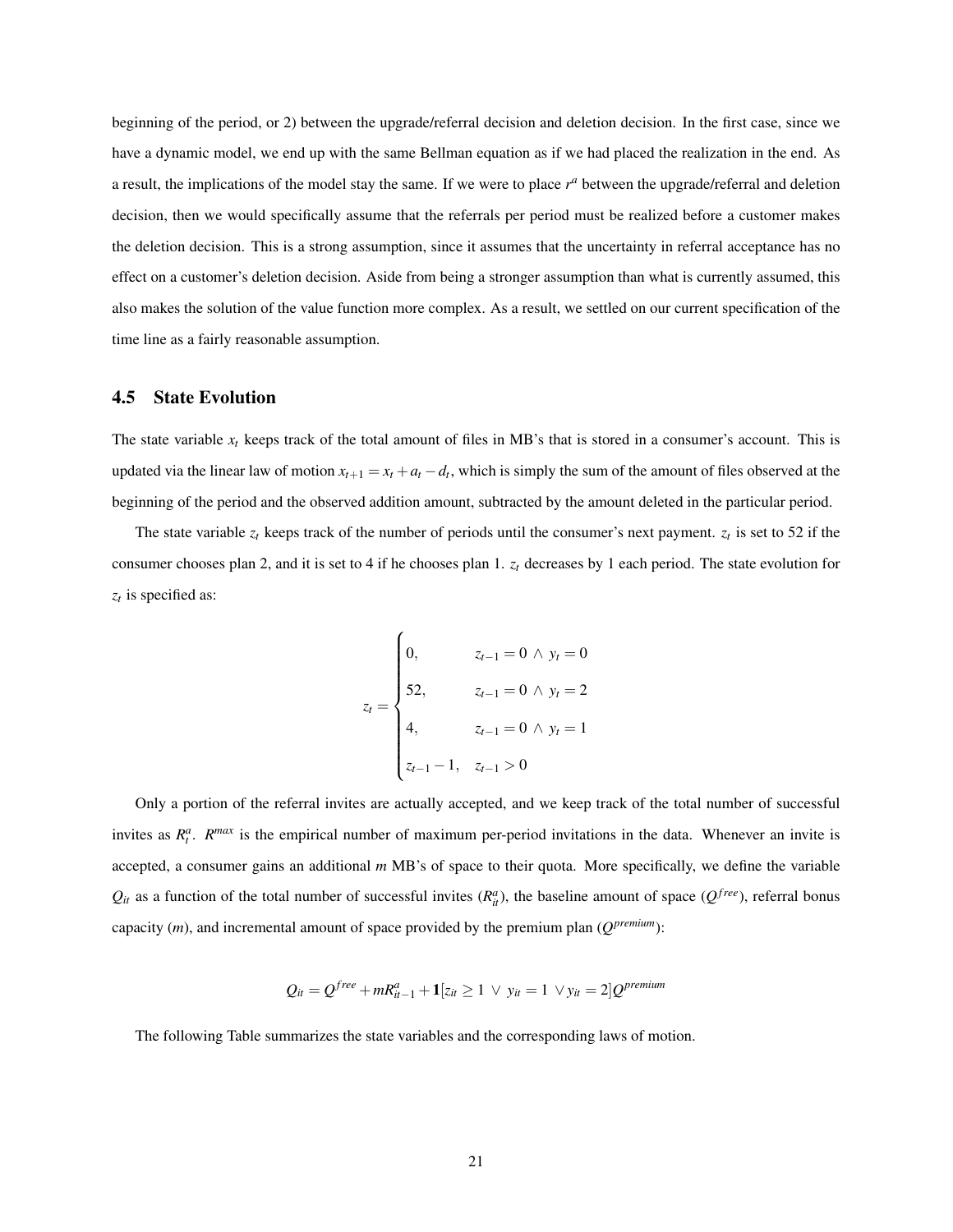| <b>State Variable and Shocks</b> | <b>Description</b>                      | Type       | <b>Law of Motion</b>                                               |
|----------------------------------|-----------------------------------------|------------|--------------------------------------------------------------------|
| $x_{it}$                         | Cumulative MB used in Personal Folders  | Observed   | $x_{it+1} = x_{it} + a_{it} - d_{it}$                              |
| $R_{it}$                         | Cumulative number of referrals sent     | Observed   | $R_{it+1} = R_{it} + r_{it}$                                       |
| $R_{it}^{a}$                     | Cumulative number of accepted referrals | Observed   | $R_{it+1}^a = R_{it}^a + r_{it}^a$                                 |
| $z_{it}$                         | Number of premium weeks left            | Observed   | $z_{it+1} = z_{it} - 1$                                            |
| $Q_{it}$                         | <b>Total Quota</b>                      | Observed   | $Q_{it+1} = Q^{free} + mR_{it}^{a} + 1[z_{it}] \ge 1] Q^{premium}$ |
| $\varepsilon_{it}(y,r)$          | Upgrade and referral decision shock     | Unobserved | Type I Extreme-Value $(0,1)$                                       |
| $v_{it}$                         | Deletion decision shock                 | Unobserved | $Log-Normal(0,1)$                                                  |
| $a_{it}$                         | <b>Addition</b> shock                   | Observed   | Log-Normal $(\mu_a, \sigma_a^2)$                                   |

Next, we describe the full dynamic model.

## <span id="page-21-0"></span>4.6 Dynamics in Consumer Decisions

The dynamics in the consumer's decisions stem from the inter-temporal tradeoff of the consumer's current benefit versus the future benefits of upgrading to a premium account, deleting files to gain free space, and referring other consumers due to social and practical benefits. We therefore model this tradeoff as the sum of discounted future period utilities:

$$
\max_{(y,r)} \mathbf{E}_{a,r^a,\varepsilon} \left[ \sum_{t=0}^{\infty} \beta^t \mathbf{E}_v \left[ \max_{d} u(\mathbf{D}_{it}, \mathbf{S}_{it}, \varepsilon_{it}, \mathbf{v}_{it}; \Theta) \right] | \mathbf{S}_{it} \right]
$$
(2)

where  $\beta$  is the assumed discount factor for all consumers, and the utility function is specified in Equation [1.](#page-18-1) The solution to the above dynamic programming problem is the same as the solution to the Bellman equation, which is hereby referred to as the value function:

<span id="page-21-2"></span>
$$
V(\mathbf{S}, \varepsilon, a; \Theta) = \max_{y, r \in \Gamma(z)} \mathbf{E}_v \left[ \max_{d \in H(x, z, a, R^a)} u(\mathbf{D}, \mathbf{S}, \varepsilon, v; \Theta) + \beta \mathbf{E}_{\mathbf{S}', \varepsilon', a'} \left[ V(\mathbf{S}', \varepsilon', a'; \Theta) \right] \right]
$$
(3)

The integrated Bellman equation, *EV*, expresses the fixed-point that we solve to derive the solution of the expected value function with the discrete-choice shocks  $\varepsilon$  as well as  $a$  integrated out:

<span id="page-21-1"></span>
$$
EV(\mathbf{S};\Theta) = \mathbf{E}_{a,r^a,\varepsilon} \left[ \max_{y,r \in \Gamma(z)} \mathbf{E}_v \left[ \max_{d \in H(x,z,a,R^a)} u(\mathbf{D}, \mathbf{S}, \varepsilon, v) + \beta EV(\mathbf{S}'; \Theta) \right] \right]
$$
(4)

The difference in interpretation for the expected value function is that it is the value function prior to consumers observing all shocks, and therefore is expressed only as a function of the state variables S.  $\Gamma(z)$  is the the choice set for the discrete decisions *y* and *r*, specified as  $(y, r) \in \Gamma(z)$  where: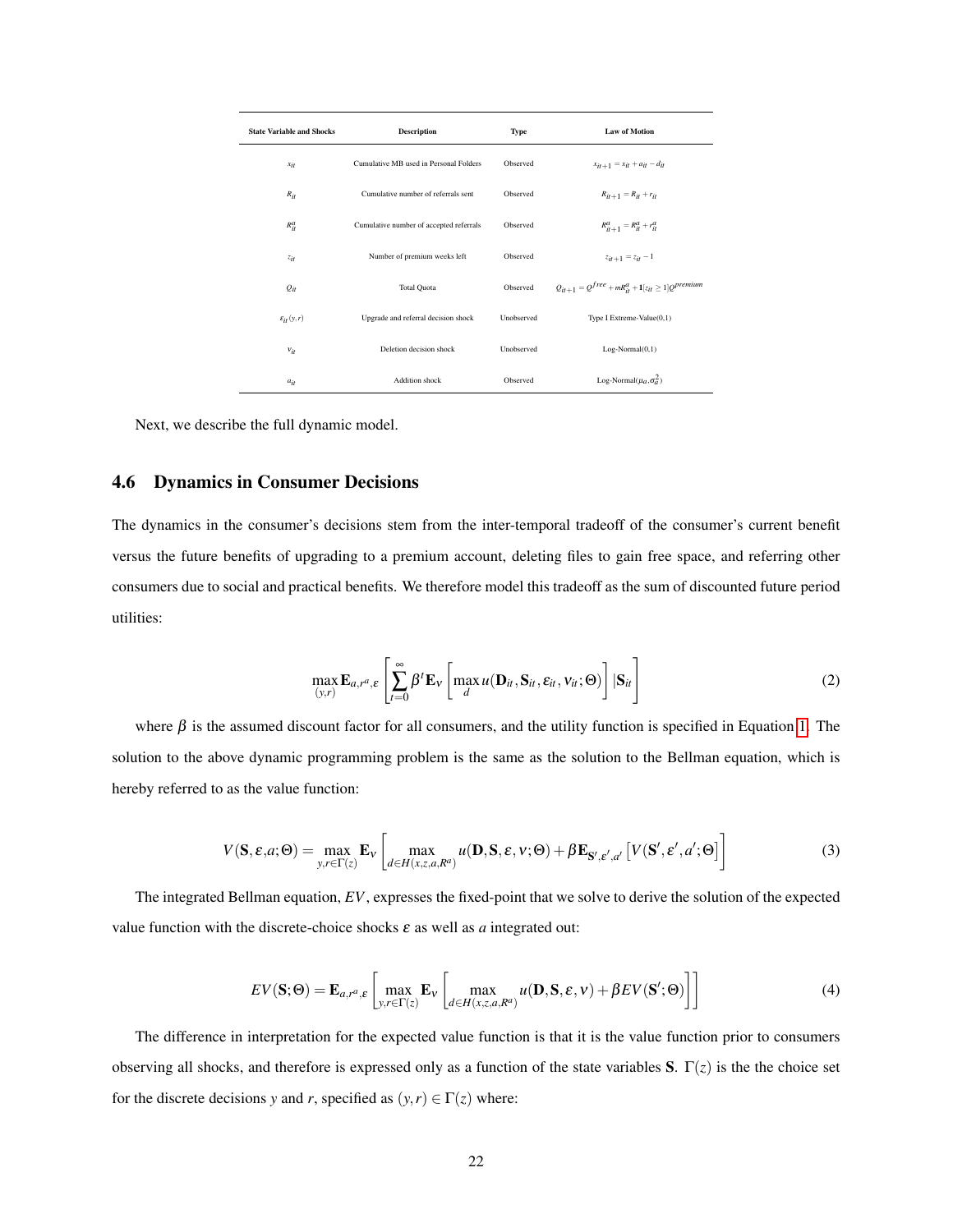$$
\Gamma(z) = \begin{cases} \{0, 1, 2\} \times \{0, ..., R^{max}\}, & z=0 \\ \{0\} \times \{0, ... R^{max}\}, & \text{otherwise} \end{cases}
$$

,

again reflecting the fact that when a consumer is already on the premium plan  $(z > 0)$ , she has no choice to make regarding the product and so the plan is trivially set to 0.

The choice set for the continuous deletion decision *d* is specified as  $H(x, z, a, R<sup>a</sup>)$ :

$$
H(x, z, a, R^{a}) = [\max(0, x + a - Q(z, R^{a})), x + a],
$$

reflecting the fact that consumers cannot delete more than the total amount stored, and must delete a sufficient amount so that they do not exceed their quota, e.g. when the consumer has stored  $x = 1.5$  GB and wants to add  $a = 1$  GB, and has a baseline quota of  $Q(0,0) = 2$  GB, then, she must delete at least 0.5 GB ( $x + a - Q(0,0)$ ) of data in order to stay within the limit. Observe that if the consumer had chosen to upgrade earlier in the period to an annual premium plan, she could have chosen  $y = 2$  resulting in  $z = 52$  and a corresponding quota of  $Q(52,0) = 100$  GB, allowing for a much higher degree of flexibility.

## 4.7 Identification

 $\alpha^p$  is the price coefficient and is identified primarily by  $y_t$ , the upgrade decision. It would be highly negative if the average number of upgrade from week to week is low. Note that given the fact that the price does not change in the entire observation period, we identify this parameter from the population of consumers who eventually upgrade. In addition, the dynamics in the *xt*'s in conjunction with the *yt*'s also help identify this parameter. If the magnitude of  $\alpha^p$  were high, then we would see more occurrences of  $x_t$ 's that are close to the free quota, meaning the consumers will only upgrade when they are close to quota. However,  $\alpha^p$  would be low if, on average, upgrades occur when the average level of *xt*'s are low.

 $\theta$  is the marginal utility of storage. It would be high in magnitude if the average level of  $x_t$  is high in conjunction with low levels of  $d_t$ . The parameter would be low in magnitude if the average level of  $x_t$ 's is low, and we see high levels of *d<sup>t</sup>* . This parameter is identified via the dynamics in *x*'s and *d*'s. We would not be able to separately identify this parameter from  $\alpha$ , the cost of deletion, if the problem were static.

 $\alpha$  is the cost to deletion. This parameter is identified from the variation in a consumer's weekly deletion behavior. The parameter would be highly negative if the average amount of deletion is low, meaning it is very costly for consumers to delete. On the other hand, the parameter would be low if the average *d* were high from week to week, meaning that it is not very costly for consumers to delete.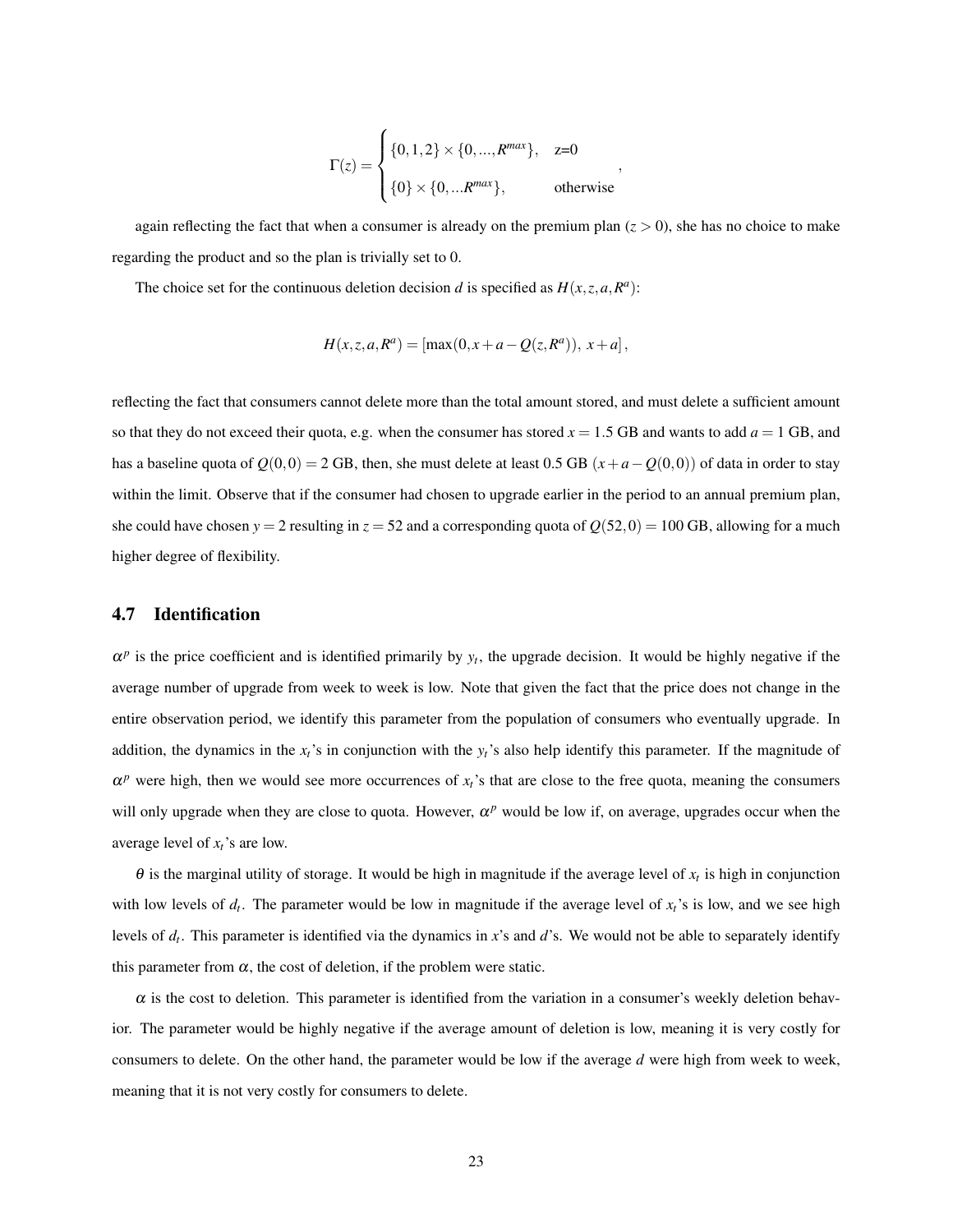Lastly,  $\rho$  is the quadratic cost to referral. The parameter is identified from the weekly variation in *r*, the consumers' referral behavior. The parameter would be highly negative if the average amount of referrals is low, meaning that it is costly for consumers to invite other consumers. The parameter would be low in magnitude if the average amount of referrals is high, meaning that it is not very costly for consumers to send out invites.

## <span id="page-23-0"></span>4.8 Model Extension: Social Usage

We now describe the extension to include sharing (social usage) in our model. Social usage is defined as when consumers use the service to share files with other existing consumers. The incorporation of social usage in our model makes dynamics even more important, as consumers face additional uncertainty regarding how many files other consumers will add to their jointly shared folders. In order to avoid the scenario where another consumer suddenly shares a large amount of data that maximizes both parties' quota, thereby suspending the accounts, consumers must have the foresight to ensure adequate free space by early upgrading, sending out referrals, and deleting files. In order to delineate the decisions from the old model, we now redefine several variables in order to make the distinction between personal and social decisions and shocks. We place a p and *s* superscript to the variables  $x_{it}$ ,  $a_{it}$ ,  $a_{it}$ , and  $v_{it}$ , to make the distinction between personal and social versions of the storage state variable, addition shock, deletion decision, and the deletion-specific shocks. For instance,  $a_{it}^p$  now denotes the amount of files added to personal folders and  $a_{it}^s$ , the amount added to social folders. We now outline the extensions to different parts of our models in order to account social usage.

#### 4.8.1 Modification to Consumer Decisions and Time Line

In each time period *t* (week), a consumer  $i \in \{1, ..., N\}$  chooses one additional decision to maximize her utility  $-d_{it}^s$ , the amount of files to delete from shared folders. There are three components that are added to the original time line, and now the time line is:

- 1. Observes exogenous shocks  $a_{it}^p$ , the amount of files that need to be added to a consumer's personal (any nonshared) folders, and  $a_{it}^s$ , the amount of files added to their shared folder by the shared neighbors.
- 2. Observes discrete-choice upgrade/referral shock  $\varepsilon_{it}(y_{it}, r_{it})$  and chooses decisions  $y_{it}$  and  $r_{it}$  simultaneously.
- 3. Observes continuous-choice deletion shocks  $v_i^p$  and  $v_{ii}^s$ , and chooses decisions  $d_i^p$ , and  $d_i^s$  simultaneously.  $v_{it}^p$ and  $v_i^s$  are factors, unobserved to the researcher, that affect a consumer's personal  $(d_i^p)$  and social deletion decisions  $(d_{it}^s)$ .
- 4. *r<sup>a</sup>* realizes at the end of the week based on the total number of outstanding invitations  $(R_{it} R_{it}^a)$ .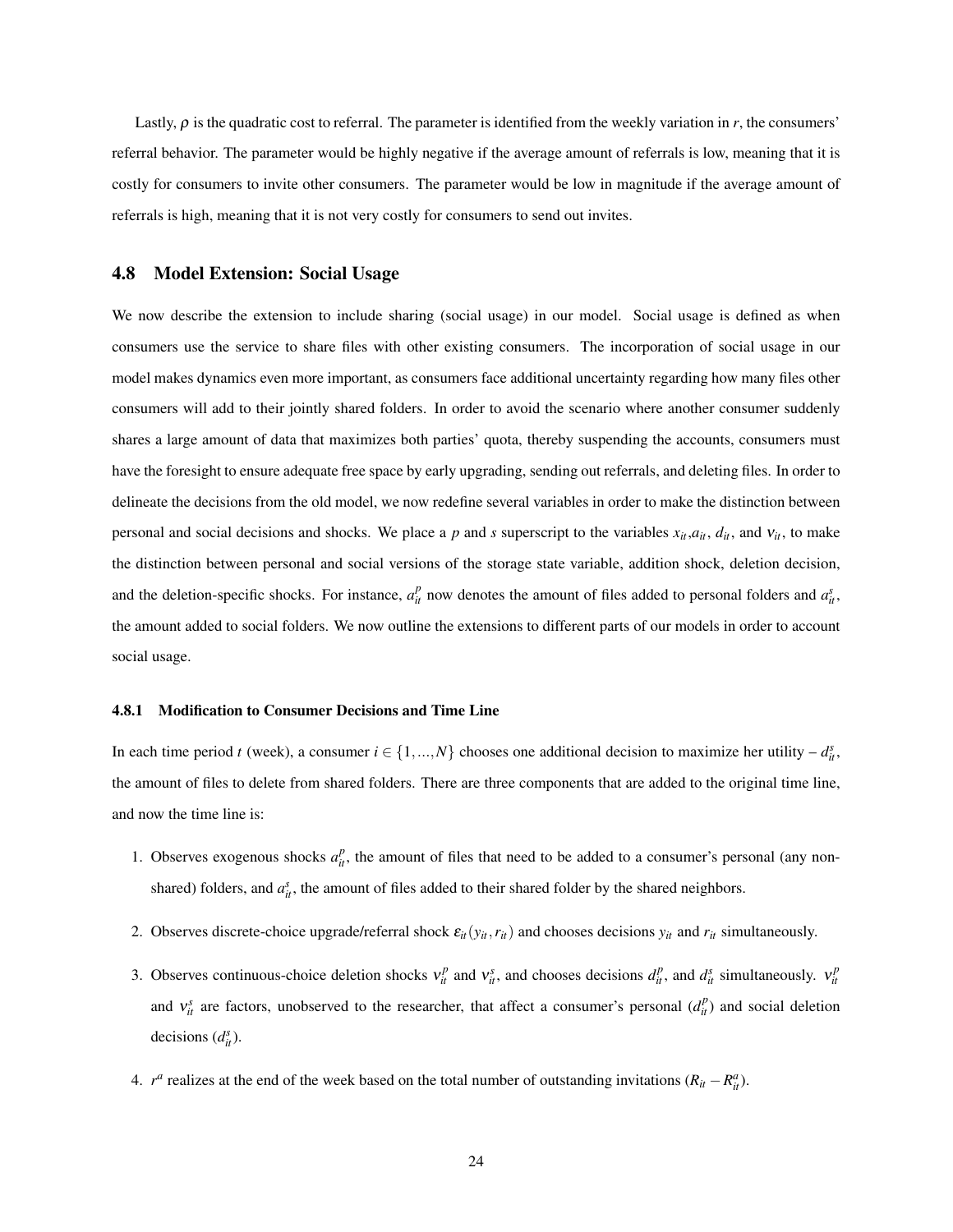5. Update state variables  $x_{ii}^p$ ,  $x_{ii}^s$ ,  $z_{ii}$ ,  $R_{ii}$ ,  $R_{ii}^a$ , where  $x_{ii}^p$  and  $x_{ii}^s$  are now the total amount of space stored in the personal and social folders.

The modified time line can be seen in Figure [6.](#page-24-0)



<span id="page-24-0"></span>Figure 6: Modified Time Line of Events.

Next, we discuss the modification to the utility specification to incorporate social usage.

#### 4.8.2 Modification to the Utility Specification

Let  $\psi(x_t^p, x_t^s; \theta)$  be the utility contribution of storage, specified as

$$
\psi(x_t^p, x_t^s; \theta) = \theta_1 x_t^p + \theta_2 x_t^s,
$$

where  $\theta = (\theta_1, \theta_2)$ , is the vector of coefficients of the benefit of file storage. Following our reasoning in the model section, we assume linear, first-order effects of storage of files in personal and social folders.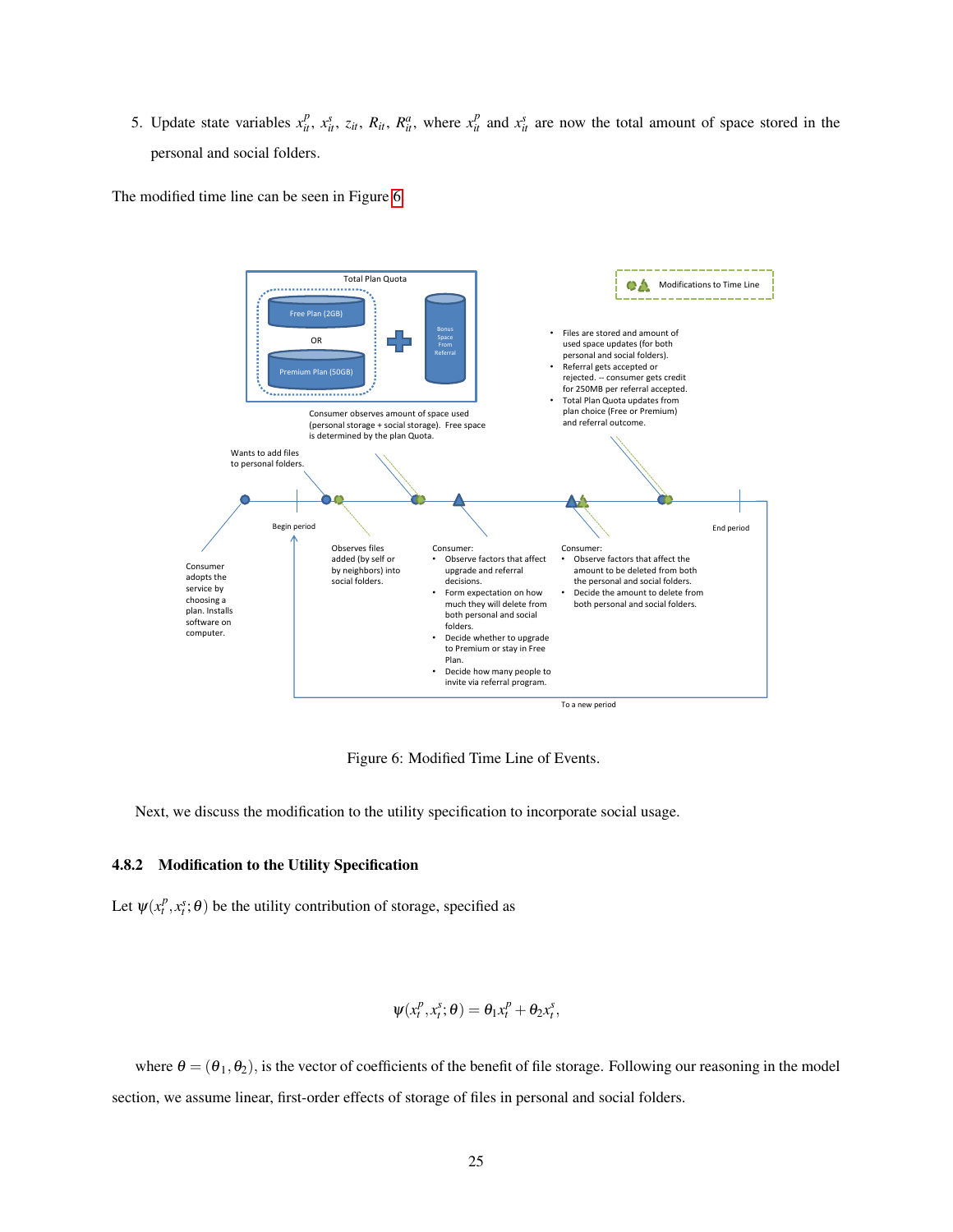The modification to the utility contribution from personal and social deletion is straight-forward, as we employ a flexible quadratic utility for both deletion actions. Let  $\chi^d(d_t^p, d_t^s, v_t^p, v_t^s; \alpha)$  be the deletion utility, specified as

$$
\chi^{d}(d_{t}^{p}, d_{t}^{s}, v_{t}^{p}, v_{t}^{s}; \alpha) = d_{t}^{p} v_{t}^{p} + \alpha_{1} (d_{t}^{p})^{2} + d_{t}^{s} v_{t}^{s} + \alpha_{2} (d_{t}^{s})^{2},
$$

where  $\alpha = (\alpha_1, \alpha_2)$ , is the vector of coefficients of the personal and social deletion cost. Including the above modifications, we arrive a new version of the utility specification from Equation [1:](#page-18-1)

$$
u(\mathbf{D_t}, \mathbf{S_t}, \varepsilon_t, v_t^{\mathbf{p}}, v_t^{\mathbf{s}}; \Theta) = \psi(x_t^p, x_t^s; \Theta) + \chi^d(d_t^p, d_t^s, v_t^p, v_t^s; \alpha) - \rho r_t^2 + \alpha^p P^m \mathbf{1}[y_t = 1] + \alpha^p P^v \mathbf{1}[y_t = 2] + \varepsilon_t(y_t, r_t).
$$
\n<sup>(5)</sup>

The maximum amount that a consumer can delete at any period is capped by  $(x_t^p + a_t^p + x_t^s + a_t^s)$ , the total amount of files in a consumer's personal and social folders at time *t*. As before, the constraints on how much a consumer can delete is enforced implicitly in the constraint correspondence in the value function specified in the Bellman equation. The state vector  $S_t$  and decision vector  $D_t$  are now  $S_t = (x_t^p, x_t^s, z_t, R_t, R_t^a)$  and  $D_t = (y_t, r_t, d_t^p, d_t^s)$ .

#### 4.8.3 Modification to the Dynamic Model

There are two changes to the dynamic model specification. The first is in the laws of motion for the state variables  $x_t^p$ and  $x_t^s$ , and the second change is the specification of the expected value function from Equation [4.](#page-21-1)

First, since the storage state variable has now been split into two state variables  $x_t^p$  and  $x_t^s$ , their laws of motion must be specified as well. We take the linear transition law from before and apply it to both variables, such that  $x_{t+1}^p = x_t^p + a_t^p - d_t^p$  and  $x_{t+1}^s = x_t^s + a_t^s - d_t^{s}$ .<sup>[11](#page-25-0)</sup> The consumer in this shared usage model thus has an additional decision, on how much to delete from social usage folders. She implicitly makes a tradeoff between deleting personal documents and files versus shared files, which could potentially have implications for usage by others.

Second, in the expected value function, we have to take additional expectations  $a^s$  and  $v^s$ , which are the shocks corresponding to the social additions and deletion of files that are socially shared. The inner-maximization problem is over the vector of deletion decisions  $d = (d^p, d^s)$ .

$$
EV(\mathbf{S};\Theta) = \mathbf{E}_{a^p,a^s,r^a,\varepsilon} \left[ \max_{y,r \in \Gamma(x,z)} \mathbf{E}_{\mathbf{v}^p,\mathbf{v}^s}\left[ \max_{d \in H(x^p,x^s,a^p,a^s,z,R^a)} u(\mathbf{D},\mathbf{S},\varepsilon,\mathbf{v}^p,\mathbf{v}^s) + \beta EV(\mathbf{S}';\Theta) \right] \right].
$$

<span id="page-25-0"></span><sup>&</sup>lt;sup>11</sup>Since  $x_t = x_t^p + x_t^s$ , we do not need to store  $x_t$  as an additional state variable.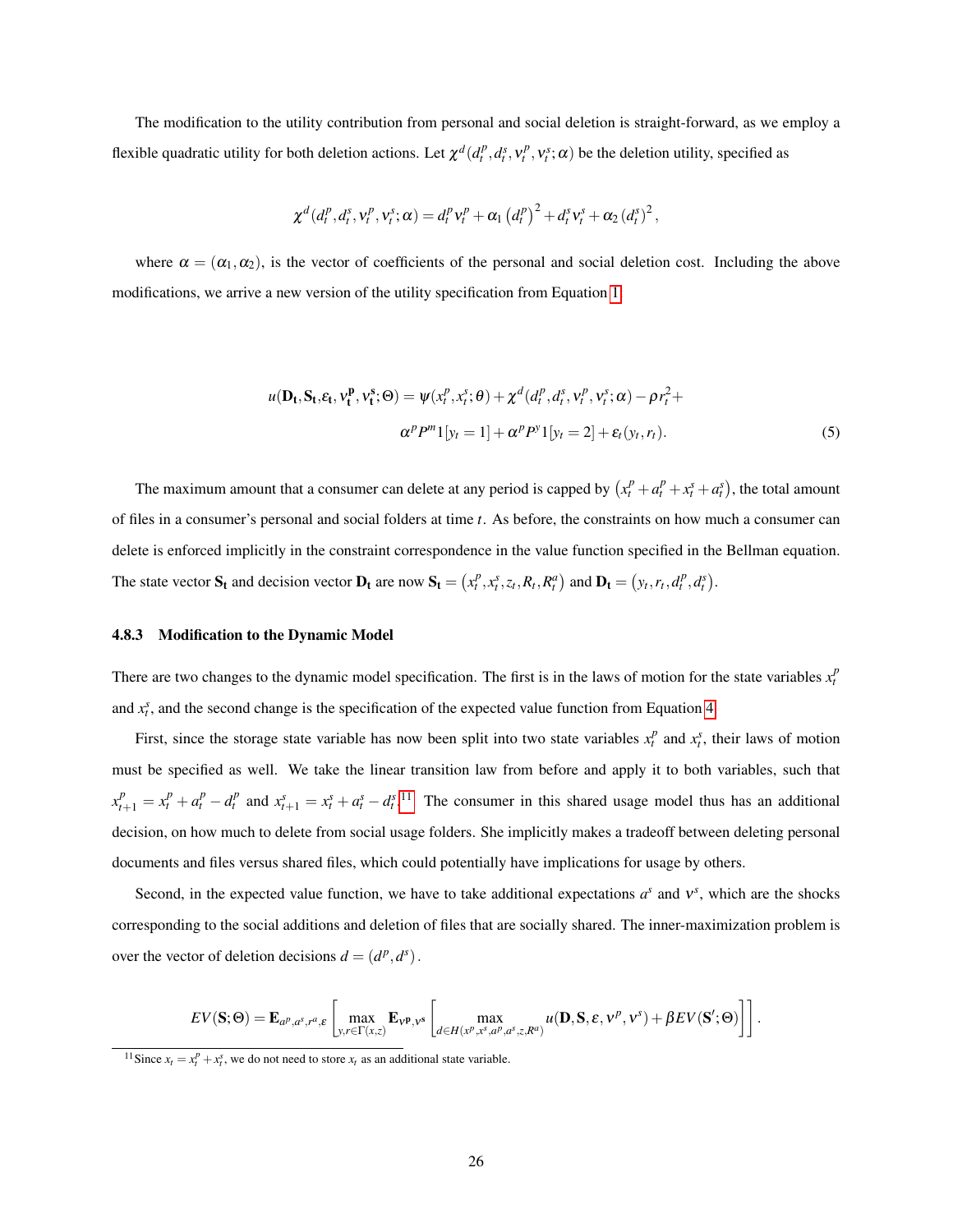#### 4.8.4 Additional Analyses to be Conducted

With the social usage extension, a number of additional research questions can then be answered.

- Value of the Free Consumer: what is a more accurate assessment of the value of a free consumer?
- Value of the Social Feature: what is the value of the ability of sharing with consumers over time? Does this value increase or decrease over time? How does it compare with the referral program?

We hypothesized that one of the major sources in which free consumers deliver value is their act of sharing with other consumers. The more that a consumer shares with another, the higher the probability that each consumer will upgrade. Therefore, by having the social usage portion incorporated into our model, additional counterfactuals can actually be conducted to assess a more accurate value of the free consumer and how this value is deconstructed with regard to personal usage, referrals, and social usage. We also expect to investigate how this value changes over time. As consumers share with an increasing number of people over time, we might expect that the value of the social feature may increase over time as well. Incorporating the social feature into this model allows us to test this empirically.

## <span id="page-26-0"></span>4.9 Model Extension: Heterogeneity

In this section, we outline the specification of observed consumer in our utility model. As before, we index consumers by *i*, such that  $i \in \{1,...,N\}$ . We extend all but the price coefficient parameter to be individual-specific according to the following specification:

$$
u(\mathbf{D}_{it}, \mathbf{S}_{it}, \varepsilon_{it}, v_{it}; \Theta) = \theta_i x_{it} + \alpha_i d_{it}^2 + d_{it} v_{it} +
$$
  

$$
\alpha_i^p P^m \mathbb{1}[y_{it} = 1] + \alpha_i^p P^v \mathbb{1}[y_{it} = 2] + \varepsilon_{it}(y_{it}, r_{it}) + \rho_i r_{it}^2,
$$
 (6)

where we define the vector of parameters  $\Theta_i = \{\Xi_i, \alpha^p\}$ , and  $\Xi_i$  is the vector of individual-level parameters such that  $\Xi_i = \{\theta_i, \alpha_i, \alpha_i^p, \rho_i\}$ . We further define a distribution over  $\Xi_i$  such that:

$$
\Xi_i = \left(\begin{array}{c}\theta_i \\ \alpha_i \\ \alpha_i^p \\ \rho_i\end{array}\right) \sim MVN\left(\left(\begin{array}{c}\mu_\theta \\ \mu_\alpha \\ \mu_{\alpha^p} \\ \mu_\rho\end{array}\right),\Sigma\right),
$$

where  $\mu_{\theta}, \mu_{\alpha}, \mu_{\alpha}$ , and  $\mu_{\rho}$  are parameters that represent the population-level mean for  $\theta_i$ ,  $\alpha_i$ ,  $\alpha_i^p$ , and  $\rho_i$ , and  $\Sigma$  is the population-level covariance matrix. We assume independent, diffuse normal priors on the  $\mu$ 's ( $P(\theta_i, \alpha_i, \alpha_i^p, \rho_i)$ )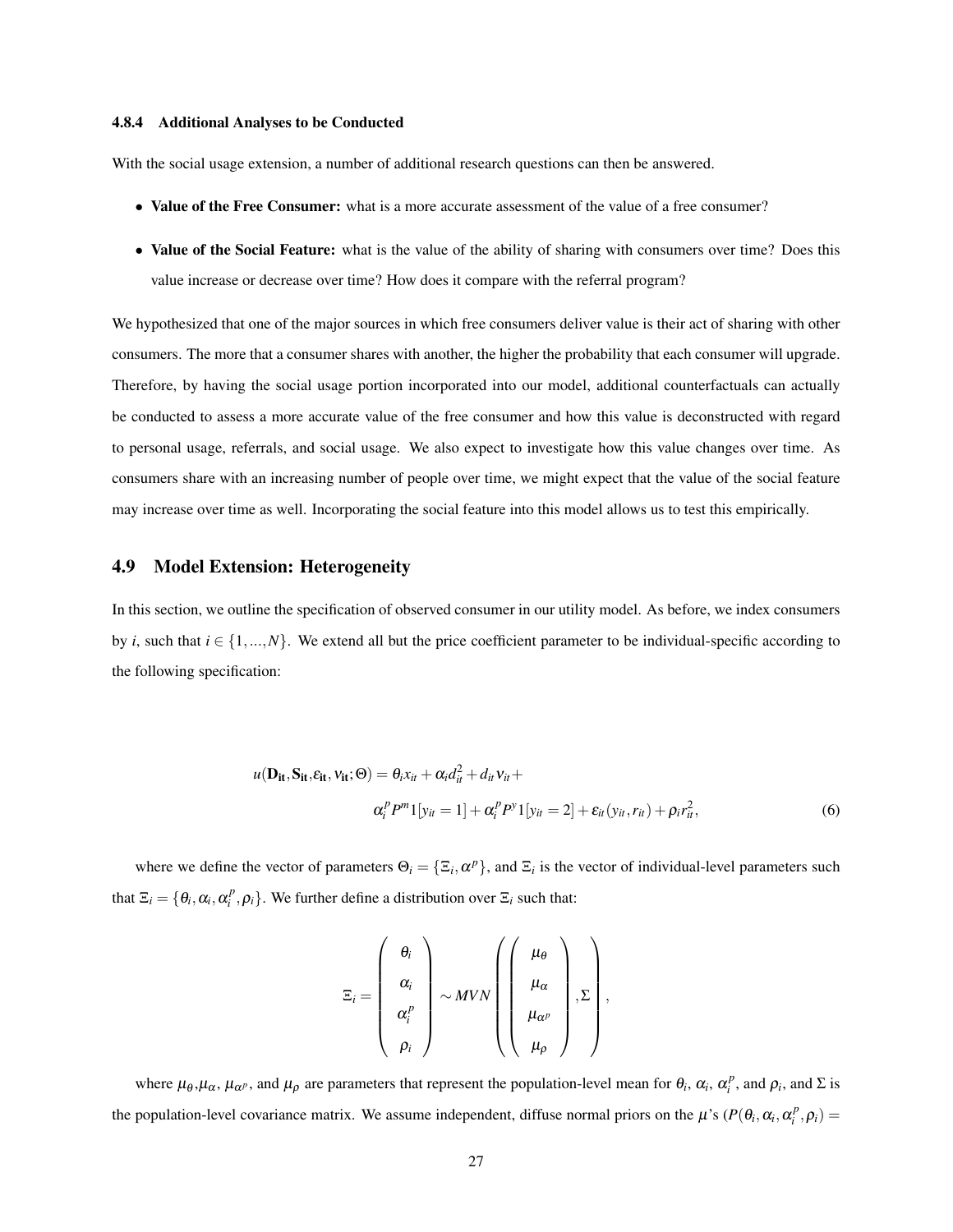$P(\theta_i)P(\alpha_i)P(\alpha_i^p)P(\rho_i)$  and a diffuse Inverse-Wishart prior on Σ.

 $\theta_i$ ,  $\alpha_i$ ,  $\alpha_i^p$ , and  $\rho_i$  are identified from the individual-level variations across time in storage  $(x_i)$ , distance to quota  $(Q_{it} - a_{it} - x_{it})$ , deletion activity  $(d_{it})$ , and referral activity  $(r_{it})$  in our panel data. Our panel data has a considerable length in consumer activity, as we observe individual-level consumer behavior over a four-year period. Even aggregated at the weekly level, all consumers have at least 93 weeks of data.

With regard to  $a_{it}$ , the difference now is that the consumer simply forms an expectation over the empirical distribution of her own  $\{a_{ik}\}_{1}^{t}$  draws, up to the most current week, as opposed to forming the expectation over the empirical distribution over the entire population. In addition, we estimate the *pir* parameter, which is the individual-level referral acceptance probability. This is identified from the variation in the history of referrals sent and referrals accepted for an individual consumer.

As in the homogeneous case, consumers form expectations over the private draws of  $\varepsilon_{it}$ , which are i.i.d. type-1 extreme value, and  $v_{it}$ , log-normal distributed, which are both common across the population. Standard assumptions from the single-agent dynamic structural literature, such as conditional independence of shocks, still hold.

# 5 Estimation

The structural parameters  $\Theta = (\theta, \alpha, \alpha^p, \rho)$  represent the benefit to storage, deletion cost, price coefficient, and the referral cost. Our model and setting present several challenges in estimation: a) large state space, b) discrete-continuous decisions, and c) jagged likelihood. We considered several possible estimation approaches; we explain why we decided to use the Bayesian Imai-Jain-Ching [\(Imai et al., 2009\)](#page-41-1) method (IJC), and we discuss how IJC alleviates the aforementioned challenges.

We begin with a choice from two common classes of estimation approaches: iteration-based methods in the tradition of [Rust](#page-41-9) [\(1987\)](#page-41-9) or simulation based two-step methods that follow the tradition of [Hotz and Miller](#page-40-11) [\(1993\)](#page-40-11); [Hotz](#page-41-13) [et al.](#page-41-13) [\(1994\)](#page-41-13). The advantage of the first method is that we obtain an estimate of the value function at the end of the estimation process, but this comes at a higher computational cost than the simulation-based methods. While the simulation-based methods are computationally light, such as BBL [\(Bajari et al., 2007\)](#page-40-10) and POB [\(Pakes et al., 2007\)](#page-41-14), their accuracy heavily depends on being able to correctly recover the primitives of the agent's policy function in the first step, as any errors in the first step will propagate into the second step and potentially become magnified through the simulation process.

The fundamental idea of the iteration-based estimators is to nest a fixed-point iteration step within the maximization step of MLE. First, one solves the value function of the consumer dynamic programming problem via a fixed-point iteration of the Bellman equation for a given parameter guess. The solution to the fixed-point is a contraction-mapping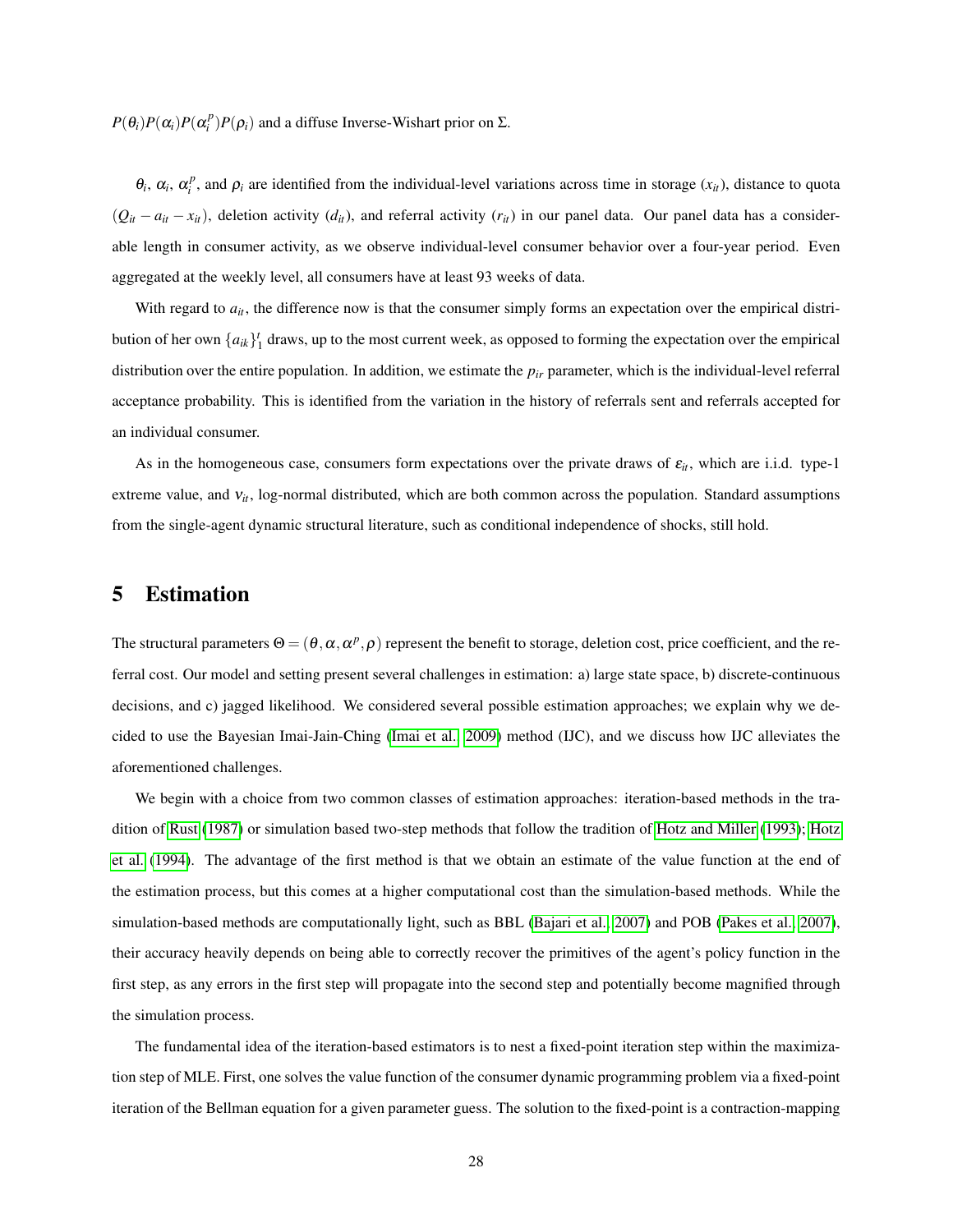and therefore, under regularity conditions, we are guaranteed to find a unique solution to the value function. In the second step of the procedure, conditional on solving the value function, the problem is a traditional maximum-likelihood estimation problem, and one can proceed using tradition optimization routines to obtain a consistent estimate of the structural parameters. The algorithm iterates through these two steps for every guess of the parameter value. This procedure, referred to as the Nested Fixed Point estimator (NFXP), is the work horse in estimating many dynamic discrete-choice structural models. [Rust](#page-41-9) [\(1987\)](#page-41-9) provides proofs of convergence and the properties of the estimator.

Our setting presents a few immediate estimation challenges. First, the NFXP estimator is computationally demanding because it fully solves the Bellman equation at every guess of the parameter value. In addition, the fixed-point iteration must be solved across all states, and therefore the computational time for each iteration of the NFXP increases as the size of the state space grows. The IJC algorithm alleviates this computational challenge. It does so by 1) evaluating the fixed-point iteration once per guess of the parameters and stores a collection of these values and 2) approximating the value function by using a history of past stored value functions weighted by kernels. Another state-of-the-art estimation algorithm one can use is the Mathematical Program with Equilibrium Constraints (MPEC) algorithm [\(Su and Judd, 2012\)](#page-42-2). While MPEC also has a lighter computational burden of estimating dynamic discrete choice model over the traditional NFXP, it requires user-supplied specifications of the constraint sparsity patterns in order to fully take advantage of the speed gains. Since we wanted an approach that offers the computational advantages as well as the benefits of Bayesian estimation, we opted for IJC. One of these benefits is the ability to specify a rich specification of heterogeneity, which we describe in section [4.9.](#page-26-0) This is another advantage over BBL, where we would have been restricted to a limited heterogeneity specification.

Furthermore, at each evaluation of the fixed-point iteration, we reduce the number of states, that we have to evaluate the value function over, by using shape-preserving splines. The spline approximates the value function by only having to evaluate the value function over a small subset of states (knots), and then "fills-in" the rest of the value function over all states. Lastly, we gain an additional computational saving by avoiding the calculation of the numerical integral over the entire support of *a* and ν. To do this, we use two independent Gaussian quadratures to approximate the integrals over a subset of the support over *a* and ν. This idea is similar to that of using splines, where the Gaussian quadrature makes a polynomial approximation of the function over a small number of nodes, a subset of the entire support of *a* and ν.

Another challenge to tackle is the discrete-continuous choice aspect of the model. IJC, like NFXP, is designed to estimate dynamic models with discrete-choice controls. In order to handle the continuous-choice control in our problem, we combine the IJC algorithm with a likelihood modification derived from the Euler equation in the spirit of the continuous-choice dynamic models described in the macroeconomics literature. We obtain log-likelihood values of the continuous-choice shock  $v$  in a grid-inversion fashion as [Timmins](#page-42-0) [\(2002\)](#page-42-0). We discuss the details of the grid-inversion in the likelihood specification section below.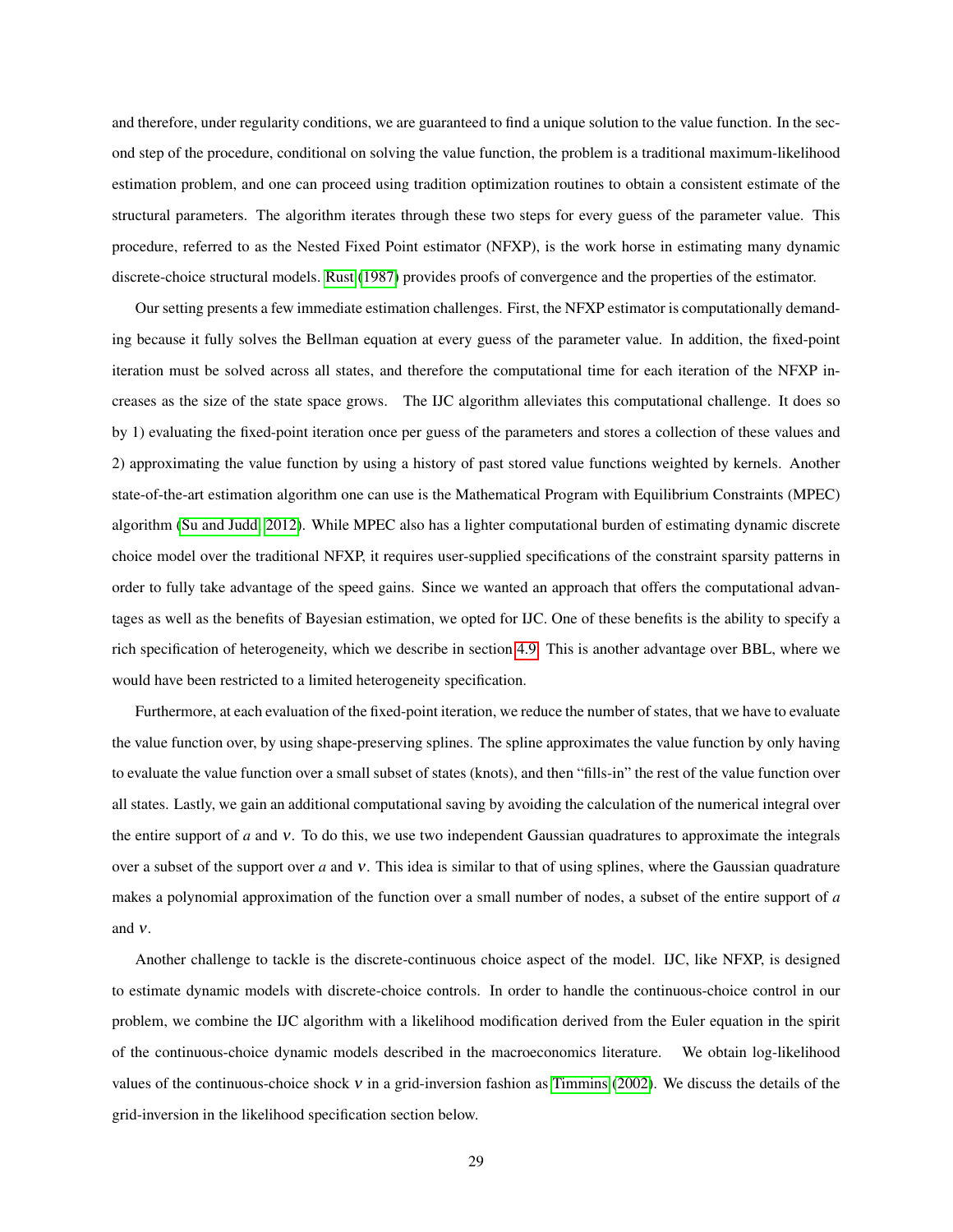Lastly, a consequence of using the grid inversion technique is that the likelihood can be jagged and multi-modal. Therefore, not only does the likelihood not have a analytic derivative, but the jagged likelihood can cause traditional gradient-based optimization methods to become fixed at local maxima. Therefore, in practice, the model from [Timmins](#page-42-0) [\(2002\)](#page-42-0) is best estimated using comparison methods with multiple starting values. Once the optimizer is in the locality of a globally optimal region, only then can one trust gradient-based methods to find the global optimum. This can be computationally demanding and can take a bit of a coordination effort in order to ensure one finds the global optimum. In addition, if the number of parameters of one's discrete-continuous model is high, then estimating this model using traditional gradient methods would be practically infeasible. The IJC method can handle this challenge since Markov Chain Monte Carlo's (MCMC) stochastic optimization nature is robust to complex likelihood shapes that are highly non-monotonic and can handle parameter space with high dimensionality [Imai et al.](#page-41-1) [\(2009\)](#page-41-1). We have verified this in our own context with extensive Monte Carlo simulations, and find that global optimum is achieved regardless how jagged the likelihood is.

To tackle all of the estimation challenges, we use a modified version of the Bayesian Imai-Jain-Ching (IJC) algorithm, in conjunction with several state-of-the-art numerical computation techniques, such as Gaussian quadratures and splines, to estimate a discrete-continuous choices dynamic structural model in a Bayesian fashion. The IJC algorithm is a variant of MCMC. It builds upon MCMC methods, based on full likelihood estimation, in that it uses Gaussian kernels and a stored histories of stored pseudo-value functions to approximate the true value function. It provides the benefits of MCMC while alleviating the heavy computational burden of a estimating full-solution Bayesian dynamic discrete choice model with forward looking agents that requires solving the Bellman equation at each MCMC iteration.

The IJC algorithm is a modified version of MCMC, and it follows these four steps at every MCMC iteration *k*:

- 1. Draw proposed parameter values, Θ∗*<sup>k</sup>* .
- 2. Evaluates pseudo-Expected Value Functions (pseudo-EVF) at currently proposed parameters and the last accepted parameters,  $\tilde{EW}(D,\cdot,\Theta^{*k})$ , $\tilde{EW}(D,\cdot,\Theta^{*k-1})$ . These pseudo-EVF's are approximations to the Expected Value Function in Equation [4,](#page-21-1) and they are constructed using previously stored pseudo-Value Functions, from  $H^k = \{ \Theta^{*l}, \tilde{W}(\cdot, \cdot, \Theta^{*l}) \}_{l=1}^{l=k-1}$ , via kernel methods. This is the key innovation of IJC.
- 3. Calculates pseudo-likelihood values at the currently proposed parameters and the last accepted parameters,  $\tilde{L}(\Theta^{*k}, E\tilde{W}(\cdot,\cdot,\Theta^{*k}))$  and  $\tilde{L}(\Theta^{*k-1}, E\tilde{W}(\cdot,\cdot,\Theta^{*k-1}))$ , using the pseudo-EVF's calculated in the previous step. These likelihood values are used in a traditional Metropolis-Hastings step, to decide whether to accept or reject Θ∗*<sup>k</sup>* . Since the prior and the pseudo-likelihood are not conjugate, we cannot obtain a closed-form distribution on the posterior, and therefore we cannot use a Gibbs sampler.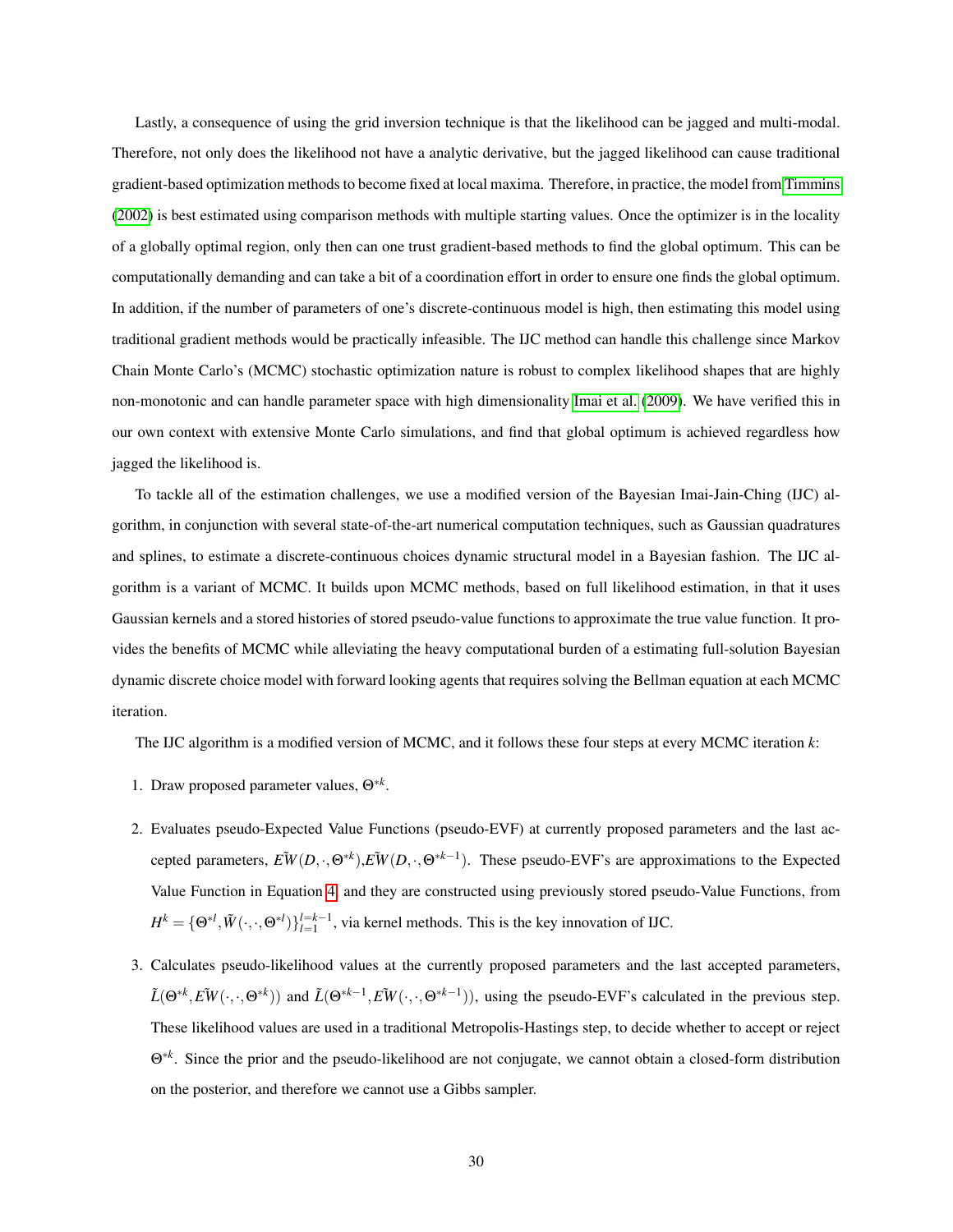4. Create a new pseudo-Value Function  $\tilde{W}(\cdot,\cdot,\Theta^{*k})$  by evaluating the Bellman operator on Equation [3.](#page-21-2) This is then added to the history of past proposal parameters and pseudo-Value Functions, *H k* . In the specific context of a dynamic discrete-choice problem from [Ching et al.](#page-40-12) [\(2012\)](#page-40-12), the pseudo-Value Function is referred to as the pseudo-Emax function.

#### 5.0.1 Likelihood Specification

Now we explain the formation of the likelihood specification. With the standard conditional independence assumption, the individual likelihood for the model can be specified as:

$$
L_i(\Theta) = \prod_{t=1}^T P(y_t, r_t, d_t | x_t, z_t, R_t, R_t^a, a_t; \Theta) = \prod_{t=1}^T P(y_t, r_t | x_t, z_t, R_t, R_t^a, a_t; \Theta) P(d_t | y_t, r_t, x_t, z_t, R_t, R_t^a, a_t; \Theta),
$$

where  $P(y_t, r_t | x_t, z_t, R_t, R_t^a, a_t; \Theta)$  is the likelihood contribution from the consumer's discrete choices: plan-choice (y) and number of referral invites (r). We are able to factor the joint likelihood  $P(y_t, r_t, d_t | x_t, z_t, R_t, R_t^a, a_t; \Theta)$  into the products of  $P(y_t, r_t | x_t, z_t, R_t, R_t^a, a_t; \Theta)$ 

and  $P(d_t|y_t, r_t, x_t, z_t, R_t, R_t^a, a_t; \Theta)$  due to the timing assumption: consumers make the y and r decisions simultaneously, before the decision *d*. Assuming  $\varepsilon(y, r)$  to be distributed type I extreme value, the functional form of the likelihood can be expressed as:

$$
P(y_t, r_t | x_t, z_t, R_t, R_t^a, a_t; \Theta) = \left[ \frac{exp(V_{jk}(x_t, z_t, R_t, R_t^a, a_t; \Theta))}{\sum_m \sum_n exp(V_{mn}(x_t, z_t, R_t, R_t^a, a_t; \Theta))} \right]^{1[y_t = j, r_t = k]},
$$

where the discrete-choice specific Value Function  $V_{jk}(x, z, R, R^a; a; \Theta)$  is:

$$
V_{jk}(x,z,R,R^a;a;\Theta) = \mathbf{E}_v \left[ \max_{d \in H(x,z,a,R^a)} u(x,z,R,R^a;v;y=j,r=k,d;\Theta) + \beta EV(x',z',R'R^{a'};\Theta) \right].
$$

Next, the  $P(d_t|y_t, r_t, x_t, z_t, R_t, R_t^a, a_t; \Theta)$  is the likelihood contribution from the continuous choice: deletion (d). Since we have a monotonic relationship between *d* and ν, it is possible to invert values of ν from observed values of *d* through  $g(\cdot)$ , the first order condition from the deletion sub-problem. The likelihood can then be formed as:

$$
P(d_t|y_t, r_t, x_t, z_t, R_t, R_t^a, a_t; \Theta) = P(\mathbf{v}_t = g^{-1}(y_t, r_t, x_t, z_t, R_t, R_t^a, a_t, d_t)|y_t, r_t, x_t, z_t, R_t, R_t^a, a_t; \Theta) \left| \frac{\partial g^{-1}(\cdot)}{\partial d} \right|.
$$

From [Timmins](#page-42-0) [\(2002\)](#page-42-0), the continuous-choice shock  $v$  can be inverted from the policy function  $d^* = g(y, r, x, z, R, R^a, a, v)$ for given values of all the other actions and state variables. Once the  $v$  is recovered, it can then be evaluated at the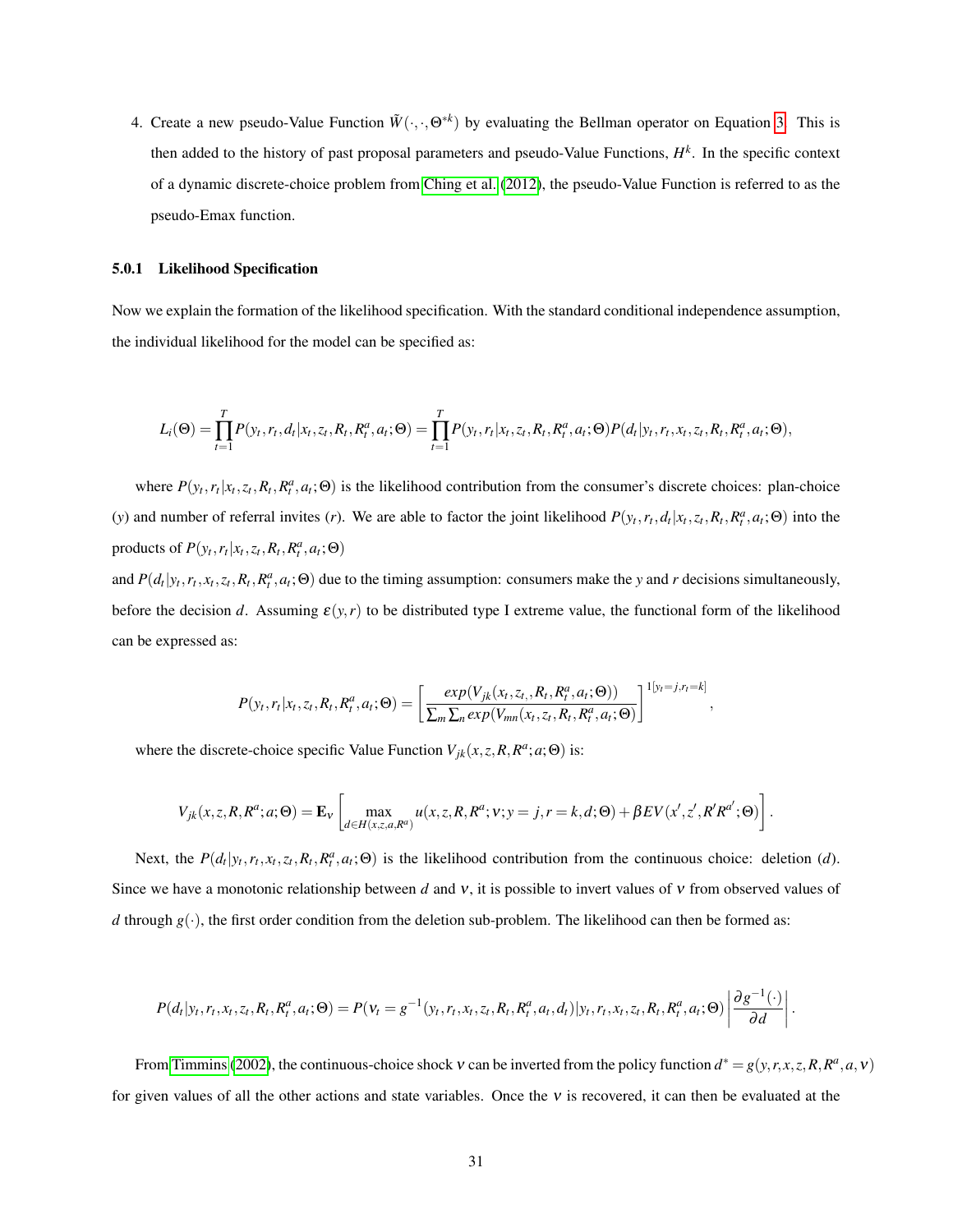density function of the specified distribution of  $P(v|\cdot)$  in order to get the likelihood contribution.

For our particular specification of the utility function and the transitions, the model is part of the class of dynamic programming problems called Linear-Quadratic problems. For this class of models, one can derive an analytic solution to the continuous choice portion of the value function by using a combination of the first order conditions and the Envelope Theorem. The resulting Euler equation gives the analytic solution for  $d^*$ , the optimal amount of deletion, and it can be specified as follows:

$$
d^*(y,r) = \max\left(\min\left(\frac{\beta \theta - v(1-\beta)}{2(1-\beta)\alpha}, x+a\right), x+a-Q(z,r)\right).
$$

The min and max statements simply provide the boundary constraints, derived from the correspondence constraint, on the optimal  $d^*$  amount. The min on the  $x + a$  simply ensures that a consumer cannot delete more than the current amount in the consumer's account, and the max on  $x + a - Q(z, r)$  ensures that consumers are forced to delete excess files that puts the account usage over current quota. The derivation of this expression, the  $\nu$  inversion expression  $g^{-1}(\cdot)$ , and the Jacobian term  $\Big|$  $∂g<sup>-1</sup>(·)$ ∂*d*    can be found in the appendix.

## 5.1 Estimation Challenge with the Social Usage Extension

The biggest challenge with the social usage modification is the increased computational burden in the estimation process. The increase in the state space and the two additional integrals increase the number of functional evaluations that we need to compute at each iteration of the IJC algorithm. One possible additional innovation to lighten the computational complexity of the estimation is to treat the state variables  $x^p$  and  $x^s$  as continuous state variables. Fortunately, IJC allows for the natural extension of incorporating continuous state variables. The conversion into continuous state variables means that we only have to compute the expected value function at one value of  $x^p$  and  $x^s$ at each IJC iteration. Since we draw values of  $x^p$  and  $x^s$  from uniform distributions spanning the full support of these state variables, we will have values of the expected value function over a full range of values of  $x^p$  and  $x^s$  over many IJC iterations. Note that this approach implicitly assumes smoothness of the value function in the continuous state, and given our institutional setting, this seems like a reasonable assumption. As long we can store a sufficient number of these values, IJC can approximate the expected value function by interpolating over a weighted sum of the past history of expected value function evaluations using a kernel method. Currently, we are in the process of estimating and performing robustness checks on this extension.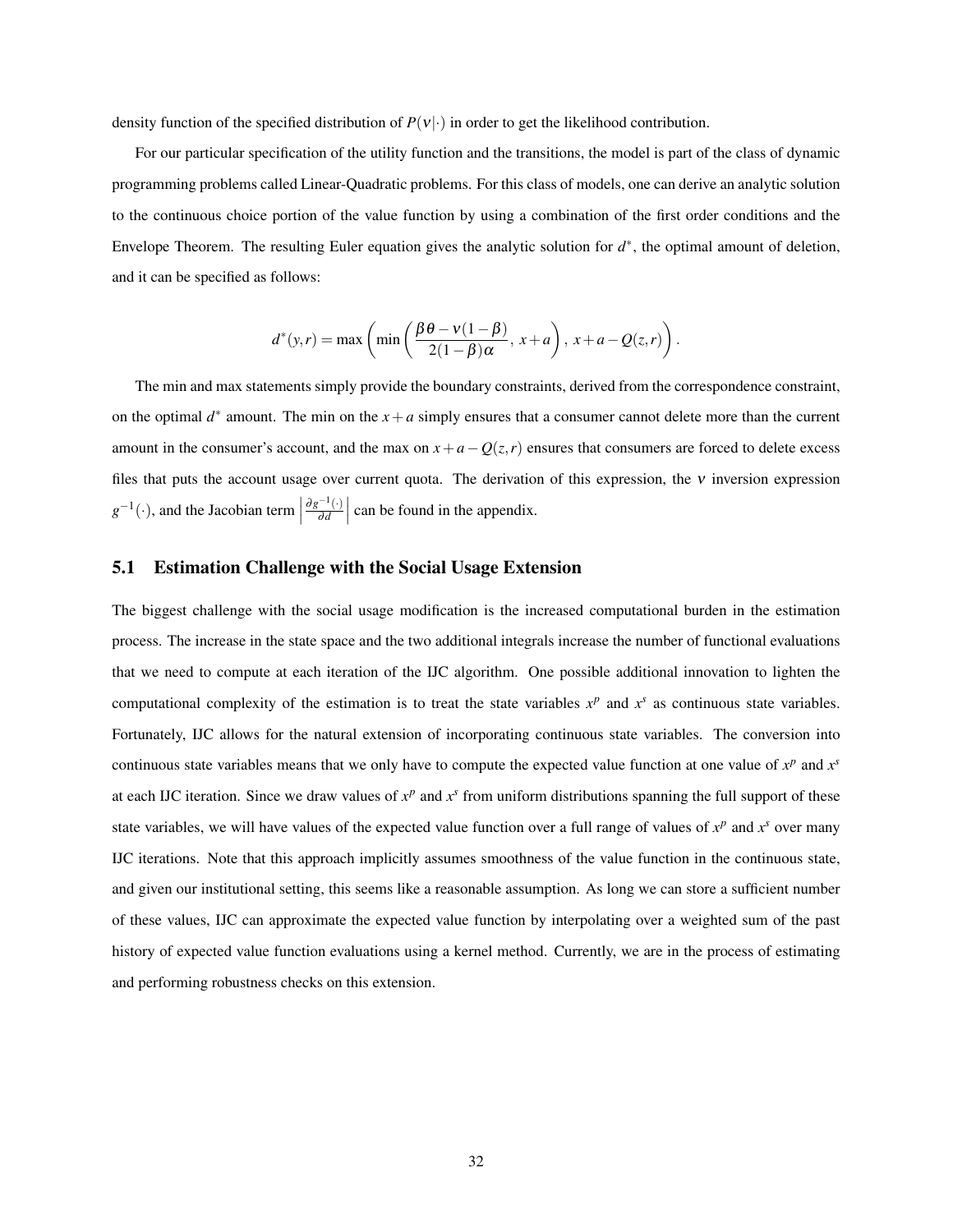# 6 Results

## 6.1 Parameter Estimates

In this section, we present the results of our estimation. We obtained these values through 10,000 iterations of the IJC algorithm with three independent chains using random initial values. Convergence of all chains are assessed visually and using the Gelman-Rubin statistic [\(Gelman and Rubin, 1992\)](#page-40-13). We present the parameters in Table [3,](#page-32-0) and they are:

- $\bullet$   $\theta$ : consumer's benefit to storage
- $\bullet$   $\alpha$ : consumer's deletion cost
- $\bullet$   $\alpha^p$ : consumer's price coefficient
- $\bullet$   $\rho$ : consumer's referral cost

| Variable                       | <b>Estimate</b>      |
|--------------------------------|----------------------|
| $\theta$ : Benefit to Storage  | 0.376                |
|                                | (0.375, 0.377)       |
| $\alpha$ : Deletion Cost       | $-0.055$             |
|                                | $(-0.0577, -0.0539)$ |
| $\alpha^p$ : Price Coefficient | $-1.917$             |
|                                | $(-2.500, -1.421)$   |
| $\rho$ : Referral Cost         | $-11.339$            |
|                                | $(-11.802, -10.942)$ |

<span id="page-32-0"></span>Table 3: Bayesian IJC Estimates (95% HPD in parentheses)

All of the signs of the parameters are as expected. In addition, the 95% highest posterior density intervals for all of the variables do not include zero, indicating that all the variables significantly contribute to consumer's utility in terms of upgrade, deletion and referral decisions. We now explain the intuitive implications of each parameter, with the first parameter contributing as a flow utility and the last three contributing as action utilities.

First we examine the parameter  $\theta$ , which is the benefit to storage. This parameter is the linear benefit to a consumer having files stored in their account folder. The positive coefficient indicates that consumers, on average, receive positive flow utility for having megabytes of files stored in their folders overtime. This positive coefficient indicates that consumers get value from having files stored over time as opposed to simply adding files into the folder *temporarily* and then using the service to purely transfer files between different computers and mobile devices.

 $\alpha$  denotes the cost of deletion. The negative coefficient indicates that consumers have convex cost to deletion. This means it becomes incrementally more costly for consumers to delete files as the amount of files needed to be deleted increases. In other words, consumers prefer many weeks where they delete a modest amount as opposed to a few weeks of a large amount of deletion. This type of "smoothing" behavior indicates that the firm may wish to think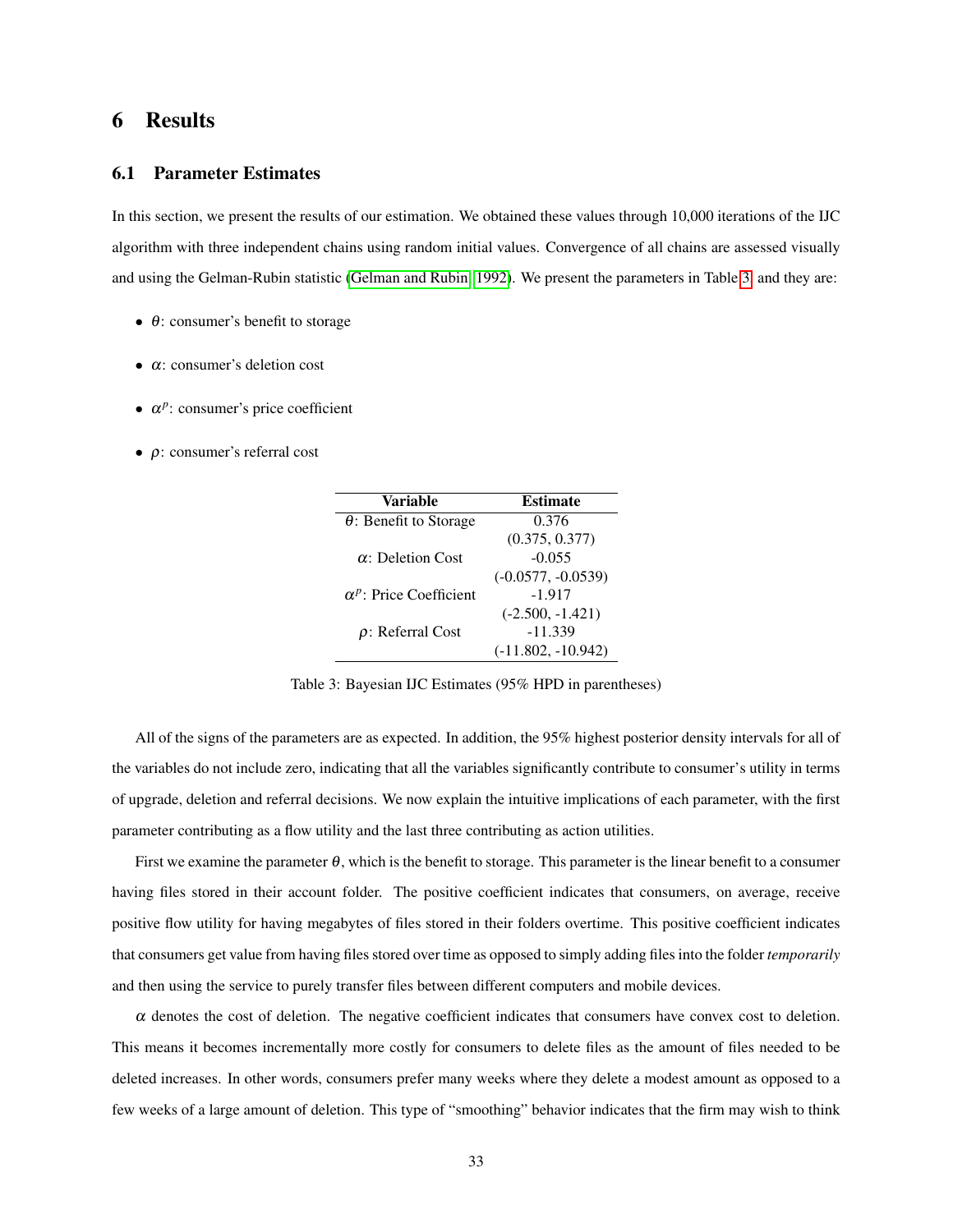about ways to profit from a different storage accounting scheme where, in lieu of establishing a quota for the total amount of storage per month, the firm can adjust an upload/download bandwidth scheme. Other existing freemium companies such as Evernote use such an approach.

Next,  $\alpha^p$  is the price coefficient. This parameter denotes how price sensitive the average consumers may be. The negative value of this estimate is as expected and indicates the magnitude of the costs that consumers must bear when upgrading to a premium plan. Lastly,  $\rho$  is the cost of referral for consumers. This cost could be attributed to the cognitive, social, and other costs of actually sending out invitations to friends. The quadratic nature of this term reflects the fact that, as each consumer sends more and more referrals per week, it becomes harder to think of more friends who do not already have invitations. We see that the highest posterior density intervals for this coefficient do not overlap zero, indicating that there are significant efforts that consumers have to bear in order to send out referral invites. The benefit for each referral is accounted by an expectation of referral bonus quota included in the correspondence constraint  $(H(\cdot))$  in the dynamic problem of Equation [4.](#page-21-1) The quota increases according to a specified referral incentive amount (250 MB).

## 6.2 Counterfactuals

In this section, we present the results of the counterfactual simulations generated from the estimated parameters. The goal of these "what-if" analyses is to see the effects of changing key design variables on profits and consumer usage behavior. These design parameters include changing the price charged for the premium plans, and the magnitude and timing of referral incentives. We conduct the simulations with two objectives in mind: profit maximization and referral maximization.

#### 6.2.1 Impact of Referrals on Value of a Customer

In this section, we run a counterfactual to gain a better understanding of the value of a free consumer. More specifically, we find the value of the free consumer from their referral effects. In order to calculate this, we conduct a counterfactual where the referral program does not exist.<sup>[12](#page-33-0)</sup> We generate 1,000 identical free consumers, each starting out by choosing the free plan, and then we simulate their behavior for 115 weeks (average number of weeks observed in the data). We then compare the number of consumers who upgrade in this setting, and compare it with the baseline setting where the referral program does exist.<sup>[13](#page-33-1)</sup> The difference in the fraction of consumers who upgrade is characterized as the average

<span id="page-33-0"></span><sup>&</sup>lt;sup>12</sup>We operationalize this by 1) making  $\rho$  take on a large negative magnitude, 2) making the referral bonus quota per referral to be 0, and 3) setting the  $R^{max} = 0$ 

<span id="page-33-1"></span><sup>&</sup>lt;sup>13</sup>We simulate the baseline setting by using the estimated primitives and setting all incentives to mirror the conditions in the actual data. We do this instead of subtracting the counterfactual from the actual data in order to minimize errors from simulation and model fit. In an additional effort to minimize simulation error, we use the the same sequence of draws for *a*, ν, ε for both the baseline counterfactual and the No-Referral counterfactual. To calculate the baseline counterfactual, we do the following three steps:

<sup>1.</sup> Start 1,000 baseline consumers on the free plan, then simulate for 115 periods for each consumer.

<sup>2.</sup> For each period, we sum up the total number of referrals accepted.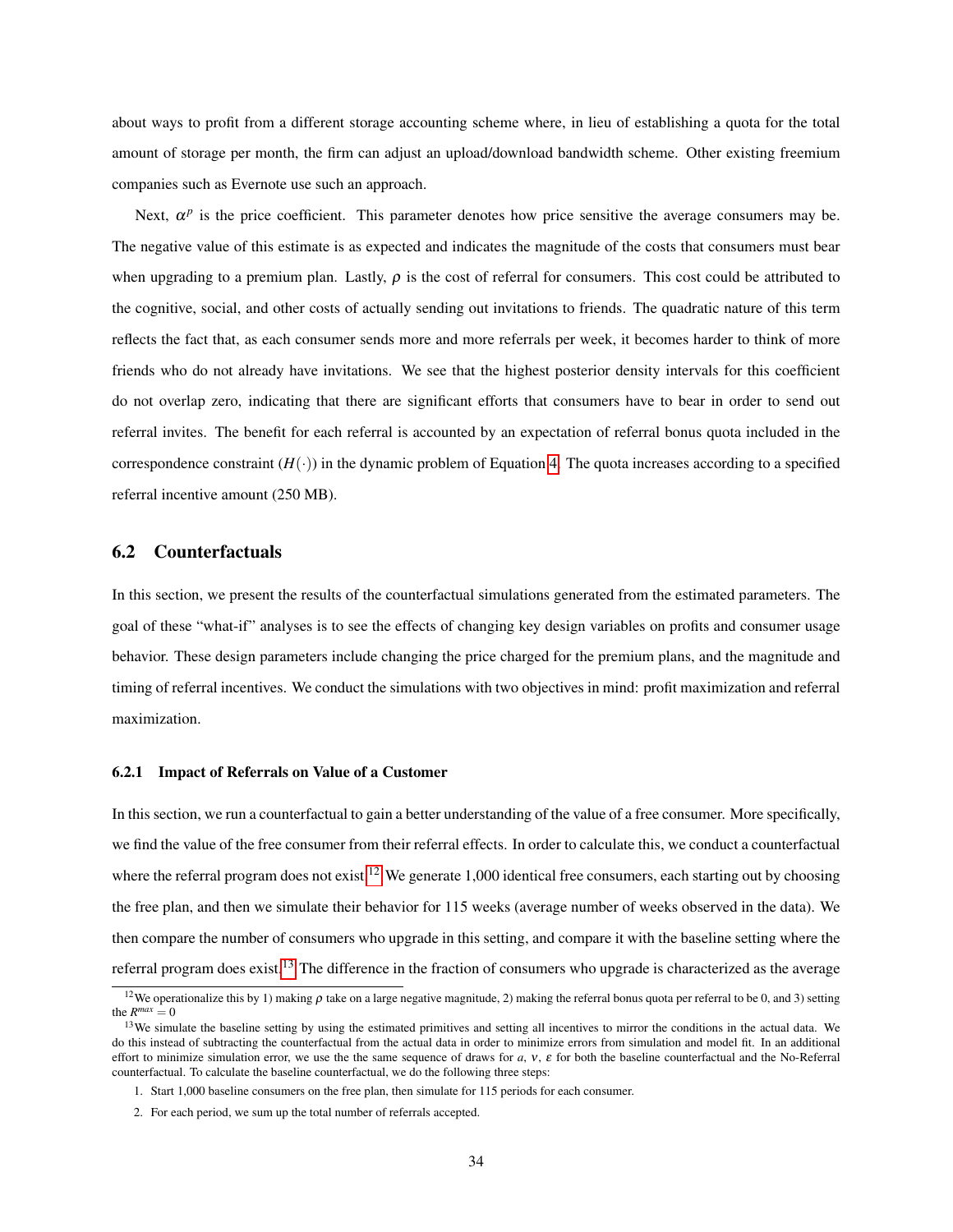|                                                          | <b>Baseline Scenario</b> | <b>No-Referral Scenario</b> |
|----------------------------------------------------------|--------------------------|-----------------------------|
| <b>Total Number of Premium Consumers</b>                 | 182                      | 64                          |
| Organic Premium Consumers                                | 132                      | 64                          |
| Referred Premium                                         | 50                       | 0                           |
| <b>Total Referrals Sent</b>                              | 914                      | 0                           |
| Referrals Gained from Referred                           | 250                      | 0                           |
| Total Deletion Amount in Free Plan (Organic)             | 1,975 GB                 | 2,568 GB                    |
| Total Deletion Amount (Both)                             | 4,358 GB                 | 3,094 GB                    |
| Total Storage Amount in Free Plan Per Consumer (Organic) | 13.45 GB                 | 12.91GB                     |

value of a free consumer based on referrals, and accrues even if these consumers never upgrade. We can then interpret this value as being a lower bound since some of these consumers will upgrade over time.

<span id="page-34-0"></span>Table 4: Comparison of Referral and No-Referral Program Counterfactuals

We now examine the results of this counterfactual in Table [4.](#page-34-0) There are a few interesting observations. First, the amount of consumers who upgraded from the referred batch alone is almost as many as the number of premium consumers in the No-Referral scenario. This is interesting because it indicates that the value of the consumer from referrals alone is substantial, as the referral program brings in consumers that accounts for 27% of the total number of premium consumers.

Second, we observe that in order to compensate for the amount of space that would have been gained from the referrals, consumers in the No-Referral scenario delete more, and therefore deletion is a closer substitute to referral than upgrades are. This is as expected, since consumers need to make space, and without the means to gain space from referrals their only other option is to delete more. We see this by comparing the total amount of deletion in the original 1,000 consumers who joined by themselves (Organic) during the periods when they are in the free plan. We see an increase of more than 25% in deletion in the No-Referral scenario. The implication of this is that when consumers have a lower amount of storage per period, each consumer will also have a lower probability of choosing the premium plan per period. By summarizing the history of total storage for all consumers in the free plan (excluding space gained from referrals) and comparing this amount across both the Baseline scenario and the No-Referral scenario, we see that this is indeed the case. What is interesting about this is that the Organic consumers end up storing 3% more files with the existence of a referral program. This is true even after we subtract the additional amount of files they store in the extra storage space they gain from the referral program.

Last and perhaps most importantly, there are twice as many consumers from the Organic consumers who upgrade in the baseline condition, meaning that the extra space they get from the referrals actually makes them more likely to upgrade in the long run, even if they do not end up using the extra space from referrals. What is counterintuitive about this is that typically referral programs in freemium firms are seen as an impediment to consumer upgrading to a premium version. It is viewed as a pure customer acquisition tactic via Word-of-Mouth. However, we see evidence

<sup>3.</sup> For each incremental referral accepted each week, we simulate an additional consumer for the remainder of the periods.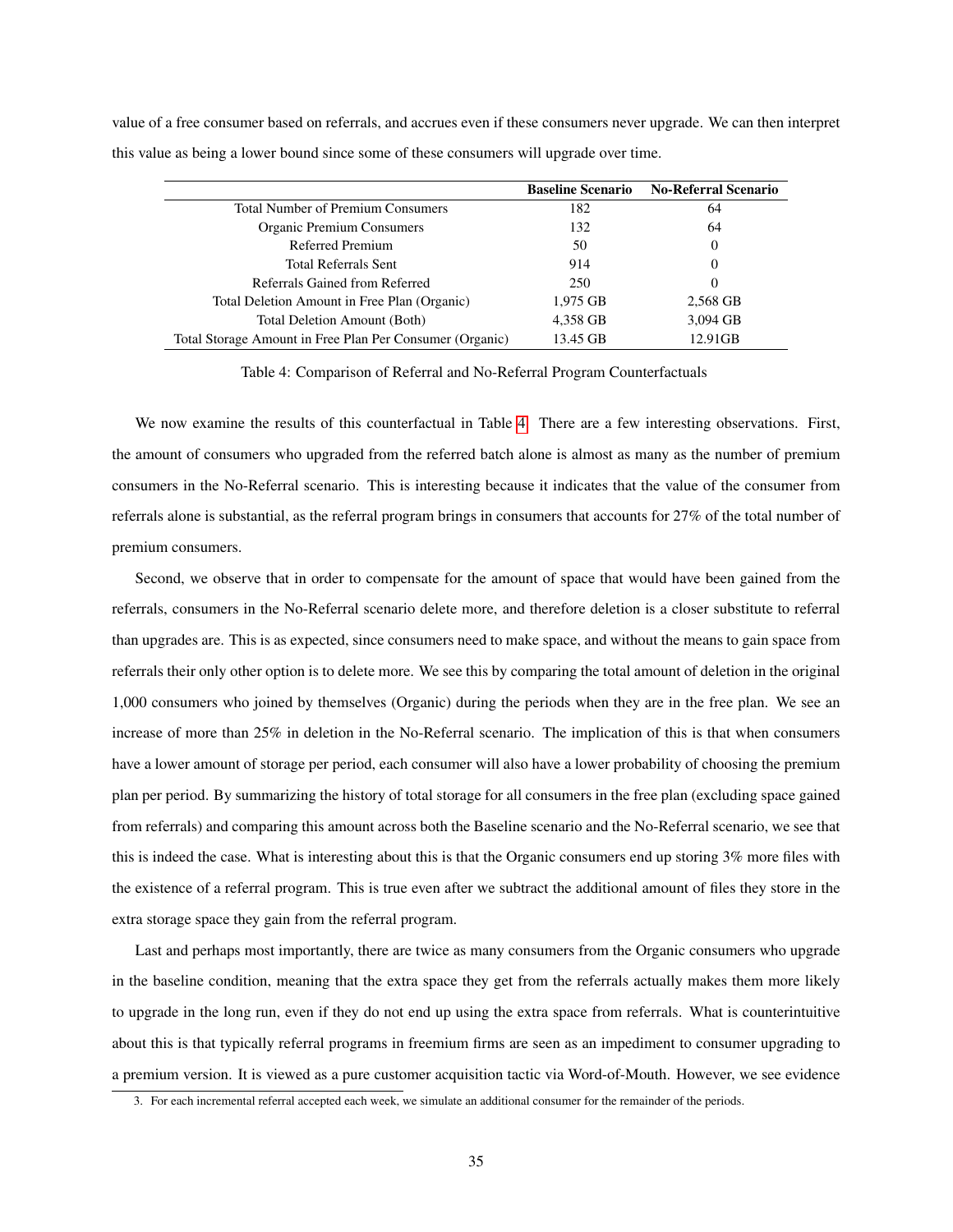that the presence of referral programs, if geared to drive engagement and usage, may work to increase the number of consumers choosing a premium plan. We explore the implications of changing referral incentives in the optimal referral counterfactuals found in section [6.2.3.](#page-35-0)

Synthesizing these observations, we estimate the value of a free consumer *per month* to be an average of \$2 (182\*\$9.99/1000 Consumers). This value comes from generating 1,000 free consumers and simulating their various consumer behavior over the average number of observed periods in our data. 35% of this value comes from the free consumers using the service in isolation and who would eventually upgrade in absence of any other effects. 27% of this value is from the free consumers bringing in other consumers who eventually choose a premium plan. Another 38% of this value comes from a synergistic effect of consumers using the service for more storage than they would have without the additional space they gain from the referrals. This translates to the fact that a total of 65% of the free consumer value comes from the existence of a referral plan.

### 6.2.2

#### <span id="page-35-0"></span>6.2.3 Referral Maximization

Most firms are interested in the freemium business model since, when paired with referral incentives, it has the potential to help the firm grow its consumer base rapidly. Since the most important stated goal for any early stage company is to gain traction in obtaining a large user base, it is of interest for firms to understand how to make this process more effective. First, we explore what would happen if we were to change the referral incentives offered for each accepted referral invite per consumer. The default amount that is given to each referral during our observation is 250 MB per invite accepted. We vary the incentive across a wide range, from as little as 50 MB per referral to as large as 3 GB per referral. The results of the counterfactual are presented in Figure [7.](#page-36-0)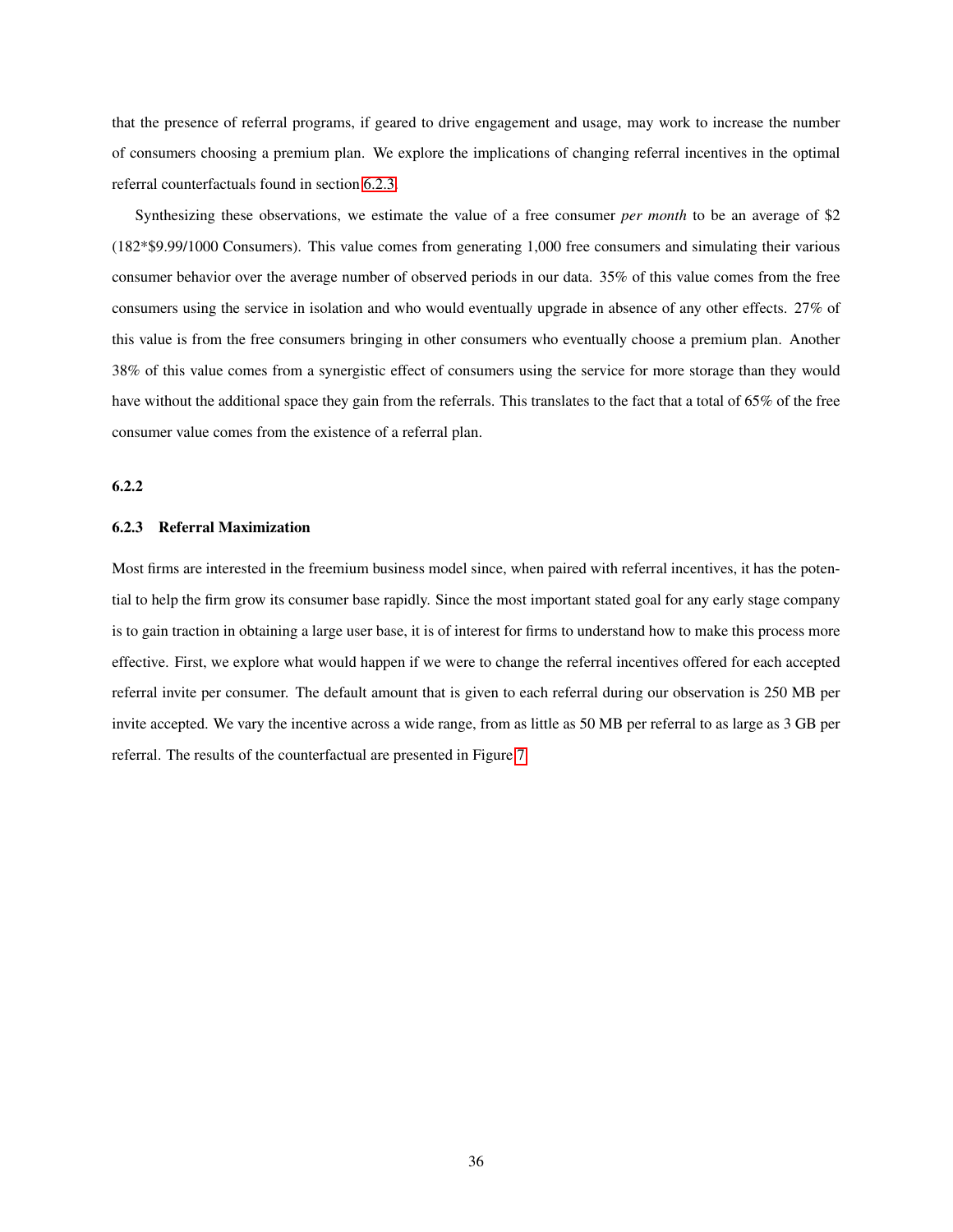

<span id="page-36-0"></span>Figure 7: Change in Referral Incentives on Percent Change in Average Referrals Sent (MB/Referral Accepted)

First, note that the indicated confidence intervals for each of the changes in referral incentives are different from each other. This indicates that there are significant differences in the percent change in average referrals sent given change in referral incentives. Furthermore, as we increase referral incentives, we see an increase in the number of referrals sent, and after 450-500MB of incentive, the average number of referrals sent actually decreases. This indicates that the maximal amount of referral incentive lies around 500 MB if our goal is to increase the average number of referrals sent. If the firm gives too much space for the referral incentive, they are not encouraging more, but rather fewer referrals. This is because if a consumer can gain enough free space with only one referral, why go through all the trouble of inviting more? In addition, the increase in referrals also comes at the cost of decreasing upgrades. As consumers get more free space from referrals, they are less likely to upgrade, as indicated by Figure [8.](#page-37-0)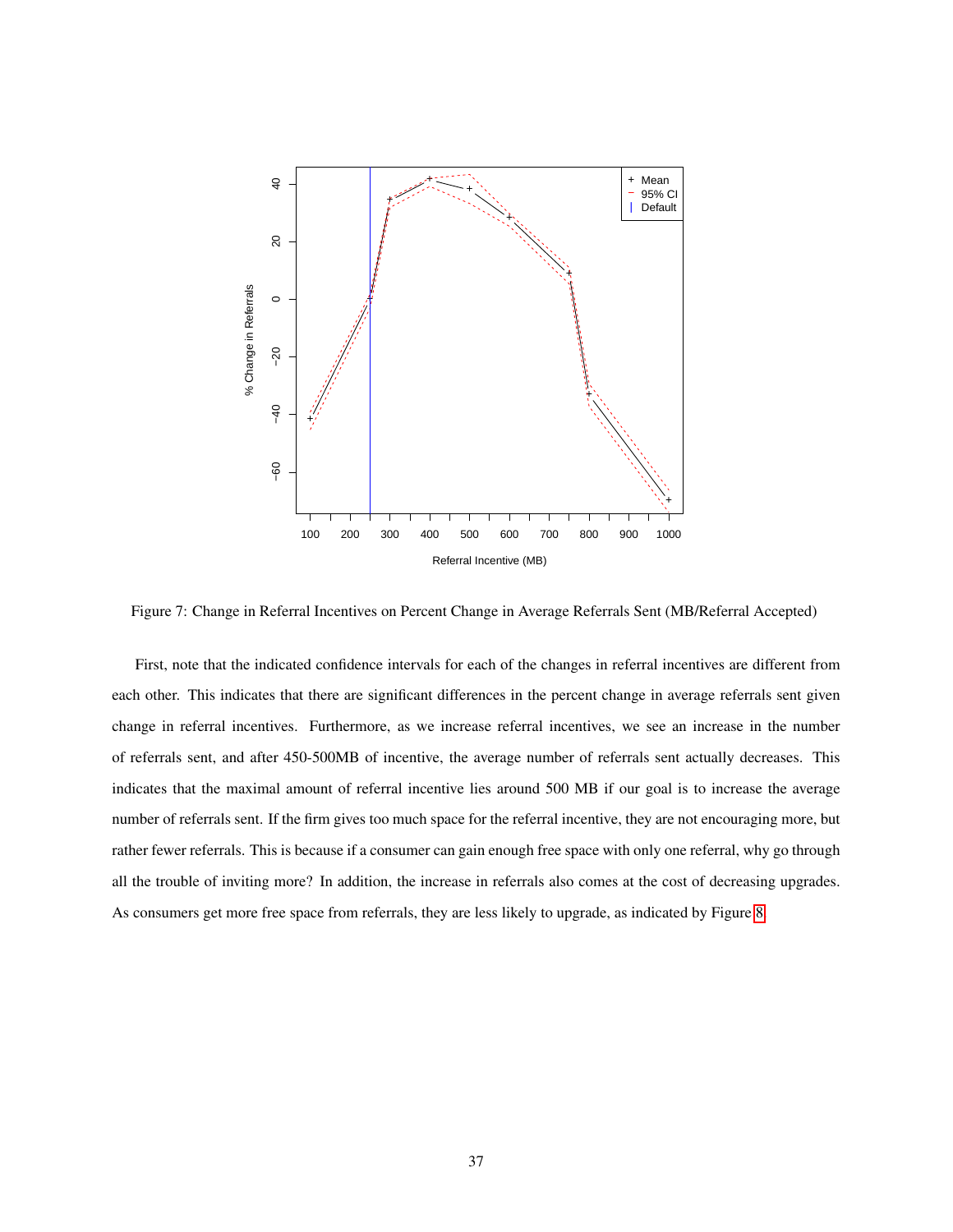

<span id="page-37-0"></span>Figure 8: Change in Referral Incentives on Percent Change in Upgrade Rate

## 6.2.4 Dynamic Trajectories of Referral Incentive

In the previous section, we assumed that the trajectory of referral incentives is static. This means that once the firm has decided a particular referral incentive, it is given to the consumer forever. For the following simulations, we explore the case where the firm offers incentives in different orders and gives higher incentives during a promotional period. We design the counterfactual along two dimensions: 1) announcement of bonus, and 2) sequential order of bonus. To conduct the simulation, we generate 1,000 consumers for 100 weeks, all observing the same exogenous shocks in order to reduce simulation error. We simulate the scenarios where the firms start out with the default referral incentive of 250 MB per referral accepted, and then ramp up to 500 MB per referral accepted at week 50 and the reverse (ramp down). We also simulate whether the firm announces this referral change at the beginning of week 1 or not. Table [5](#page-38-0) summarizes the number of consumers who choose a premium plan in the 100 weeks, and the total amount of deletion and referrals sent across all people.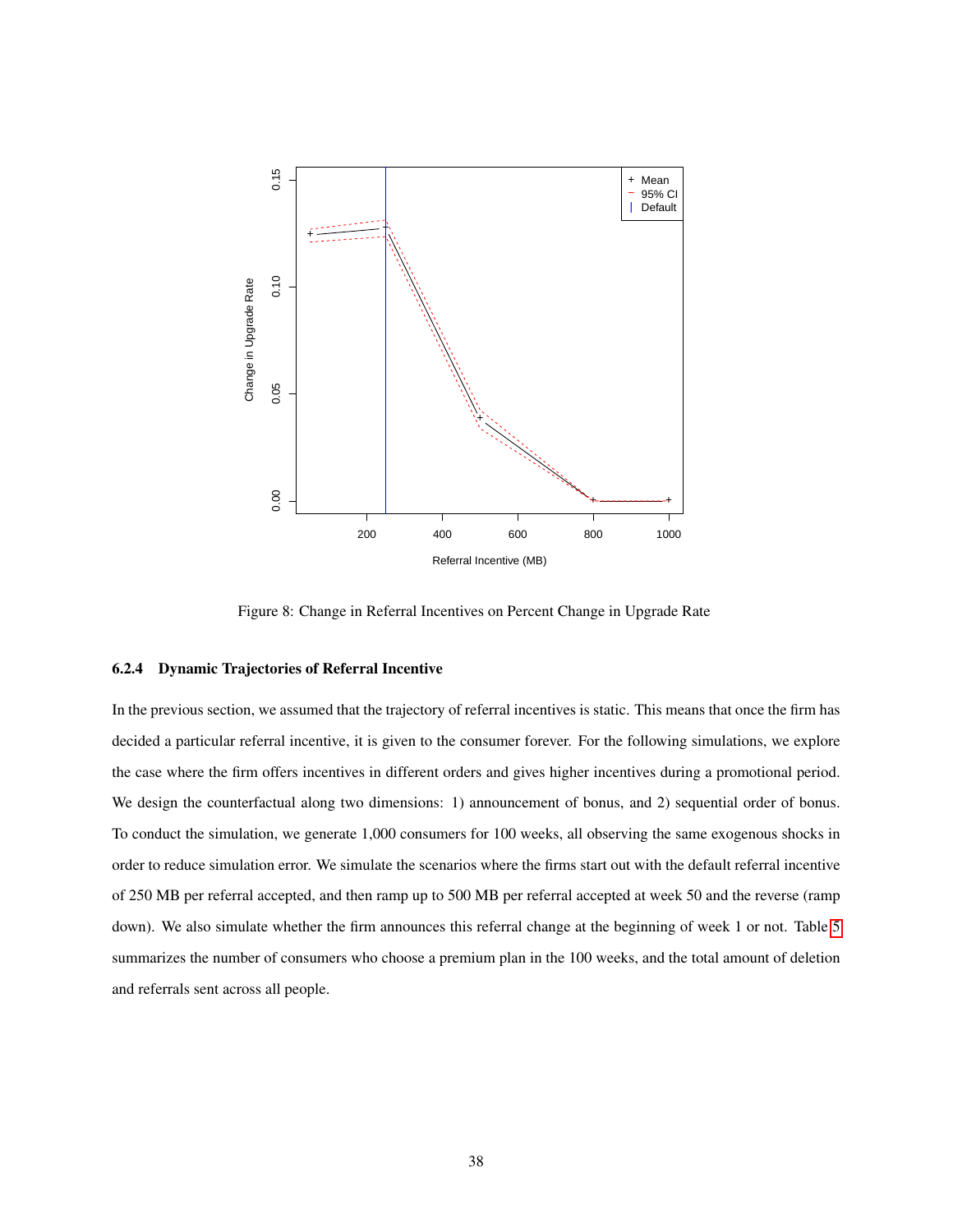|                             | <b>No. of Premium Consumers</b> | <b>Amount of Deletion</b> | <b>Amount of Referrals</b> |
|-----------------------------|---------------------------------|---------------------------|----------------------------|
| Announce - Ramp Up          | 109                             | $2.97$ GB                 | 982                        |
| Announce - Ramp Down        | 182                             | $3.06$ GB                 | 606                        |
| No Announcement - Ramp Up   | 132                             | $3.08$ GB                 | 708                        |
| No Announcement - Ramp Down | 29                              | 3.09GB                    | 670                        |

<span id="page-38-0"></span>Table 5: Dynamic Trajectory Results

An examination of Table [5](#page-38-0) suggests that the maximum in terms of referral maximization and profit maximization both are with the Announce strategies, indicating that it is potentially better to announce your incentive change ahead of time depending on your goal. If the goal of the firm is to grow a user base and encourage consumers to send out referrals, then the best strategy is the Announce-Ramp-Up strategy. We can see that there is almost a 50% increase over the Announce-Ramp-Down strategy. However, this is at the cost of drastic decrease in upgraded consumers. This makes sense because on average many more consumers are gaining additional space from 1) increase space per referral accepted, and 2) increased overall number of referrals sent. In terms of profit optimization, we see that the strategy that yields the highest number of premium consumer is the Announce-Ramp-Down. This can almost be seen as a "introductory offer" referral bonus, where in the first year of a consumer's tenure, they will have an additional incentive to send out referrals, and after the first year, they will resume a "default" incentive. What is interesting with this strategy is that one would have expected this to yield a higher total lifetime referral number, but instead, it is yielding more consumers to upgrade simply because the initial additional bonuses are actually motivating consumers to use the service more often (via increased storage). The results from the dynamically changing referral incentives show that there are more options to experiment with *how* to give the referral incentive change*.* Optimizing profit and referrals along the dimensions of 1) when to announce the incentive change and 2) when to actually give the incentive are questions worthy of future investigation.

# 7 Discussion and Limitations

In this study, we present a dynamic structural model of consumer upgrade, usage, and referral behaviors as a framework to develop a deeper understanding of the freemium business model. We hypothesize that the value of consumers come from three sources: 1) consumers eventually convert to premium over time, 2) consumers bring in others via the referral program who then convert to premium consumers, and 3) consumers convert to premium product because of increasing usage of social features. We find that the value of a free consumer to be \$2 per month. In addition, we find that over 65% of the \$2 value is attributed to the existence of the referral program alone – indicating that the effect of a referral program is quite significant. We look further into the possibility of profit maximization and referral maximization with additional counterfactual simulations. We discover two important findings: 1) existence of a static optimal incentive for referral is double the current amount, and 2) the best way to optimize referrals is to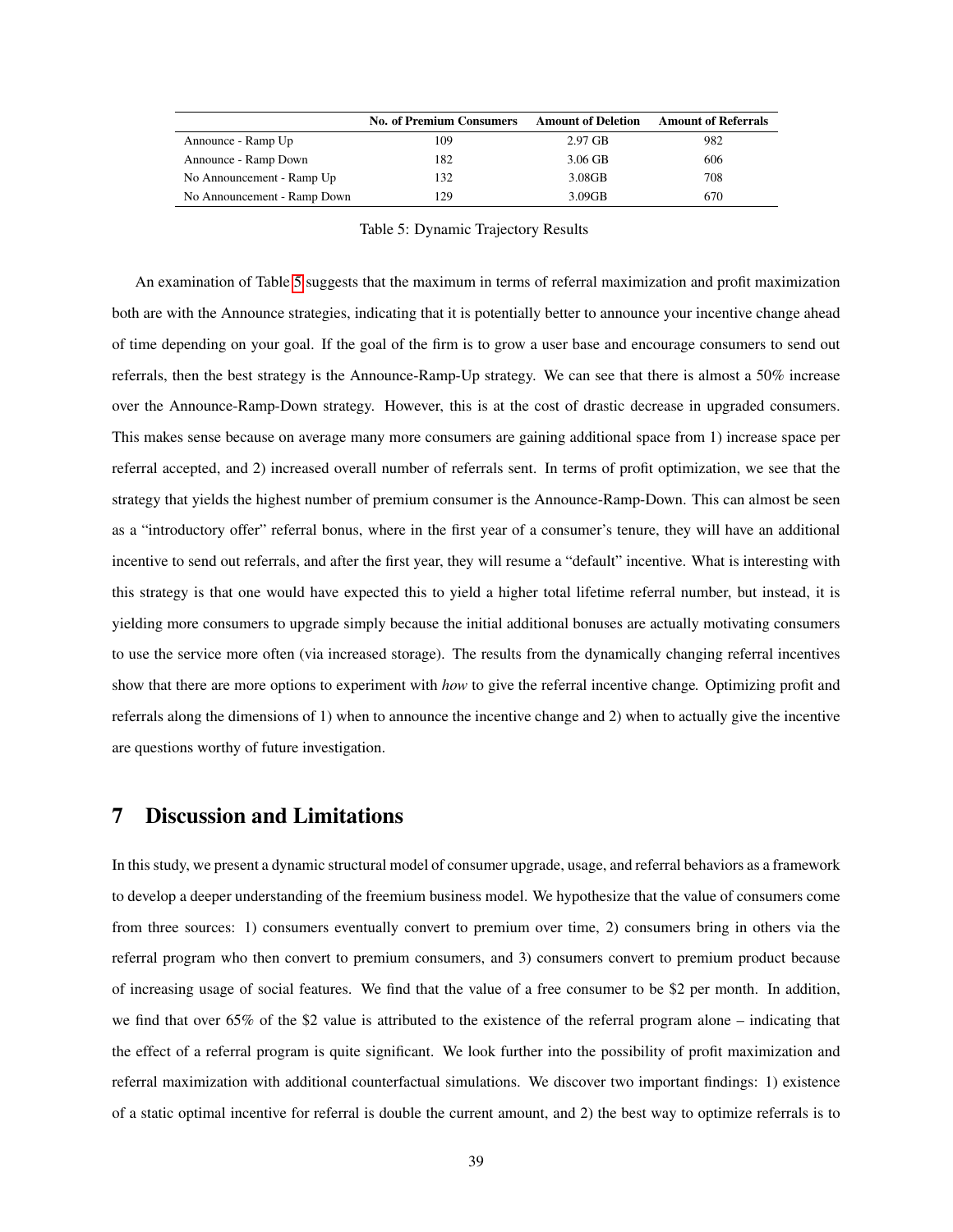announce and ramp-up a referral incentive change. In addition to the substantive finding, we provide a way to account for the network value of consumers via counterfactual simulations. We also incorporate the dynamic structural model literature by demonstrating a way to incorporate both discrete and continuous actions into an integrated model that allows for the recovery of the value function.

Our findings can inform managers in several ways. First, we confirm the critical importance of the referral program in its contribution not only to the growth of user base (via more referrals), but also to the dynamic lifetime value of consumers, which help to accurately assess the value of the firm. Secondly, the referral incentive is a viable managerial control to experiment with and increase according to our static optimal counterfactual.

A limitation of this work is that we currently do not model consumers switching to the outside option, so therefore we can only assume the results hold for a firm acting as a monopoly with a captive user base. Since the acquisition of this data set, the industry has become an oligopoly, so we need to treat the pricing results with some caution. Future work may incorporate the pricing choices of competitors in order to arrive at a better pricing strategy. Another limitation of our work is that our model does not account for consumer heterogeneity. Therefore, we lose the ability to segment consumers by ranking the most valuable free consumers and then examining their choice behavior. Additionally, a model with heterogeneity will allow us to compare the differences in the decomposition of the their consumer value into the personal, referral, and social components among the most valuable consumers and the least valuable consumers. This may lead to more insights about the intrinsic nature of networked consumer lifetime value. Fortunately, the chosen Bayesian IJC framework allows for a natural extension for incorporating heterogeneity. In addition, the panel nature and the abundance of our data should ensure that our model will less likely be over-parametrized. Lastly, we have yet to account for social usage of consumers. A major usage component of the service is to help consumers share files with each other. Therefore, one can imagine that a portion of the customer lifetime value can be apportioned to the mutual sharing between consumers. Our model does not currently account for this shared usage, and one might speculate that our current estimate of a free consumer may be under-biased. We acknowledge this current limitation of our model and therefore that the results we present may been interpreted as a potential lower bound on the value of free consumers. However, by showing that the value of these free consumers do exist, we show that this area of research is worthy of future investigation.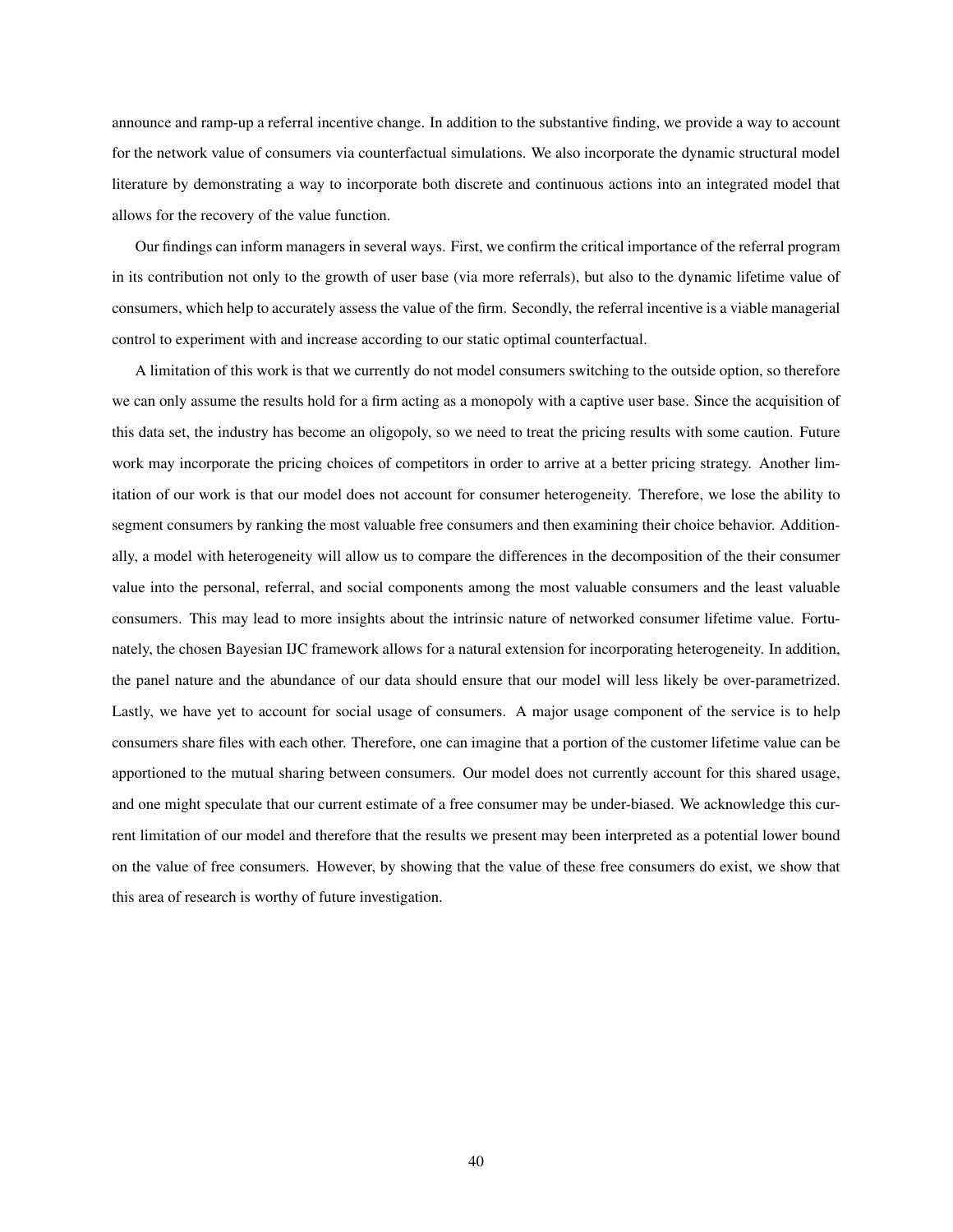# References

- <span id="page-40-10"></span>Bajari, Patrick, C Lanier Benkard, Jonathan Levin. 2007. Estimating dynamic models of imperfect competition. *Econometrica* 75(5) 1331–1370.
- <span id="page-40-5"></span>Berger, Paul D, Nada I Nasr. 1998. Customer lifetime value: marketing models and applications. *Journal of interactive marketing* 12(1) 17–30.
- <span id="page-40-1"></span>Biyalogorsky, Eyal, Eitan Gerstner, Barak Libai. 2001. Customer referral management: Optimal reward programs. *Marketing Science* 20(1) 82–95.
- <span id="page-40-0"></span>Buttle, Francis A. 1998. Word of mouth: understanding and managing referral marketing. *Journal of strategic marketing* 6(3) 241–254.
- <span id="page-40-4"></span>Chellappa, Ramnath K, Shivendu Shivendu. 2005. Managing piracy: Pricing and sampling strategies for digital experience goods in vertically segmented markets. *Information Systems Research* 16(4) 400–417.
- <span id="page-40-12"></span>Ching, Andrew T, Susumu Imai, Masakazu Ishihara, Neelam Jain. 2012. A practitioner's guide to bayesian estimation of discrete choice dynamic programming models. *Quantitative Marketing and Economics* 10(2) 151–196.
- <span id="page-40-7"></span>Fader, Peter S, Bruce GS Hardie, Ka Lok Lee. 2005. Rfm and clv: Using iso-value curves for customer base analysis. *Journal of Marketing Research* 415–430.
- <span id="page-40-13"></span>Gelman, Andrew, Donald Rubin. 1992. Inference from iterative simulation using multiple sequences. *Statistical Science* 7 457–511.
- <span id="page-40-6"></span>Gupta, Sunil, Dominique Hanssens, Bruce Hardie, Wiliam Kahn, V Kumar, Nathaniel Lin, Nalini Ravishanker, S Sriram. 2006a. Modeling customer lifetime value. *Journal of Service Research* 9(2) 139–155.
- <span id="page-40-8"></span>Gupta, Sunil, Carl Mela, Jose Vidal-Sanz. 2006b. The value of a free customer. *Harvard Business School Working Paper* .
- <span id="page-40-9"></span>Hanemann, W. Michael. 1984. Discrete/continuous models of consumer demands. *Econometrica* 541–61.
- <span id="page-40-3"></span>Heiman, Amir, Bruce McWilliams, Zhihua Shen, David Zilberman. 2001. Learning and forgetting: Modeling optimal product sampling over time. *Management Science* 47(4) 532–546.
- <span id="page-40-2"></span>Heiman, Amir, Eitan Muller. 1996. Using demonstration to increase new product acceptance: Controlling demonstration time. *Journal of Marketing Research* 422–430.
- <span id="page-40-11"></span>Hotz, V. J., R. A. Miller. 1993. Conditional choice probabilities and the estimation of dynamic models. *The Review of Economic Studies* 60 497–529.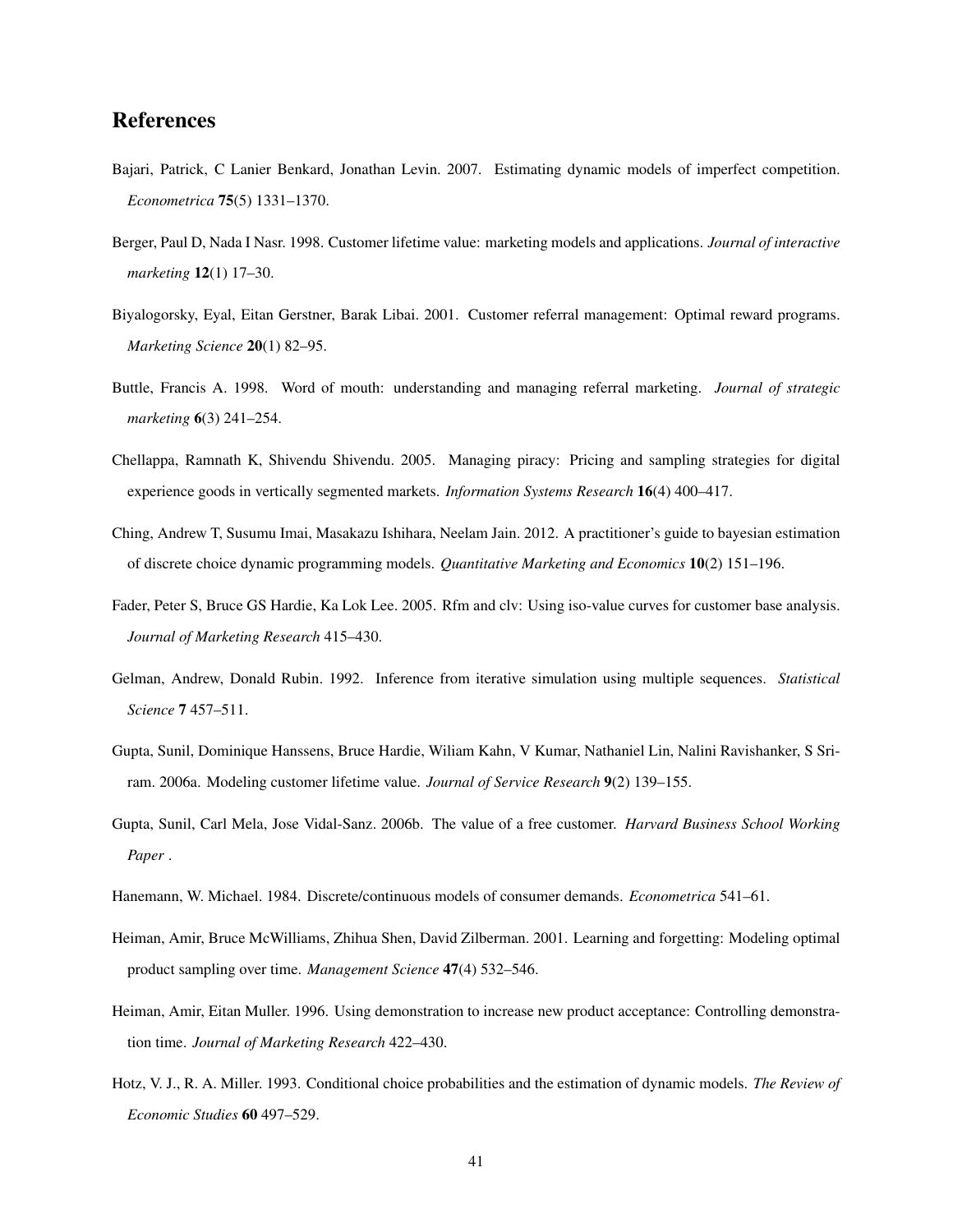- <span id="page-41-13"></span>Hotz, V Joseph, Robert A Miller, Seth Sanders, Jeffrey Smith. 1994. A simulation estimator for dynamic models of discrete choice. *The Review of Economic Studies* 61(2) 265–289.
- <span id="page-41-1"></span>Imai, Susumu, Neelam Jain, Andrew Ching. 2009. Bayesian estimation of dynamic discrete choice models. *Econometrica* 77(6) 1865–1899.
- <span id="page-41-4"></span>Jain, Dipak, Vijay Mahajan, Eitan Muller. 1995. An approach for determining optimal product sampling for the diffusion of a new product. *Journal of Product Innovation Management* 12(2) 124–135.
- <span id="page-41-5"></span>Lehmann, Donald R, Mercedes Esteban-Bravo. 2006. When giving some away makes sense to jump-start the diffusion process. *Marketing Letters* 17(4) 243–254.
- <span id="page-41-12"></span>Michelangeli, Valentina. 2008. Does it pay to get a reverse mortgage. *Doctoral Thesis Manuscript. Department of Economics, Boston University.* .
- <span id="page-41-8"></span>Miller, Robert A. 1984. Job matching and occupational choice. *The Journal of Political Economy* 1086–1120.
- <span id="page-41-0"></span>Needleman, S., A. Loten. 2012. When freemium fails. *The Wall Street Journal* .
- <span id="page-41-6"></span>Niculescu, Marius, DJ Wu. 2013. Economics of free under perpetual licensing: Implications for the software industry. *Available at SSRN 1853603* .
- <span id="page-41-14"></span>Pakes, Ariel, Michael Ostrovsky, Steven Berry. 2007. Simple estimators for the parameters of discrete dynamic games (with entry/exit examples). *The RAND Journal of Economics* 38(2) 373–399.
- <span id="page-41-9"></span>Rust, J. 1987. Optimal replacement of gmc bus engines: An empirical model of harold zurcher. *Econometrica* 55 999–1033.
- <span id="page-41-11"></span>Ryan, Stephen P. 2012. The costs of environmental regulation in a concentrated industry. *Econometrica* 80(3) 1019– 1061.
- <span id="page-41-3"></span>Ryu, Gangseog, Lawrence Feick. 2007. A penny for your thoughts: Referral reward programs and referral likelihood. *Journal of Marketing* 71(1) pp. 84–94. URL <http://www.jstor.org/stable/30162131>.
- <span id="page-41-7"></span>Schweidel, David A, Eric T Bradlow, Peter S Fader. 2011. Portfolio dynamics for customers of a multiservice provider. *Management Science* 57(3) 471–486.
- <span id="page-41-2"></span>Silverman, George. 1997. How to harness the awesome power of word of mouth. *DIRECT MARKETING-GARDEN CITY-* 60 32–37.
- <span id="page-41-10"></span>Song, Inseong, Pradeep K Chintagunta. 2007. A discrete: Continuous model for multicategory purchase behavior of households. *Journal of Marketing Research* 595–612.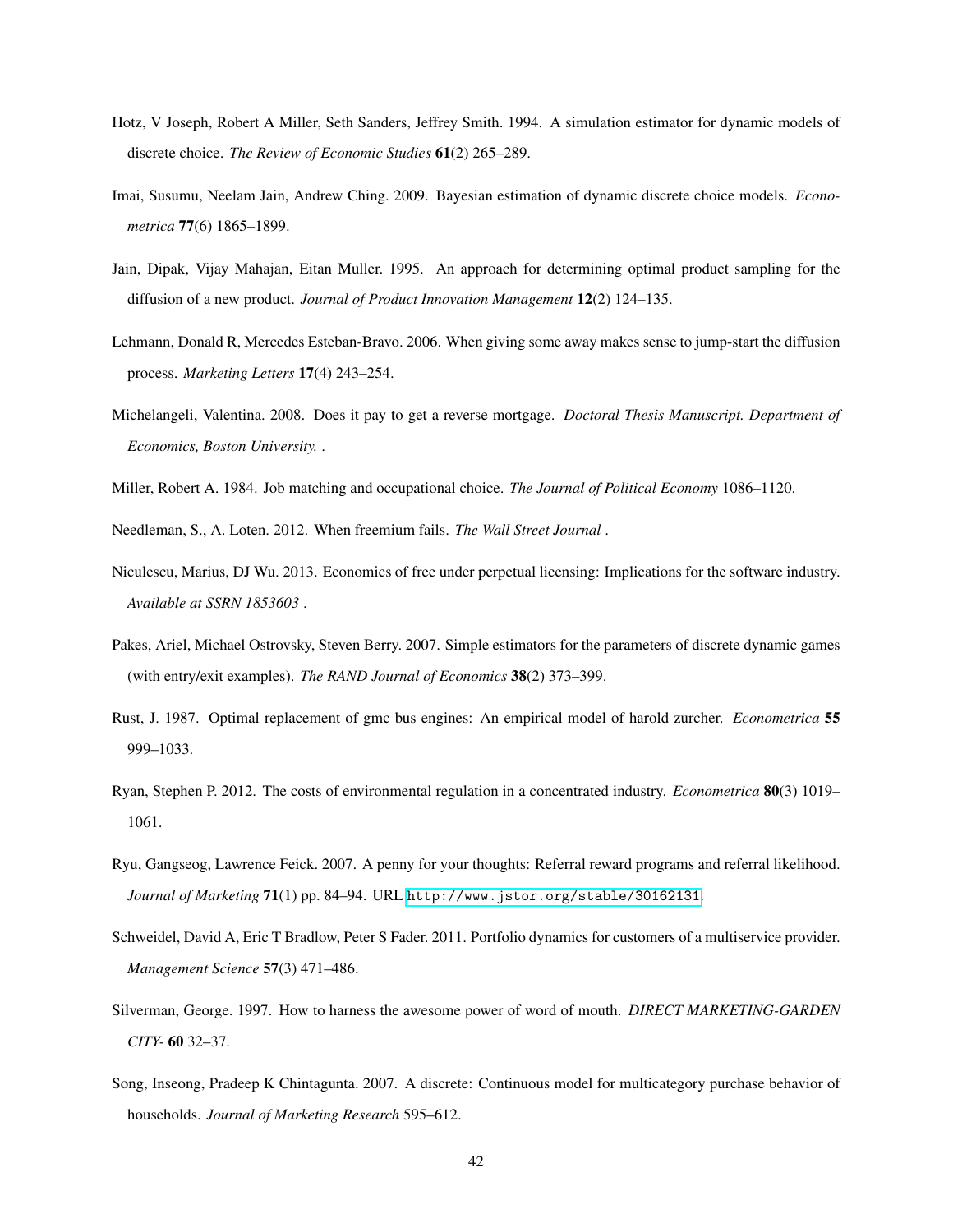- <span id="page-42-2"></span>Su, Che-Lin, Kenneth L Judd. 2012. Constrained optimization approaches to estimation of structural models. *Econometrica* 80(5) 2213–2230.
- <span id="page-42-0"></span>Timmins, Christopher. 2002. Measuring the dynamic efficiency costs of regulators' preferences: Municipal water utilities in the arid west. *Econometrica* 70(2) 603–629.
- <span id="page-42-1"></span>Wolpin, Kenneth I. 1987. Estimating a structural search model: the transition from school to work. *Econometrica* 55(4) 801–817.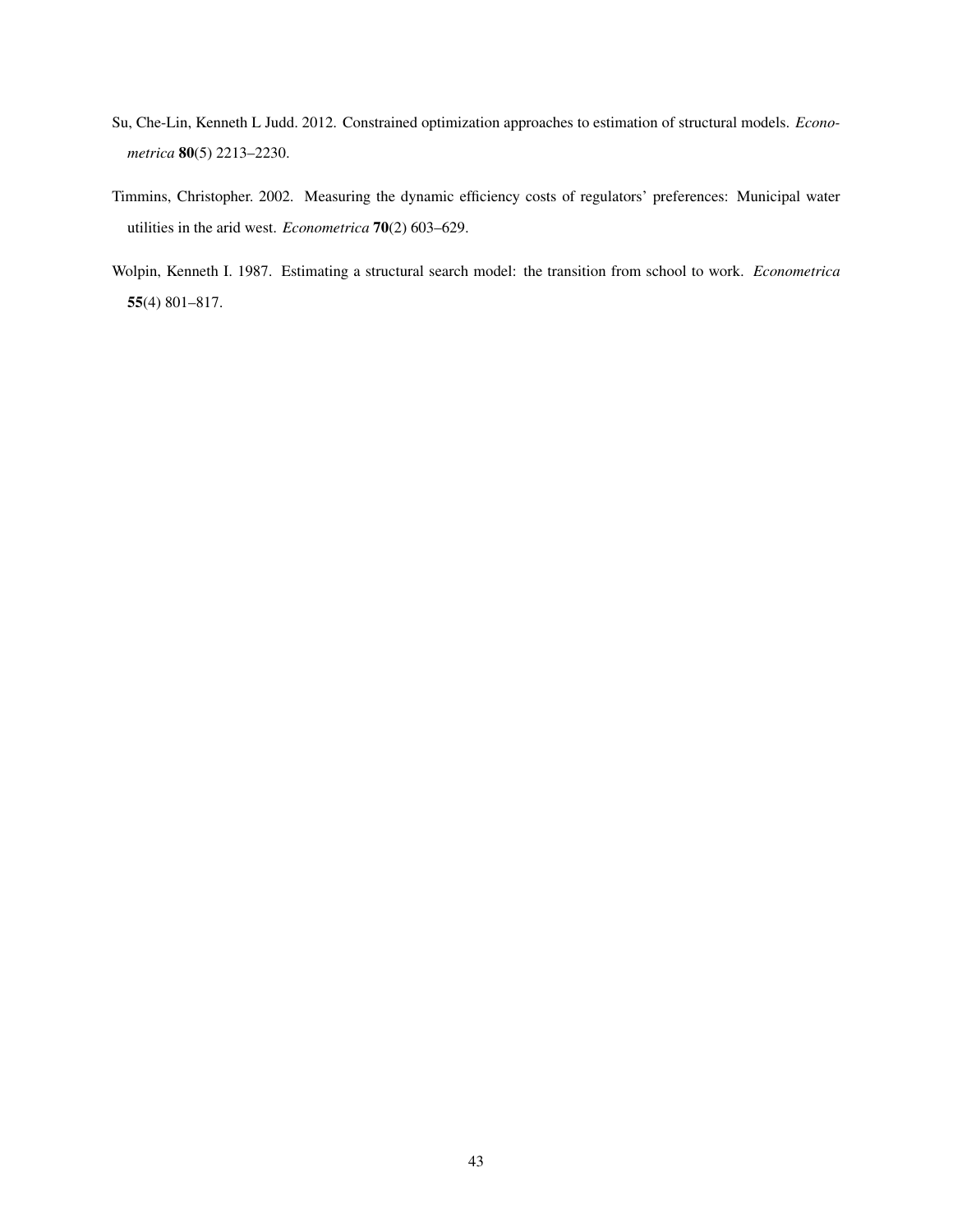# A Appendix

## A.1 Derivation of Optimal Deletion and Jacobian

Take Equation [4,](#page-21-1) the Expected Value Function, and we define  $V^d$ (S,*a*,v;*y*,*r*; $\Theta$ ) to be the solution to the innermaximization problem over the continuous action *d*:

<span id="page-43-0"></span>
$$
EV(\mathbf{S};\Theta) = \mathbf{E}_{a,r^a,\varepsilon} \left[ \max_{y,r \in \Gamma(z)} \mathbf{E}_v \left[ \max_{\substack{d \in H(x,a,z,R^a) \\ \equiv V^d(x,z,R,R^a;a,v;y,r;\Theta)}} u(\mathbf{D}, \mathbf{S}, v) + \beta EV(\mathbf{S}';\Theta) \right] + \varepsilon(y,r) \right],
$$

and therefore specifying  $V^d(\cdot)$  in integral form is:

$$
V^{d}(x, z, R, R^{a}; a, v; y, r; \Theta) = \max_{d \in H(x, a, z, R^{a})} u(\cdot) + \beta \int_{a'} \int_{r^{a'}} \int_{\varepsilon'} \max_{y', r'} \int_{v'} V^{d}(x', z', R', R^{a'}, a', v'; y', r'; \Theta)
$$
  

$$
dPv' + \varepsilon'(y', r')dP\varepsilon' dPr^{a'} dPa'.
$$
 (7)

Assuming optimal discrete choice solutions of *y*, *r*, *y'* and *r'*, now we take the derivative of [7](#page-43-0) to obtain a first-order condition with respect to the continuous action *d*:

**FOC:** 
$$
\frac{\partial u(\cdot)}{\partial d} + \beta \frac{\partial x'}{\partial d} \int_{a'} \int_{r^{a'}} \int_{\varepsilon'} \max_{y',r'} \left\{ \int_{v'} V_x^d(x',z',R',R^{a'};a',v',y',r';\Theta) dP v' + \varepsilon'(y',r') \right\}
$$
  

$$
dP \varepsilon' dP r^{a'} dP a' = 0.
$$

Where  $V_x^d(\cdot)$  is the derivative of Equation [7](#page-43-0) with respect to x. In addition, the Envelope Condition holds at optimal value of *d*, therefore we have an expression for  $V_x^d(\cdot)$ :

$$
\mathbf{EC}: V_x^d(\mathbf{S}; a, v, y, r; \Theta) = \frac{\partial u(\cdot)}{\partial x} + \beta \frac{\partial x'}{\partial x} \int_{a'} \int_{r^{a'}} \int_{\varepsilon'} \max_{y', r'} \left\{ \int_{v'} V_x^d(\mathbf{S}'; a', v', y', r'; \Theta) dP v' + \varepsilon'(y', r') \right\}
$$

$$
dP \varepsilon' dP r^{a'} dP a'.
$$

Given that the law of motion for the state space *x* is  $x' = x + a - d$ , we have that  $\frac{\partial x'}{\partial d} = -1$  and  $\frac{\partial x'}{\partial x} = 1$ . Combining the FOC, EC,  $\frac{\partial x^i}{\partial d}$  $\frac{\partial x'}{\partial d}$ , and  $\frac{\partial x'}{\partial x}$  $\frac{\partial x}{\partial x}$ , we arrive at the following equations: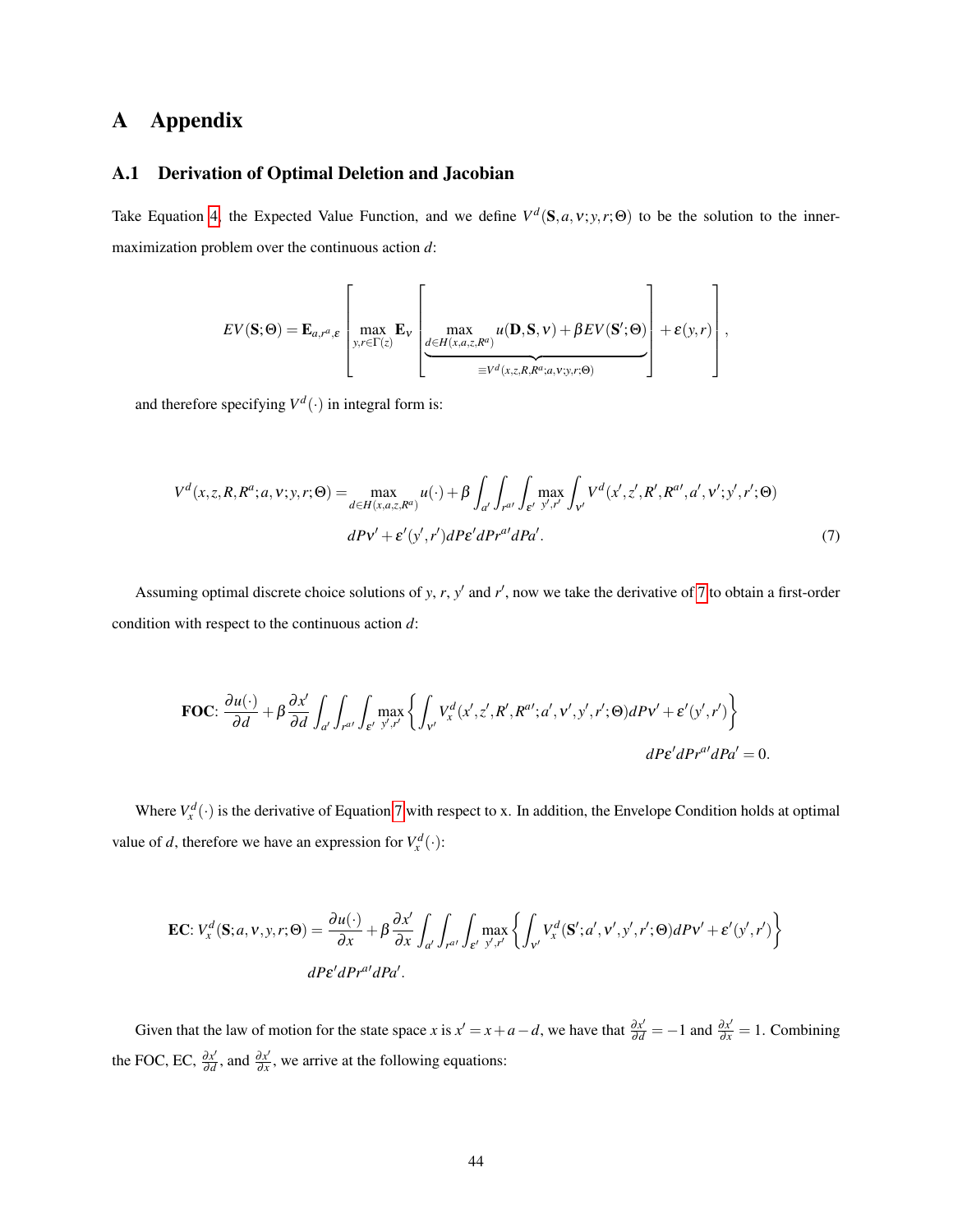<span id="page-44-0"></span>
$$
\frac{\partial u(\cdot)}{\partial d} = \beta \int_{d'} \int_{r^{a'}} \int_{\varepsilon'} \max_{y',r'} \left[ \int_{v'} V_x^d(x',z',R',R^{a'};a',v',y',r';\Theta) dP v' + \varepsilon(y',r') \right] dP \varepsilon' dP r^{a'} dP a' \tag{8}
$$

<span id="page-44-1"></span>
$$
V_x^d(x, z, R, R^a, a, v, y, r, \Theta) - \frac{\partial u(\cdot)}{\partial x} = \frac{\partial u(\cdot)}{\partial d}.
$$
\n(9)

Now we have everything we need to find the analytic expression. Since the form of the utility function is quadratic and transition law is linear,  $V^d(\cdot)$  is of a linear form in the state variables and shocks:

$$
V^d(x, z, R, R^a, a, v, y, r; \Theta) = \kappa \cdot \Gamma,
$$

where  $\kappa = (\kappa_1,...,\kappa_8)$ , a vector of constants, and  $\Gamma = (\mathbf{S}, a, v)$ , a vector of the state variables, and exogenous shocks. From this, advance the time period by one, we arrive at:

$$
V^{d}(x',z',R',R^{a'},a',v',y',r';\Theta) = \kappa_{1}(x+a-d) + \kappa_{2}(\mathbf{1}[y=2] \cdot 52 + \mathbf{1}[y=1] \cdot 4 + \mathbf{1}[y=0] \cdot (z-1)) +
$$
  

$$
\kappa_{3}(R+r) + \kappa_{4}(R^{a}+r^{a}) + \kappa_{5}a' + \kappa_{6}v' + \kappa_{7}y' + \kappa_{8}r'.
$$

Taking the derivative with respect to x would simply yield:

$$
V_x^d(x', z', R', R^{a'}, a', v', y', r'; \Theta) = \kappa_1.
$$
\n(10)

Now we have an expression for  $V_x^d(x',z',R',R'^i',a',v',y',r';\Theta)$ , we come back and solve for this below. Next, recall the utility function from Equation [1,](#page-18-1) taking the derivative w.r.t *d* and *x*, we plug back into Equation [8](#page-44-0) to arrive at:

$$
2\alpha d + v = \beta \int_{a'} \int_{r^{at}} \int_{\varepsilon'} \left\{ \max_{y',r'} \int_{v'} \kappa_1 dP v' + \varepsilon(y',r') \right\} dP \varepsilon' dP r^{at} dP a'
$$

$$
\kappa_1 = \frac{2\alpha d + v}{\beta}.
$$

where *K* is the total number of *y*-*r* combination of choices. Now, combine all of the above into Equation [9](#page-44-1) yields: